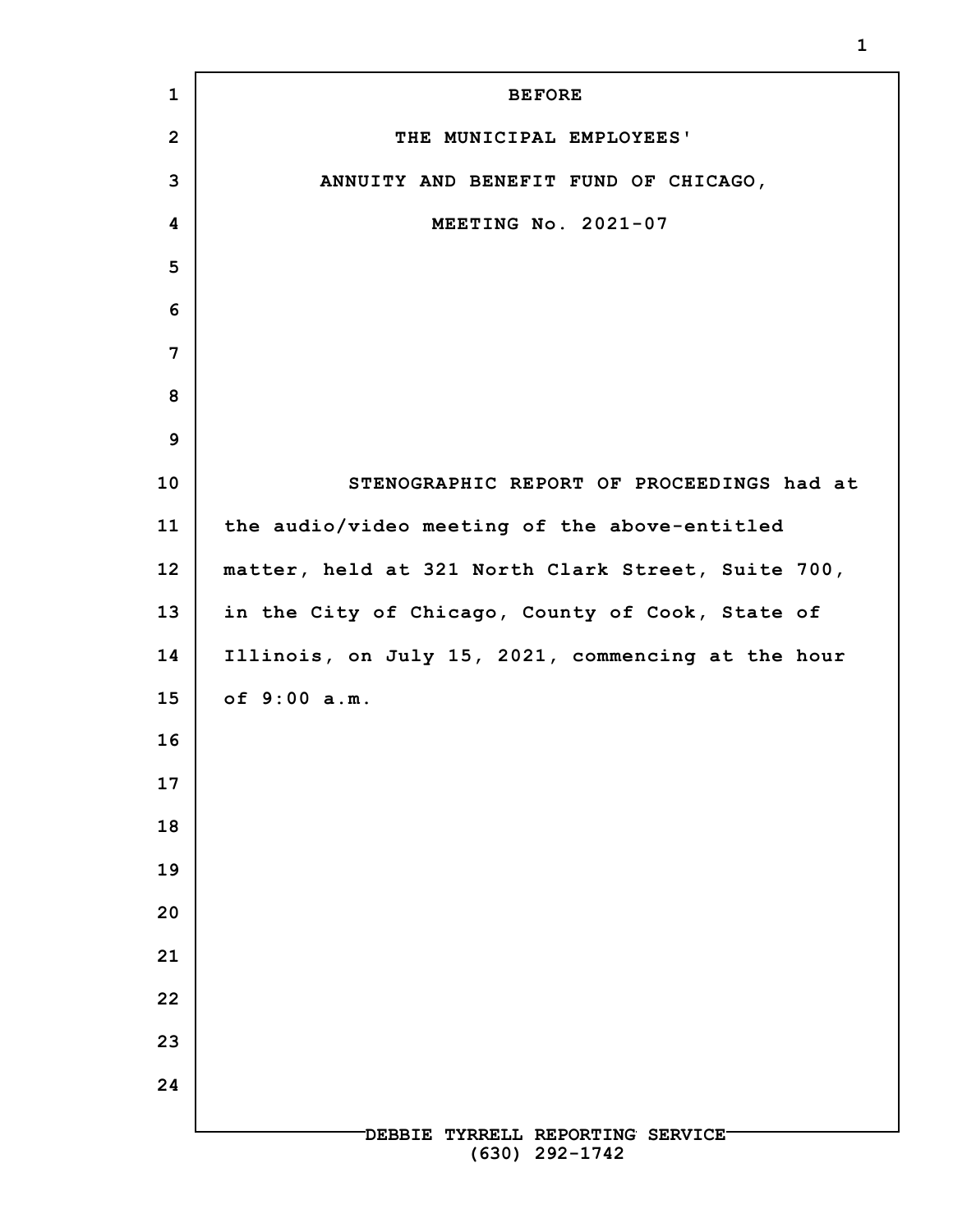| $\mathbf 1$  | <b>APPEARANCES</b>                        |
|--------------|-------------------------------------------|
| $\mathbf{2}$ | <b>BOARD MEMBERS:</b>                     |
| 3            | Verma R. Thompson, President              |
| 4            | Reshma Soni, Vice-President               |
| 5            | Robert Degnan, Recording Secretary        |
| 6            | Michael Canning, Trustee                  |
| 7            | Craiq Slack, Deputy City Treasurer        |
| 8            |                                           |
| 9            | ATTORNEYS FOR THE BOARD:                  |
| 10           | BURKE, BURNS AND PINELLI, LTD.            |
| 11           | BY: MS. SARAH A. BOECKMAN                 |
| 12           |                                           |
| 13           | ALSO PRESENT:                             |
| 14           | Dennis White, Executive Director          |
| 15           | Stacey Ruffolo, Deputy Executive Director |
| 16           | Donna Hansen, Office Manager              |
| 17           | Steve Yoon, Investment Officer            |
| 18           | Sandra Shelby, Comptroller                |
| 19           | Kimberly Carroll, Benefits Manager        |
| 20           | Terence P. Sullivan, M.D.                 |
| 21           | Martha Merrill, AFSCME Council 31         |
| 22           | Jamie Wesner, Marquette Associates        |
| 23           | Kristen DeWald, MEABF Employee            |
| 24           | Bukola Bello, Vision M.A.I. Consulting    |
|              |                                           |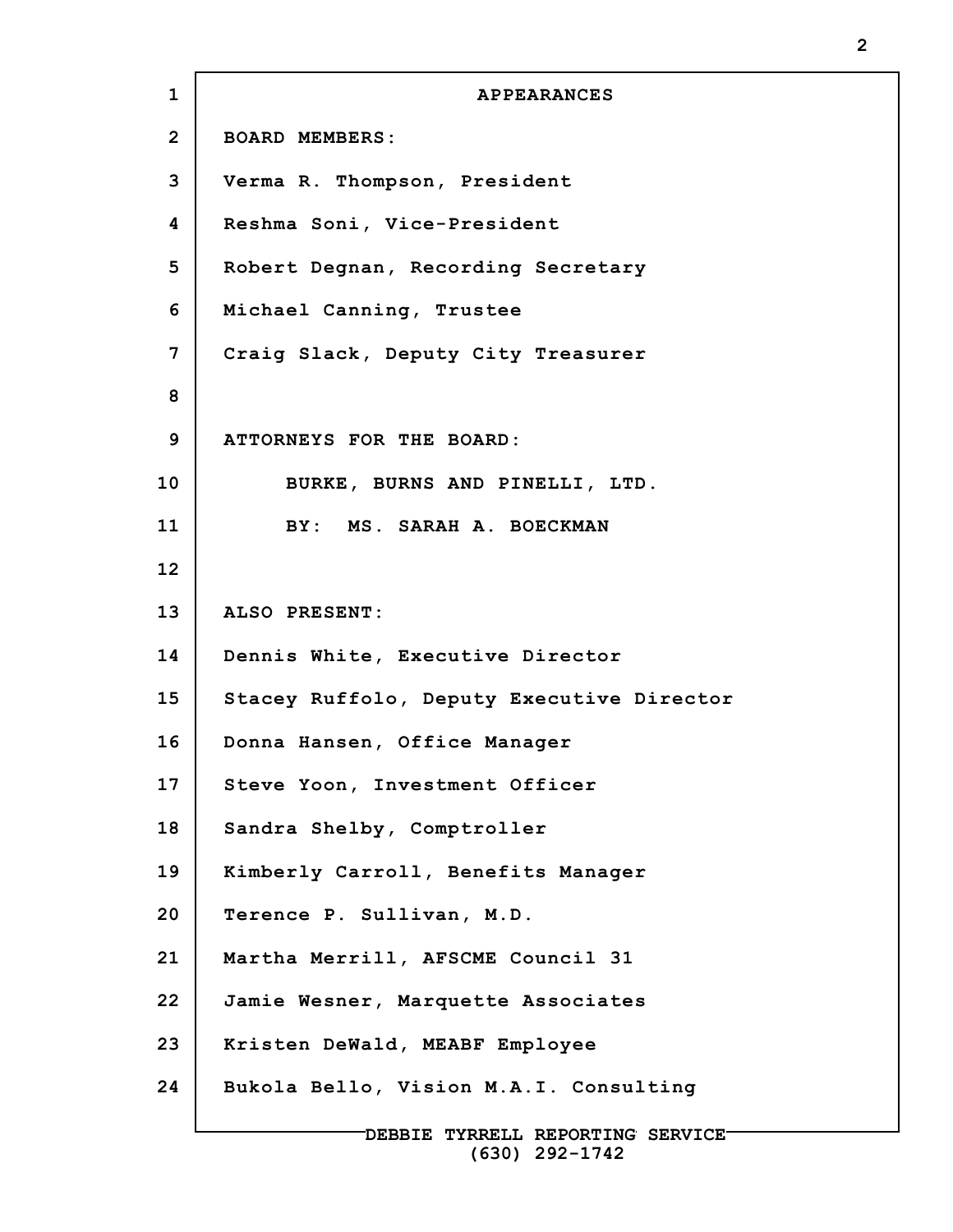**1 2 3 4 5 6 7 8 9 10 11 12 13 14 15 16 17 18 19 20 21 22 23 24 DEBBIE TYRRELL REPORTING SERVICE PRESIDENT THOMPSON: I hereby convene this Board of Trustees meeting for July 15, 2021. Donna, please call the roll. MS. HANSEN: Trustee Canning. TRUSTEE CANNING: Here. MS. HANSEN: Trustee Degnan. TRUSTEE DEGNAN: Here. MS. HANSEN: Trustee Soni. TRUSTEE SONI: Here. MS. HANSEN: Trustee Thompson. PRESIDENT THOMPSON: Here. MS. HANSEN: Mr. Slack. MR. SLACK: Here. MS. HANSEN: We have a quorum. PRESIDENT THOMPSON: Public Act 101-0640 allows this meeting to be conducted by video and audio conference. The Act requires a roll call vote to be taken on each matter acted upon. Further, consistent with Public Act 101-0640, I note for the record that the Executive Director and several trustees are physically present in the Fund's office. We are proceeding by video and audio conference because we continue to**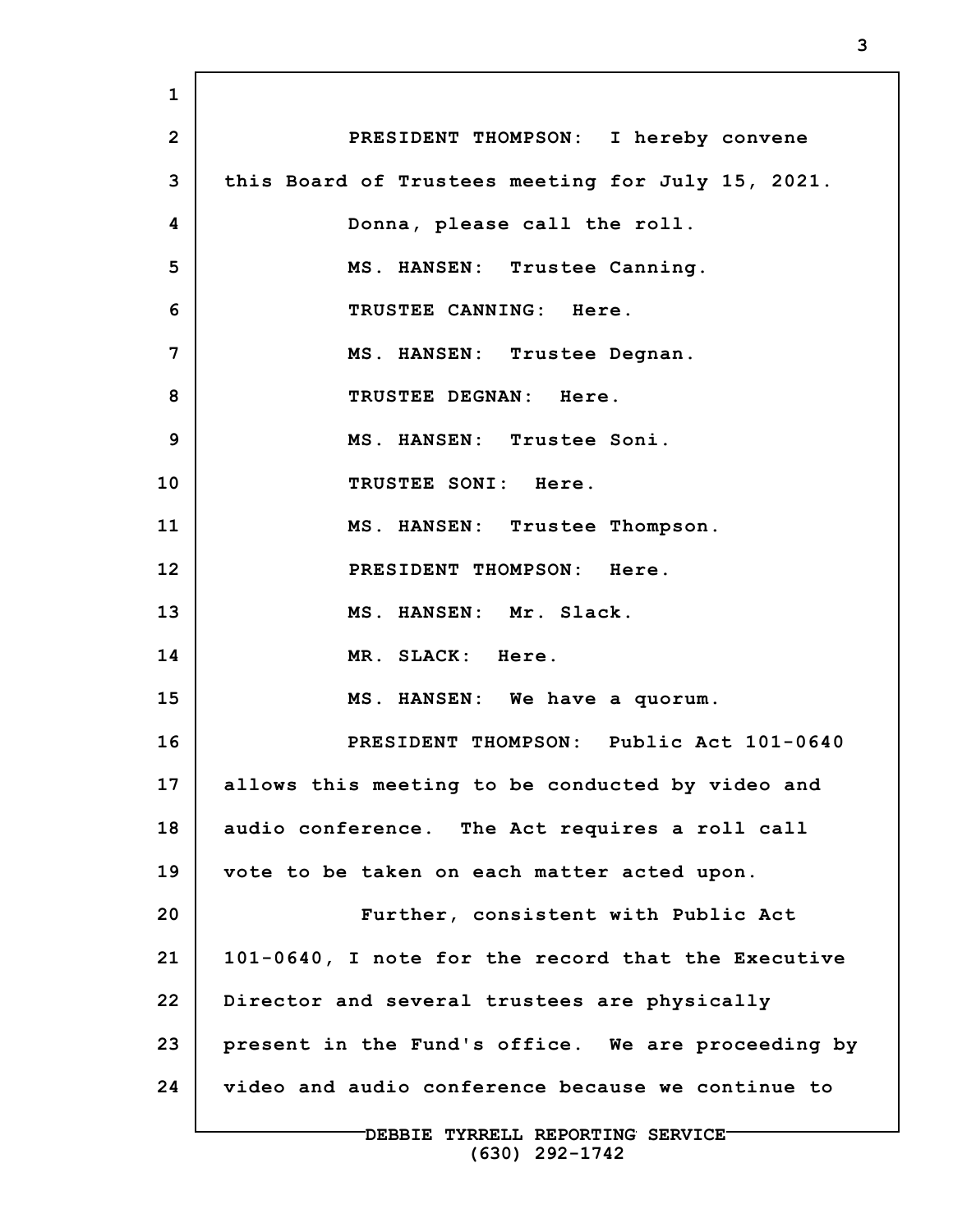| $\mathbf{1}$   | believe that due to the pandemic it is not prudent  |
|----------------|-----------------------------------------------------|
| $\overline{2}$ | to all be physically present in the same space.     |
| 3              | We have posted notice of this meeting in            |
| 4              | accordance to the Open Meetings Act and the meeting |
| 5              | is being recorded. A transcript of the proceedings  |
| 6              | will be prepared and ultimately, after approval,    |
| 7              | will be made available on the Fund's website.       |
| 8              | Consistent with Public Act 91-0715 and              |
| 9              | reasonable constraints determined by the Board of   |
| 10             | Trustees, at each regular meeting of the Board or   |
| 11             | its committees that is open to the public, members  |
| 12             | of the public may request a brief time to address   |
| 13             | the Board on relevant matters within its            |
| 14             | jurisdiction.                                       |
| 15             | Any requests for public comment today?              |
| 16             | MS. HANSEN: No, ma'am, there are no                 |
| 17             | requests to address the Board.                      |
| 18             | PRESIDENT THOMPSON: Hearing none, we                |
| 19             | will move on.                                       |
| 20             | Minutes and Transcripts. May I have a               |
| 21             | motion to approve the open and closed meeting for   |
| 22             | the June 17, 2021 and the audio transcript from the |
| 23             | June 17, 2021 meeting?                              |
| 24             | TRUSTEE DEGNAN: Motion.                             |
|                | DEBBIE TYRRELL REPORTING SERVICE-                   |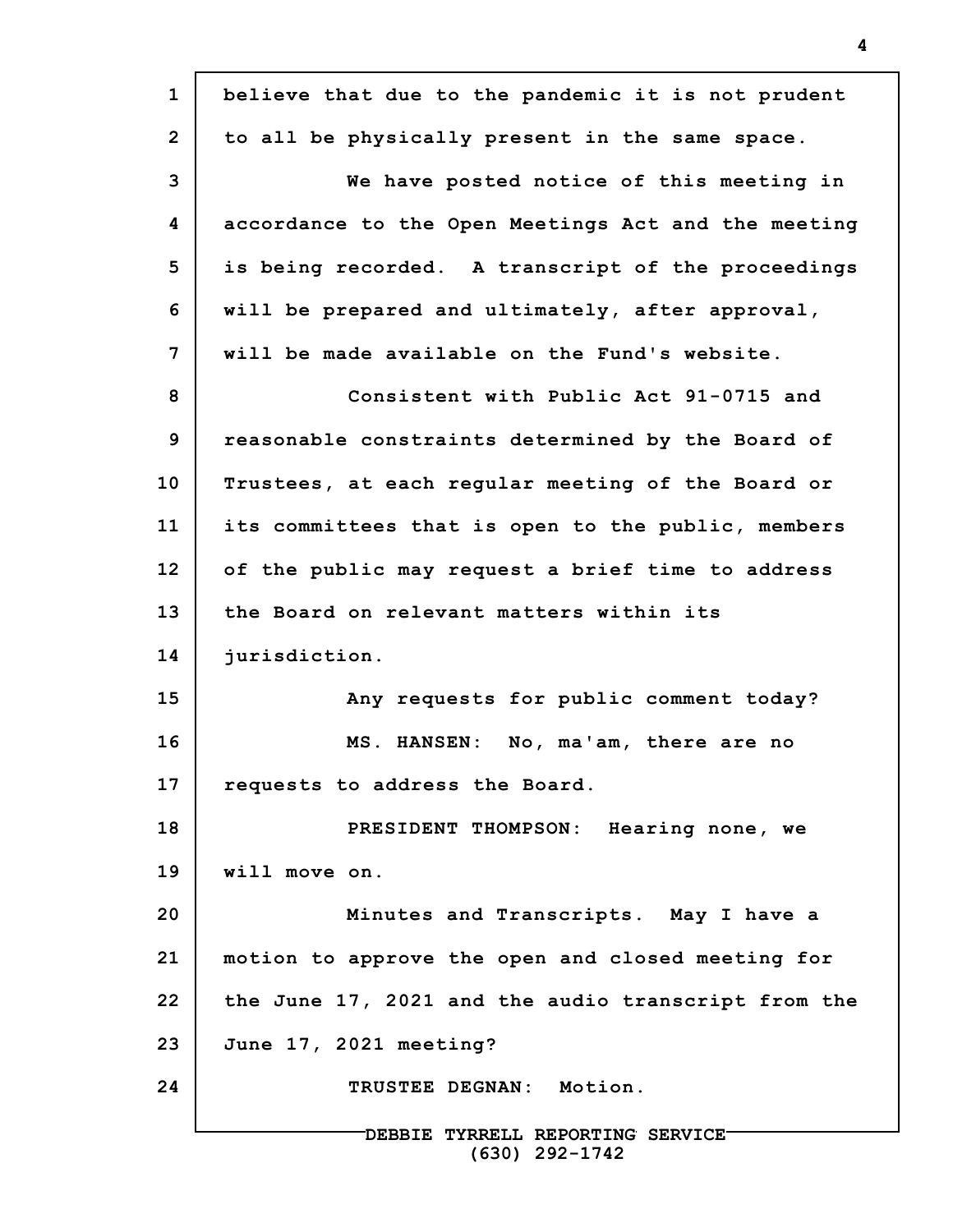**1 2 3 4 5 6 7 8 9 10 11 12 13 14 15 16 17 18 19 20 21 22 23 24 DEBBIE TYRRELL REPORTING SERVICE PRESIDENT THOMPSON: Motion by Degnan. May I have a second? TRUSTEE CANNING: Seconded by Canning. PRESIDENT THOMPSON: Any discussion? Donna. MS. HANSEN: Trustee Canning. TRUSTEE CANNING: Yes. MS. HANSEN: Trustee Degnan. TRUSTEE DEGNAN: Yes. MS. HANSEN: Trustee Soni. TRUSTEE SONI: Yes. MS. HANSEN: Trustee Thompson. PRESIDENT THOMPSON: Yes. MS. HANSEN: Mr. Slack. MR. SLACK: Yes. MS. HANSEN: Motion carries. PRESIDENT THOMPSON: Approval of all Refunds pages 3 through 8. MS. RIALS: All in order. PRESIDENT THOMPSON: Motion? TRUSTEE DEGNAN: Motion. PRESIDENT THOMPSON: Motion by Degnan. May I have a second? MR. SLACK: I will second it.**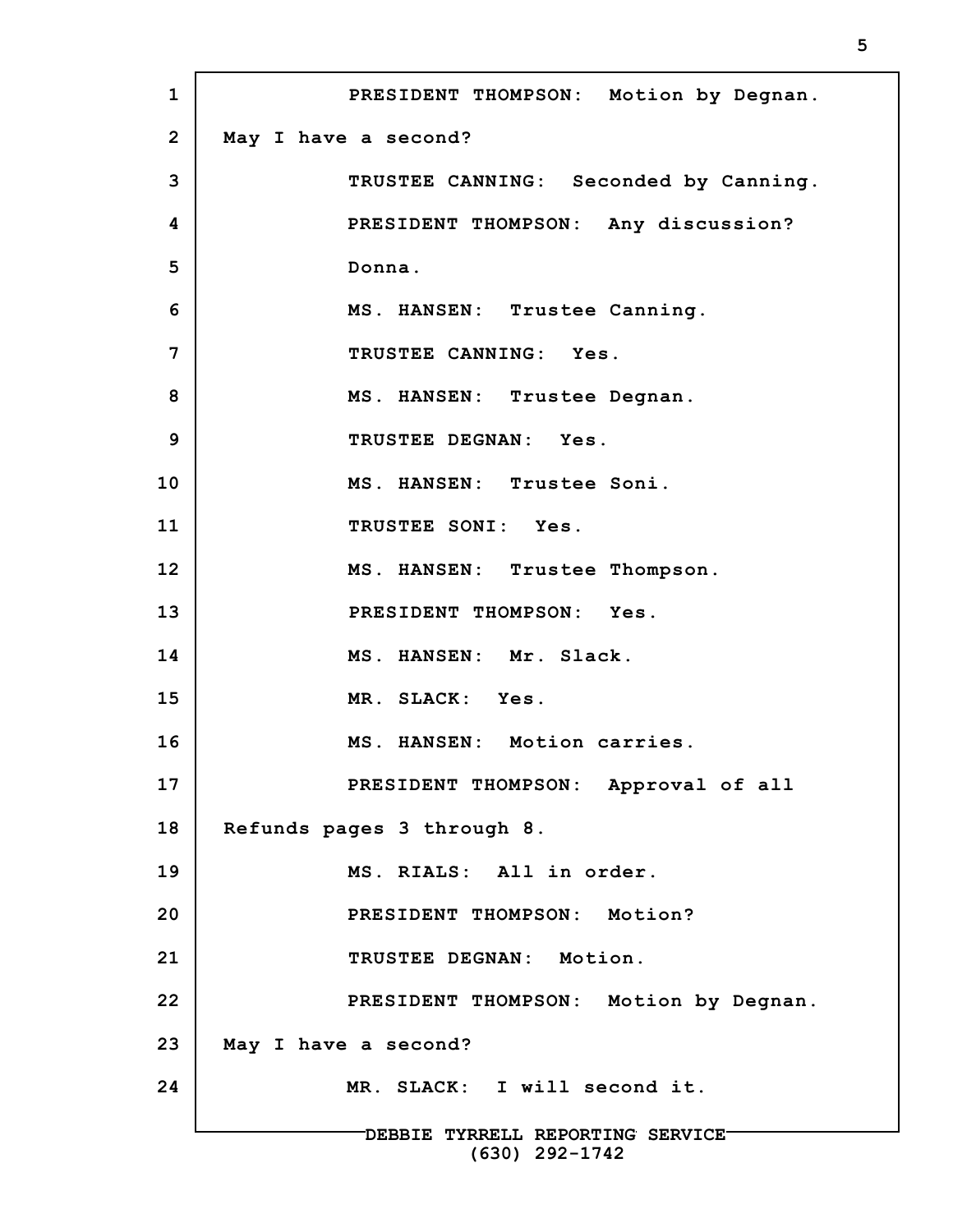**1 2 3 4 5 6 7 8 9 10 11 12 13 14 15 16 17 18 19 20 21 22 23 24 DEBBIE TYRRELL REPORTING SERVICE (630) 292-1742 PRESIDENT THOMPSON: Seconded by Mr. Slack. Any discussion? Donna, please. MS. HANSEN: Trustee Canning. TRUSTEE CANNING: Yes. MS. HANSEN: Trustee Degnan. TRUSTEE DEGNAN: Yes. MS. HANSEN: Trustee Soni. TRUSTEE SONI: Yes. MS. HANSEN: Trustee Thompson. PRESIDENT THOMPSON: Yes. MS. HANSEN: Mr. Slack. MR. SLACK: Yes. MS. HANSEN: Motion carries. PRESIDENT THOMPSON: Administrative and Investment Fees pages 9 through 11. MS. SHELBY: All in order. TRUSTEE DEGNAN: Motion. PRESIDENT THOMPSON: Motion by Degnan. Second, please. MR. SLACK: Second. PRESIDENT THOMPSON: Seconded by Mr. Slack. PRESIDENT THOMPSON: Any discussion?**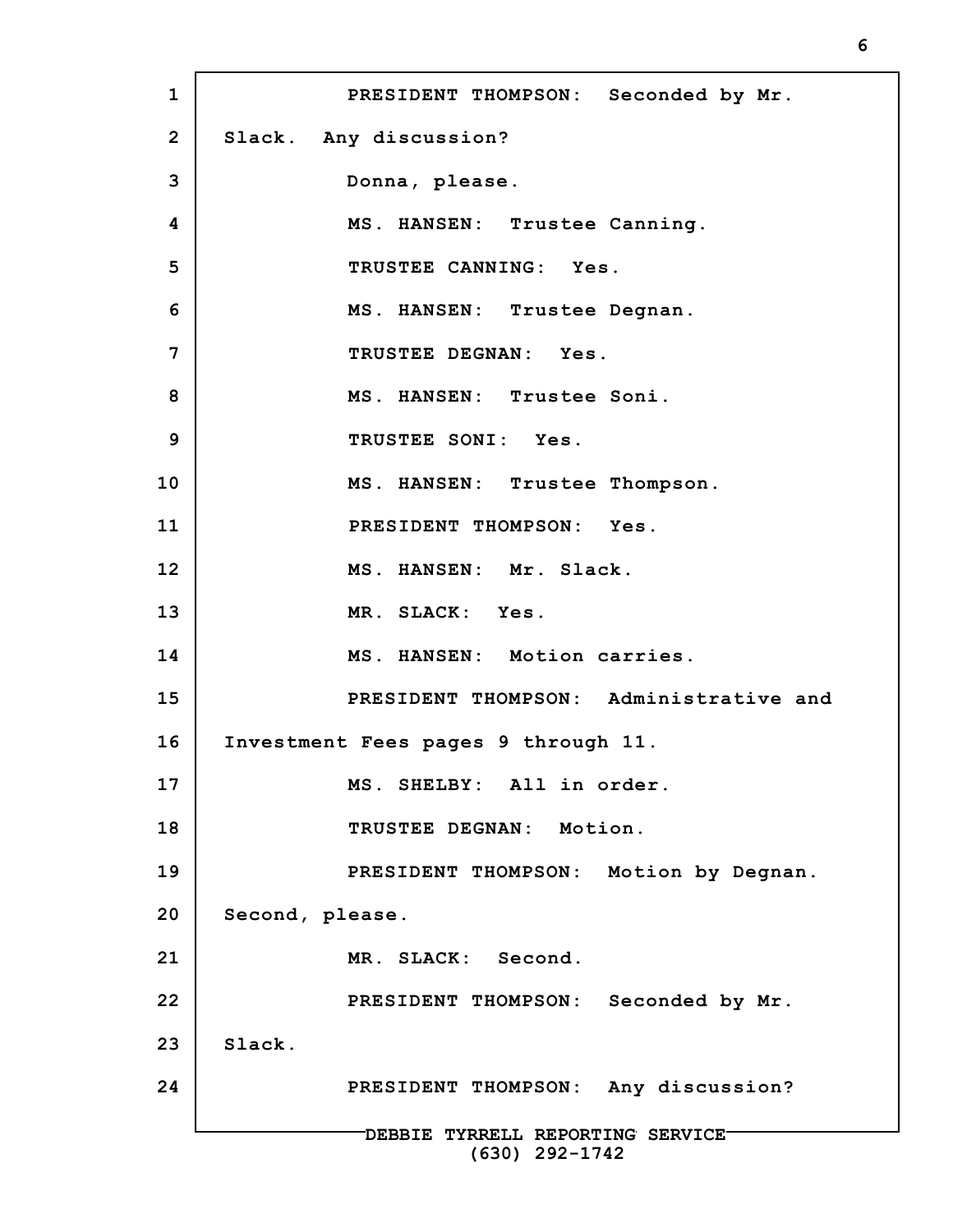**1 2 3 4 5 6 7 8 9 10 11 12 13 14 15 16 17 18 19 20 21 22 23 24 DEBBIE TYRRELL REPORTING SERVICE (630) 292-1742 Donna. MS. HANSEN: Trustee Canning. TRUSTEE CANNING: Yes. MS. HANSEN: Trustee Degnan. TRUSTEE DEGNAN: Yes. MS. HANSEN: Trustee Soni. TRUSTEE SONI: Yes. MS. HANSEN: Trustee Thompson. PRESIDENT THOMPSON: Yes. MS. HANSEN: Mr. Slack. MR. SLACK: Yes. MS. HANSEN: Motion carries. PRESIDENT THOMPSON: Annuities for Employees, Widows, Widowers, Minor Children, Reversionary, Adjusted Annuities pages 12 through 23. MS. RIALS: All in order. TRUSTEE DEGNAN: Motion. PRESIDENT THOMPSON: Motion by Degnan. Second, please. TRUSTEE CANNING: Second. PRESIDENT THOMPSON: Seconded by Canning. Donna. MS. HANSEN: Trustee Canning.**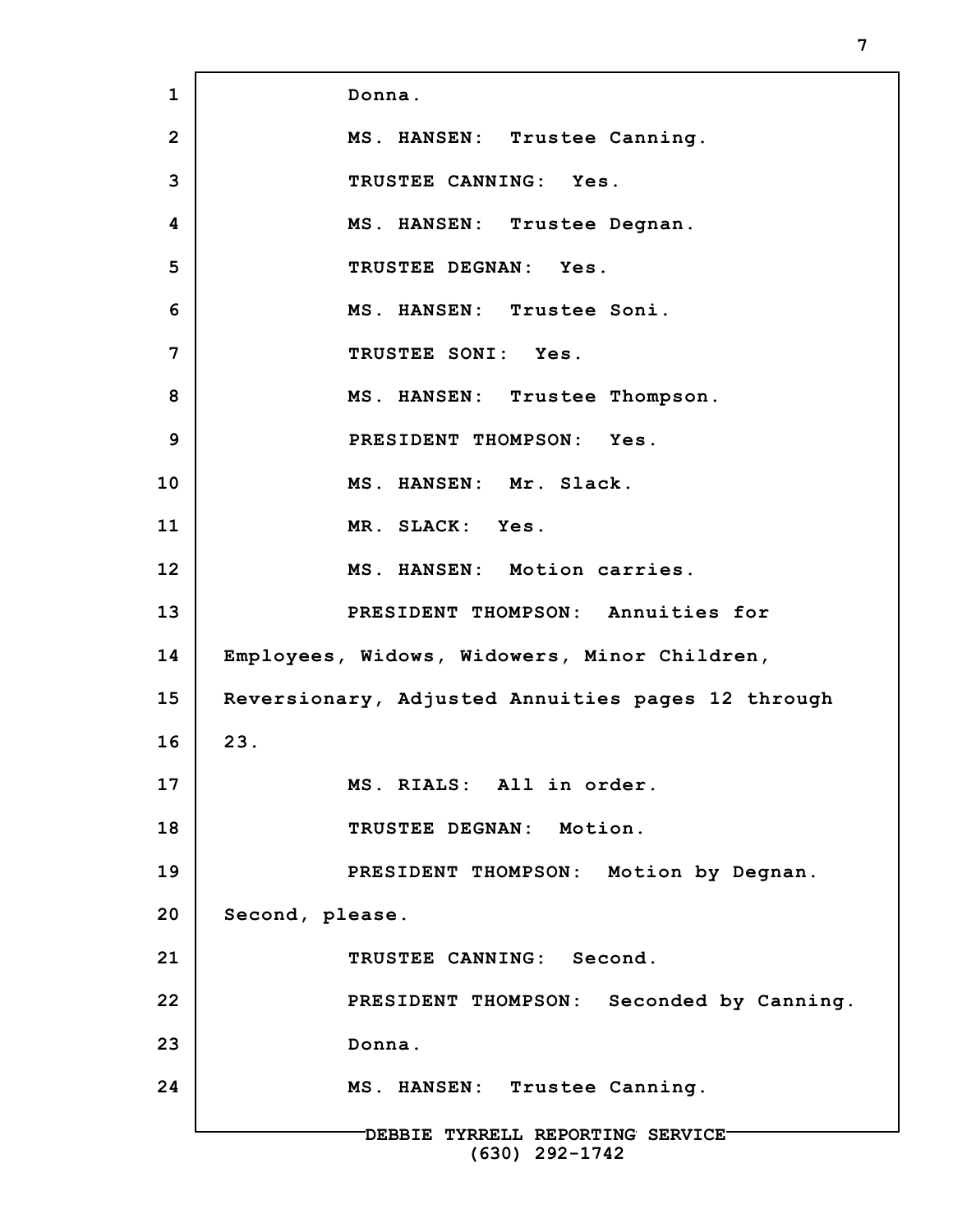**1 2 3 4 5 6 7 8 9 10 11 12 13 14 15 16 17 18 19 20 21 22 23 24 DEBBIE TYRRELL REPORTING SERVICE TRUSTEE CANNING: Yes. MS. HANSEN: Trustee Degnan. TRUSTEE DEGNAN: Yes. MS. HANSEN: Trustee Soni. TRUSTEE SONI: Yes. MS. HANSEN: Trustee Thompson. PRESIDENT THOMPSON: Yes. MS. HANSEN: Mr. Slack. MR. SLACK: Yes. MS. HANSEN: Motion carries. PRESIDENT THOMPSON: Ordinary and Duty Disability benefits pages 24 through 25. DOCTOR SULLIVAN: All in order. PRESIDENT THOMPSON: Motion? TRUSTEE DEGNAN: Motion. PRESIDENT THOMPSON: Second? TRUSTEE CANNING: Second. PRESIDENT THOMPSON: Seconded by Canning. Donna. MS. HANSEN: Trustee Canning. TRUSTEE CANNING: Yes. MS. HANSEN: Trustee Degnan. TRUSTEE DEGNAN: Yes. MS. HANSEN: Trustee Soni.**

**(630) 292-1742**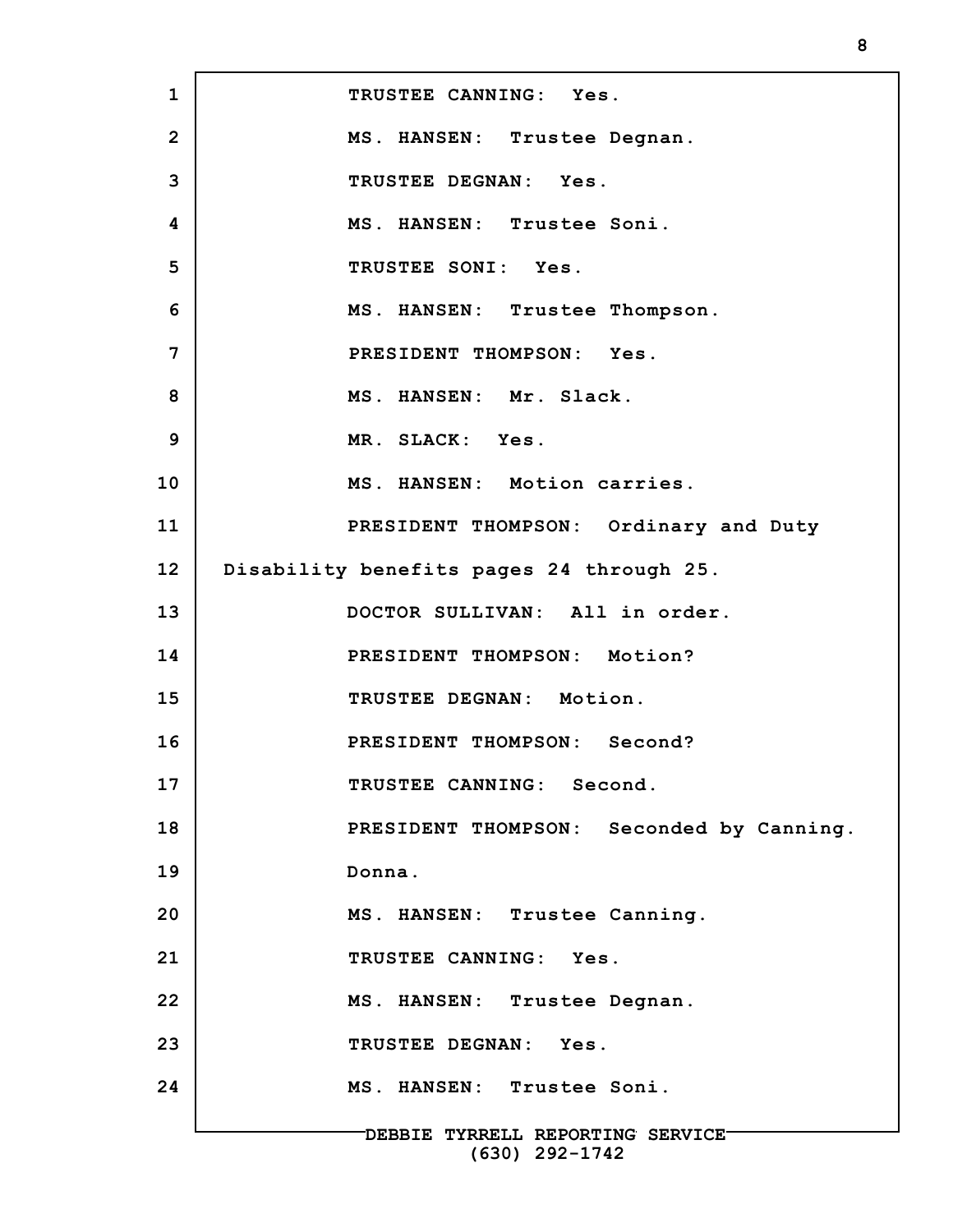**1 2 3 4 5 6 7 8 9 10 11 12 13 14 15 16 17 18 19 20 21 22 23 24 DEBBIE TYRRELL REPORTING SERVICE TRUSTEE SONI: Yes. MS. HANSEN: Trustee Thompson. PRESIDENT THOMPSON: Yes. MS. HANSEN: Mr. Slack. MR. SLACK: Yes. MS. HANSEN: Motion carries. PRESIDENT THOMPSON: Ordinary and Duty Disability Extensions pages 26 through 27. DOCTOR SAMO: All in order. TRUSTEE DEGNAN: Motion. PRESIDENT THOMPSON: Second? MR. SLACK: Second. PRESIDENT THOMPSON: Any discussion? Donna. MS. HANSEN: Trustee Canning. TRUSTEE CANNING: Yes. MS. HANSEN: Trustee Degnan. TRUSTEE DEGNAN: Yes. MS. HANSEN: Trustee Soni. TRUSTEE SONI: Yes. MS. HANSEN: Trustee Thompson. PRESIDENT THOMPSON: Yes. MS. HANSEN: Mr. Slack. MR. SLACK: Yes.**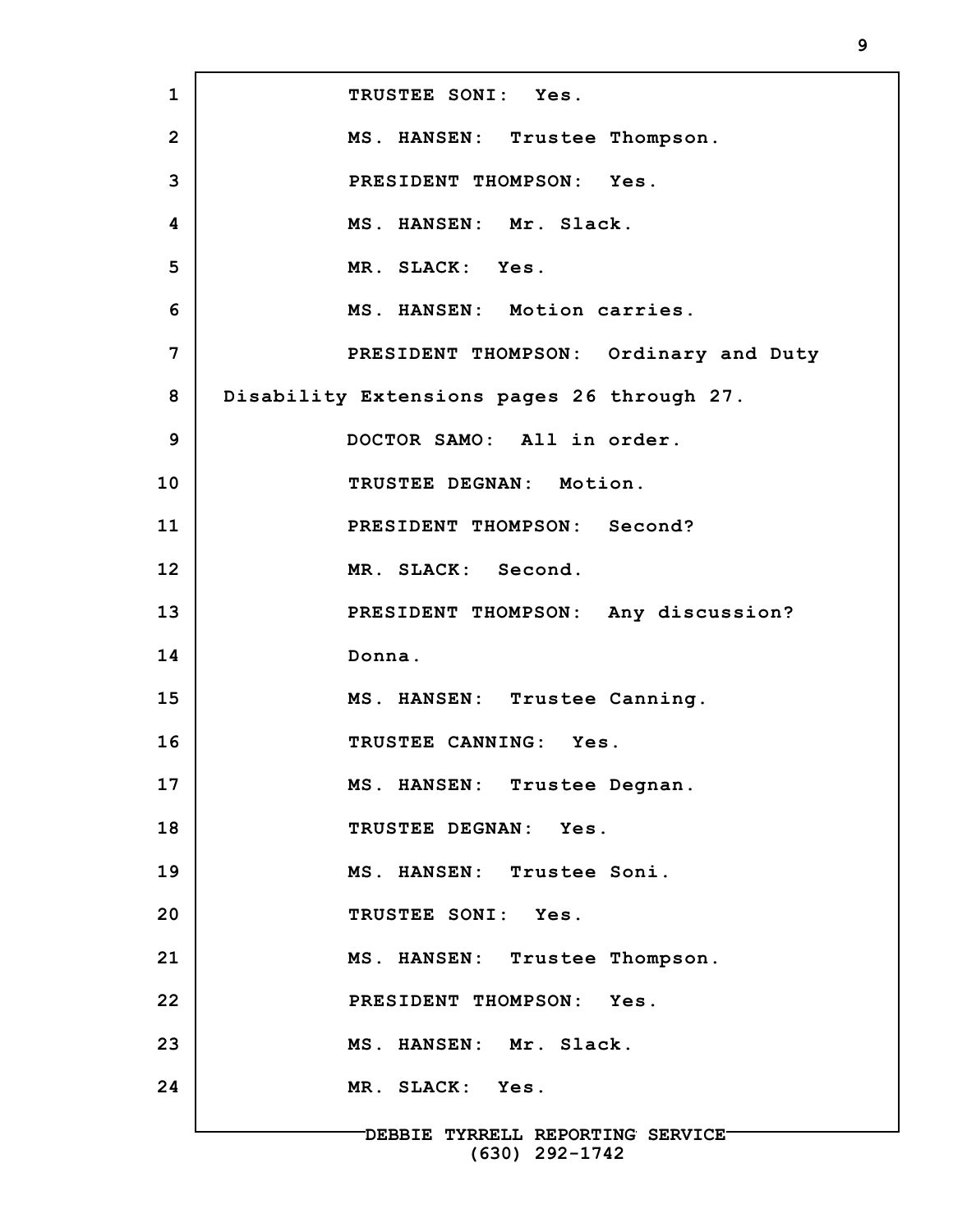**1 2 3 4 5 6 7 8 9 10 11 12 13 14 15 16 17 18 19 20 21 22 23 24 MS. HANSEN: Motion carries. PRESIDENT THOMPSON: Adjusted Ordinary Disabilities Pages 28 and 29. MS. RIALS: All in order. TRUSTEE DEGNAN: Motion. PRESIDENT THOMPSON: Motion by Degnan. Second? TRUSTEE SONI: Second. PRESIDENT THOMPSON: Second by Trustee Soni. Donna. MS. HANSEN: Trustee Canning. TRUSTEE CANNING: Yes. MS. HANSEN: Trustee Degnan. TRUSTEE DEGNAN: Yes. MS. HANSEN: Trustee Soni. TRUSTEE SONI: Yes. MS. HANSEN: Trustee Thompson. PRESIDENT THOMPSON: Yes. MS. HANSEN: Mr. Slack. MR. SLACK: Yes. MS. HANSEN: Motion carries. PRESIDENT THOMPSON: Change in birth, one, page 30.**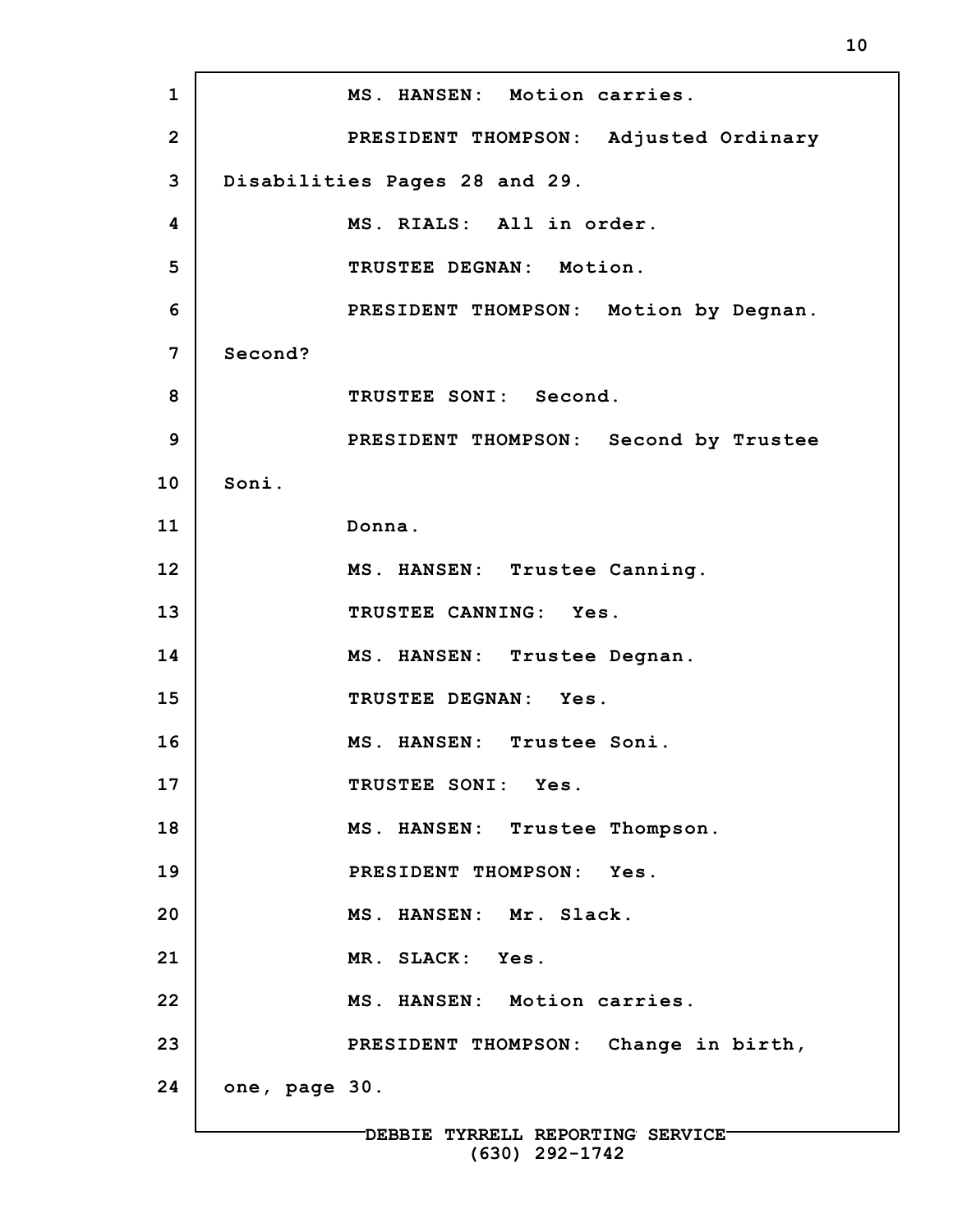| $\mathbf 1$    | MS. RIALS: All in order.                          |
|----------------|---------------------------------------------------|
| $\overline{2}$ | PRESIDENT THOMPSON: Motion by Degnan.             |
| 3              | Seconded by Canning.                              |
| 4              | PRESIDENT THOMPSON: Donna.                        |
| 5              | MS. HANSEN: Trustee Canning.                      |
| 6              | TRUSTEE CANNING: Yes.                             |
| 7              | MS. HANSEN: Trustee Degnan.                       |
| 8              | TRUSTEE DEGNAN: Yes.                              |
| 9              | MS. HANSEN: Trustee Soni.                         |
| 10             | TRUSTEE SONI: Yes.                                |
| 11             | MS. HANSEN: Trustee Thompson.                     |
| 12             | PRESIDENT THOMPSON: Yes.                          |
| 13             | MS. HANSEN: Mr. Slack.                            |
| 14             | MR. SLACK: Yes.                                   |
| 15             | MS. HANSEN: Motion carries.                       |
| 16             | PRESIDENT THOMPSON: Thank you, doctor.            |
| 17             | Next up is Legislative Update. We're              |
| 18             | going to hear from our legislative liaison.       |
| 19             | MR. WHITE: Good morning, Trustees and             |
| 20             | Staff. We have our legislative liaison Bukola     |
| 21             | Bella on the line. She has provided a summary     |
| 22             | report with the Board materials. To start off the |
| 23             | report, I will turn it over to Bukola.            |
| 24             | MS. BELLO: Thank you, Dennis. Good                |
|                | DEBBIE TYRRELL REPORTING SERVICE-                 |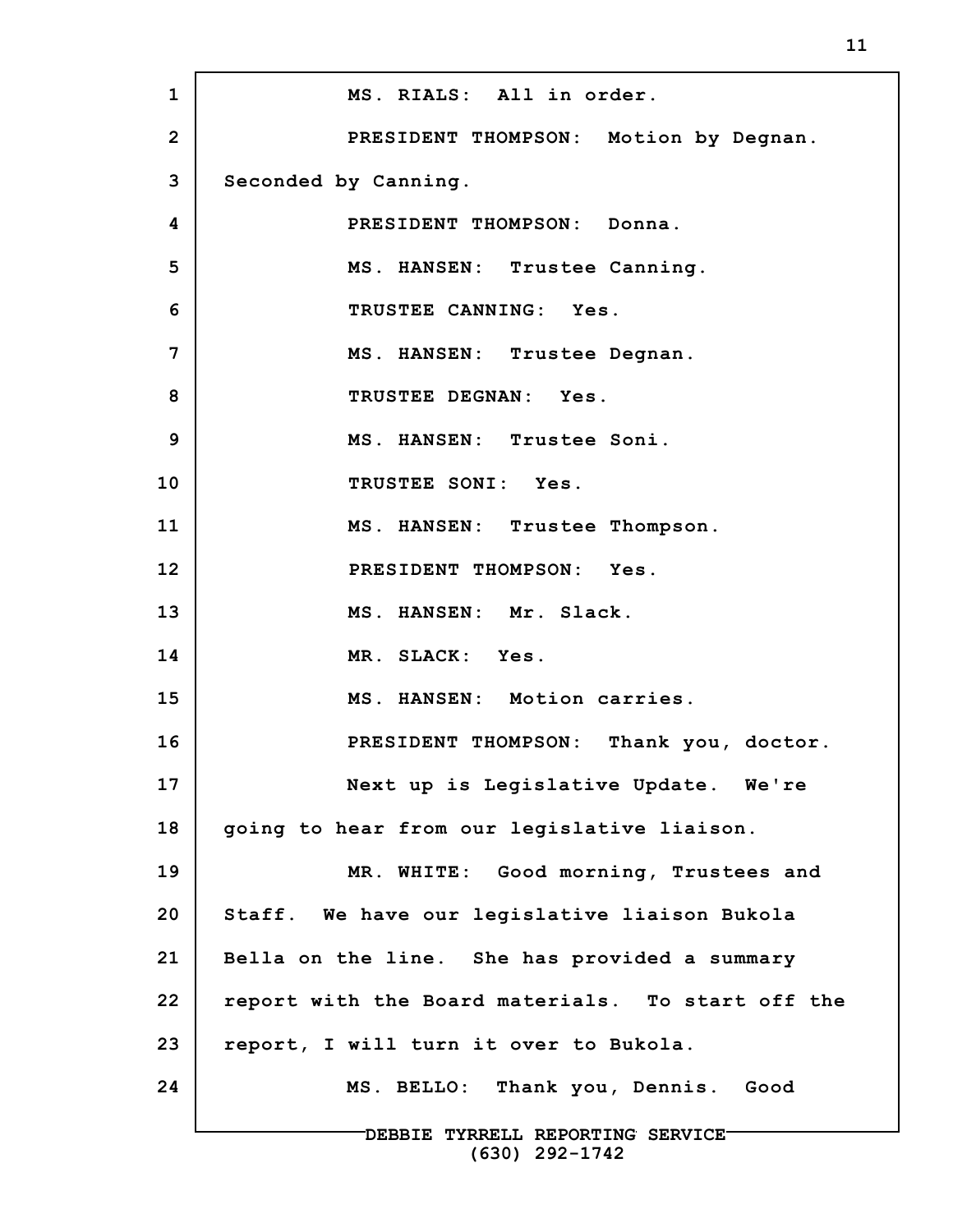**1 2 3 4 5 6 7 8 9 10 11 12 13 14 15 16 17 18 19 20 21 22 23 24 DEBBIE TYRRELL REPORTING SERVICE morning, everyone. Four items that I will be briefly touching on this morning. The first is great news. I am happy to report that Senate Bill 460, our emerging investment managers services legislation, not only passed both chambers but was signed by the Governor on July 9th and that is now Public Act 102-0097. I am also pleased to report that after quite a bit of work our MEABF COVID-19 legislation passed during the special session on June 16th. That has not been sent to the Governor yet but once the General Assembly releases it, we will be monitoring and tracking and answering any questions for the administration. Absent any issues that they have with that bill, which I do not believe there are, that bill will also be signed by the Governor. Secondly, there are a list of additional bills of interest that impact Article 1 of the Illinois Pension Code that we are monitoring. All of the bills have been sent to the Governor. None of them have been signed. So once those bills are signed, they will**

**(630) 292-1742**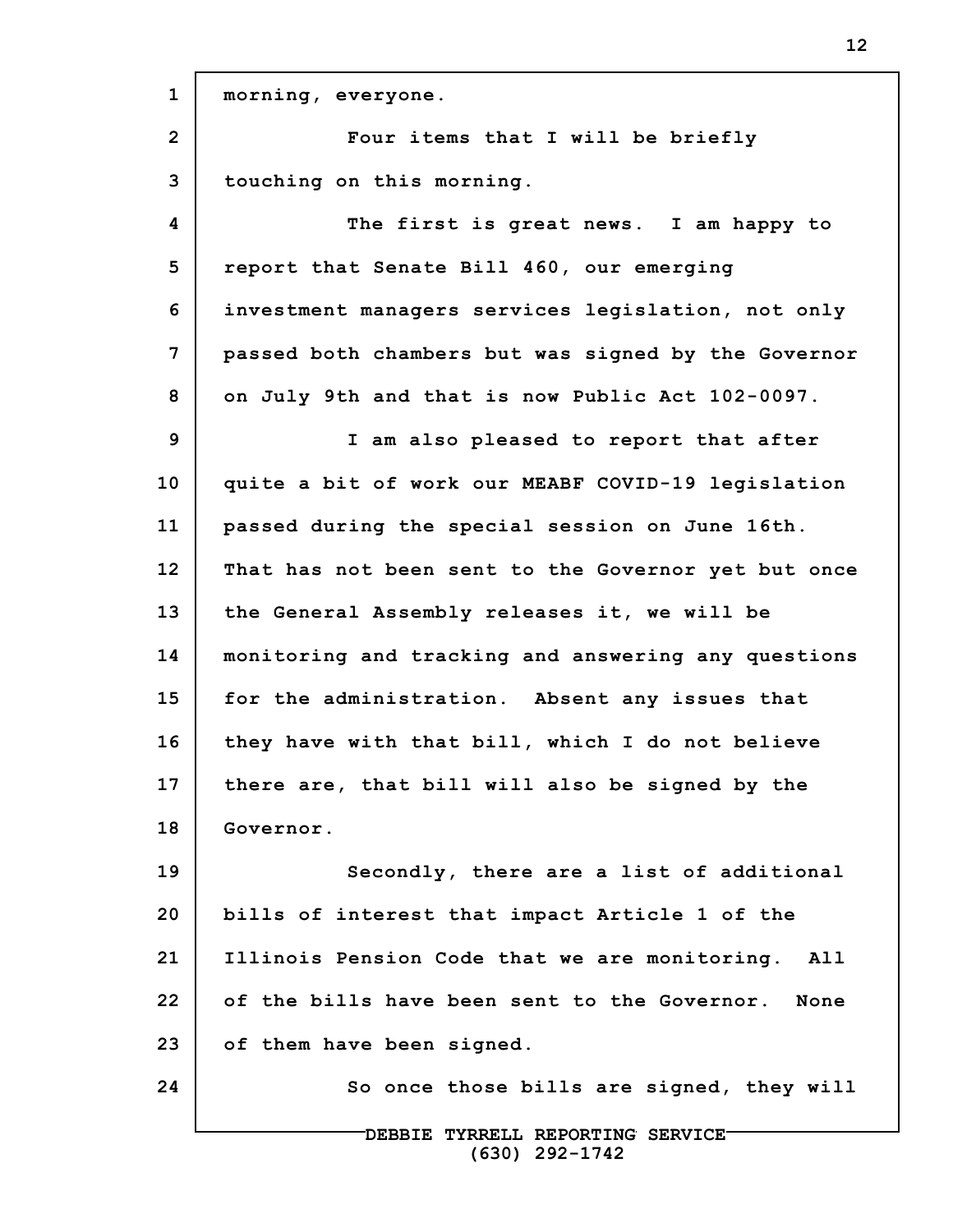| $\mathbf{1}$   | become public acts and I will make sure we advise   |
|----------------|-----------------------------------------------------|
| $\overline{2}$ | the Board of that as well.                          |
| 3              | The third update is in regards to subject           |
| 4              | matter hearings that may be convened this summer.   |
| 5              | I spoke to the Senate Pension Chairman, who wants   |
| 6              | to hold briefings on trustee governance or          |
| 7              | governments and board structure. So those should    |
| 8              | be coming up later this summer or early fall. I     |
| 9              | will keep you advised of those dates.               |
| 10             | Lastly, I want to make sure that everyone           |
| 11             | is aware that the Governor's Disaster Proclamation  |
| 12             | is set to expire July 24th.                         |
| 13             | I was in contact with the AG's office               |
| 14             | just to find out and get a little bit more clarity  |
| 15             | on whether we can continue remote meetings and I    |
| 16             | was told that absent any additional spikes in Covid |
| 17             | that by July 24th all members of public bodies      |
| 18             | should expect to return back to in-person meetings. |
| 19             | And, additionally, we must make proper              |
| 20             | accommodations for individuals to attend those      |
| 21             | meetings in-person.                                 |
| 22             | So I sent all that information to Dennis.           |
| 23             | If there are any questions, please feel free to let |
| 24             | me know or let Dennis know.                         |
|                |                                                     |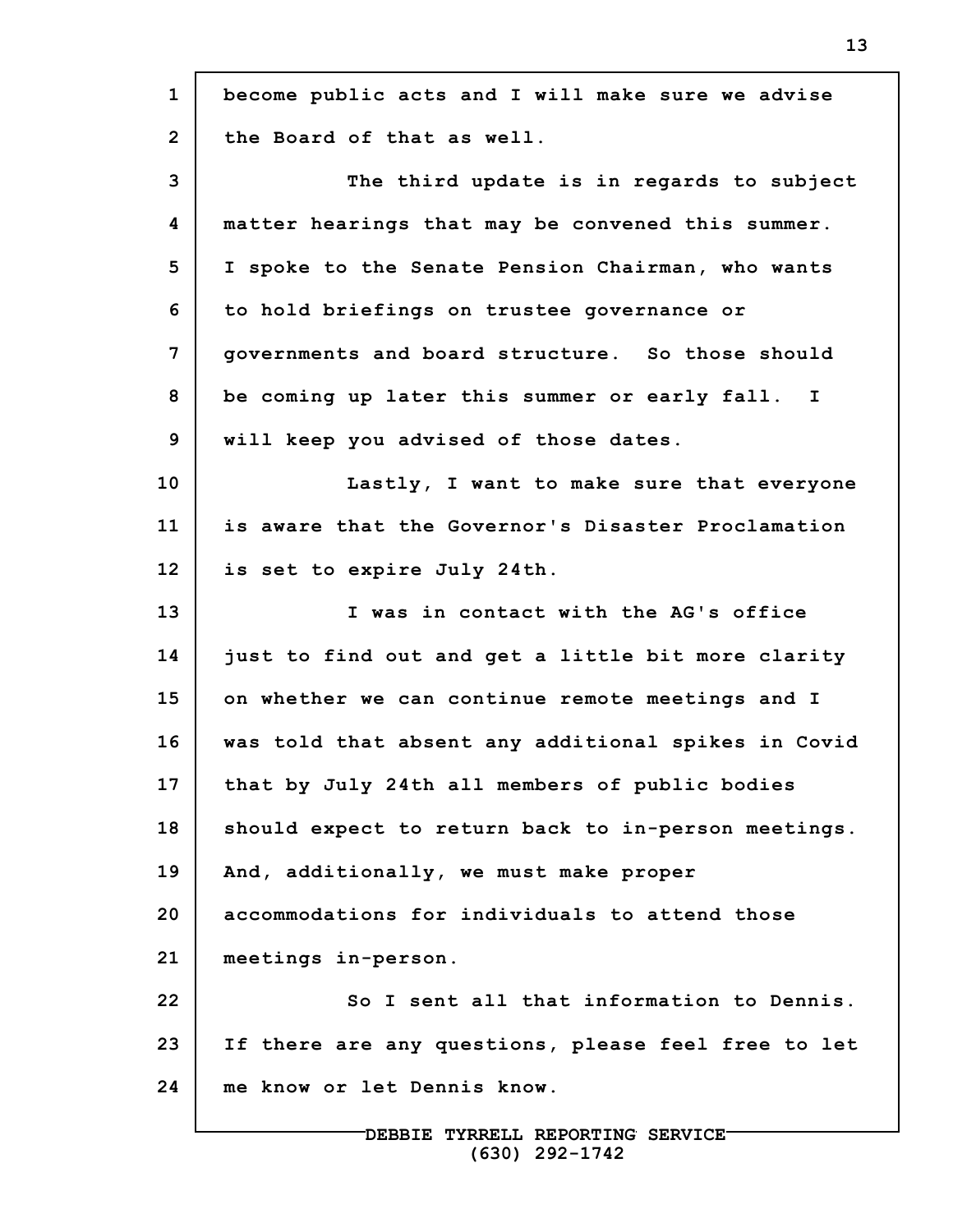**1 2 3 4 5 6 7 8 9 10 11 12 13 14 15 16 17 18 19 20 21 22 23 24 DEBBIE TYRRELL REPORTING SERVICE (630) 292-1742 That is my update. Are there any questions? PRESIDENT THOMPSON: Any questions? Thank you, Bukola. MS. BELLO: Thank you, everyone. Have a great day. MR. WHITE: You, too. PRESIDENT THOMPSON: Moving on to the next item, Steve, can you let us know what is going on with the Fund's net position? MR. YOON: I'd like to report that there are no significant changes from last month. The only thing I would like to point out is that the net asset value continues to decrease as we eat up our cash position so that is something to keep an eye on. But our funding ratio has gone up since the year-end of 2020 but no significant change from last month. PRESIDENT THOMPSON: Any questions anyone? Steve and Jamie, I will turn it to you guys to give the Investment Report. MR. WESNER: Thank you, Madam President. We are going to be fairly brief today.**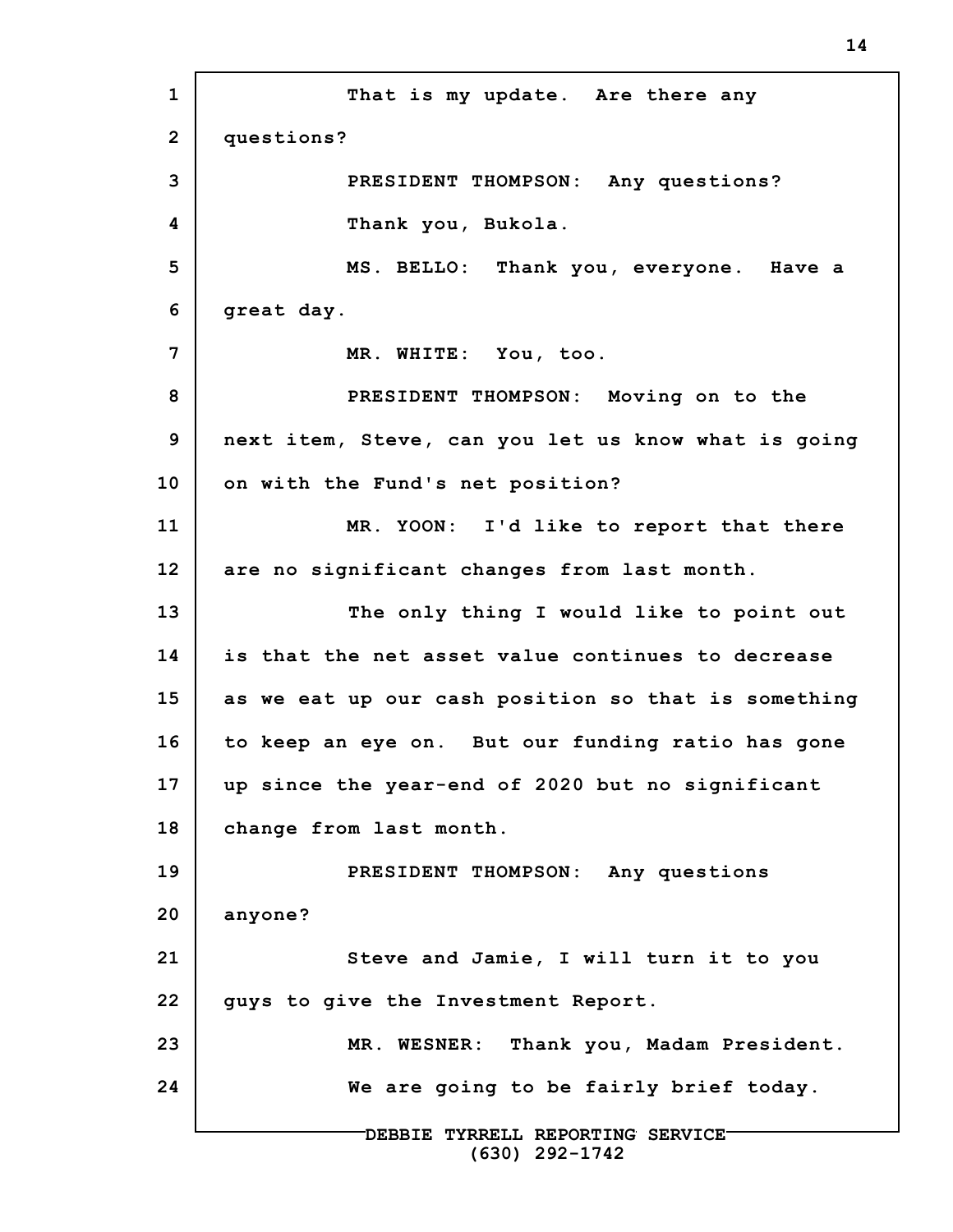| $\mathbf{1}$   | We are going to give an update on performance for   |
|----------------|-----------------------------------------------------|
| $\overline{2}$ | the first half of the year and then Steve will      |
| 3              | walkthrough some discussions on some of the changes |
| 4              | that we are planning for the portfolio over the     |
| 5              | next few quarters.                                  |
| 6              | What is up on the screen here is our                |
| 7              | market tracker through the end of the second        |
| 8              | quarter.                                            |
| 9              | What you will notice on this page is for            |
| 10             | nearly all of the equity markets we have very       |
| 11             | strong returns. Even for the fixed income markets,  |
| 12             | which struggled for the first quarter of the year,  |
| 13             | the second quarter of the year was much better so   |
| 14             | we will walkthrough a little bit of that.           |
| 15             | The over marching theme across the                  |
| 16             | capital markets space has been that the recovery    |
| 17             | continues to be robust, especially here in the U.S. |
| 18             | So we have had a very strong reopening of the       |
| 19             | economy. Coupled with very strong stimulus from     |
| 20             | the Federal Government and the Central Bank.        |
| 21             | One thing that we have seen this year is            |
| 22             | we have seen an increase in interest rates.<br>Most |
| 23             | all of that increase was in the first quarter of    |
| 24             | the year.                                           |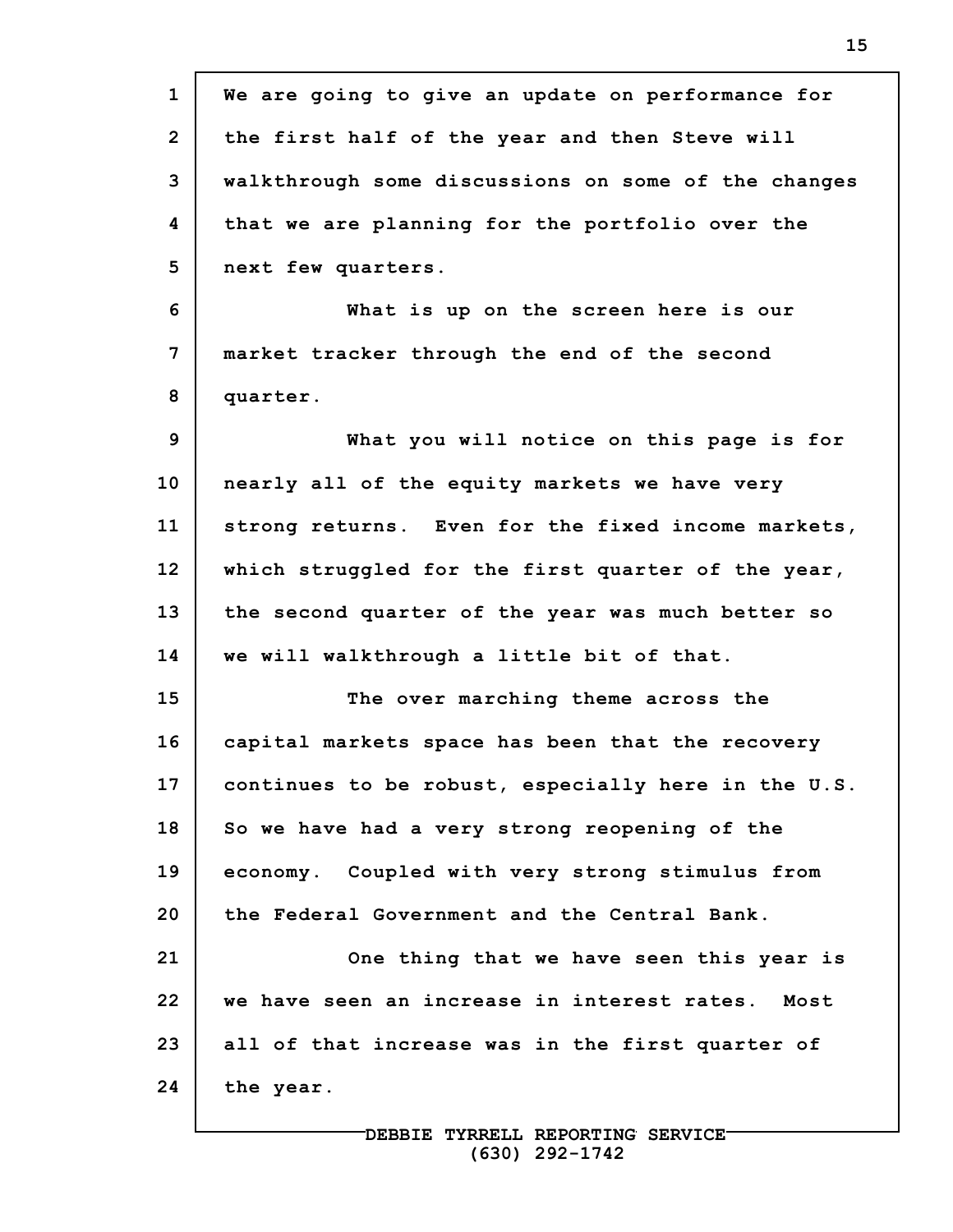**1 2 3 4 5 6 7 8 9 10 11 12 13 14 15 16 17 18 19 20 21 22 23 24 DEBBIE TYRRELL REPORTING SERVICE If you look at that chart in the top center of the page on the screen, this shows the movement in interest rates. The black line is where we are today. It is kind of the middle line there, that is lower than where we were a month ago. So over the last few months as interest rates have come back down, bond prices have gone back up. If you go over to the table in the upper right-hand corner of the page, you will see those numbers. You will see for the second quarter most all of those bonds figures is positive. While when you still look at the year-to-date column, most of them are still negative. We have made up a good amount of what we lost in the first quarter within fixed income but we still have a ways to go this year to make that back up. The path of least resistance is still for interest rates to go higher. Actually, the Fed Chairman is testifying in front of Congress right now in one of his quarterly updates discussing Fed policy. The**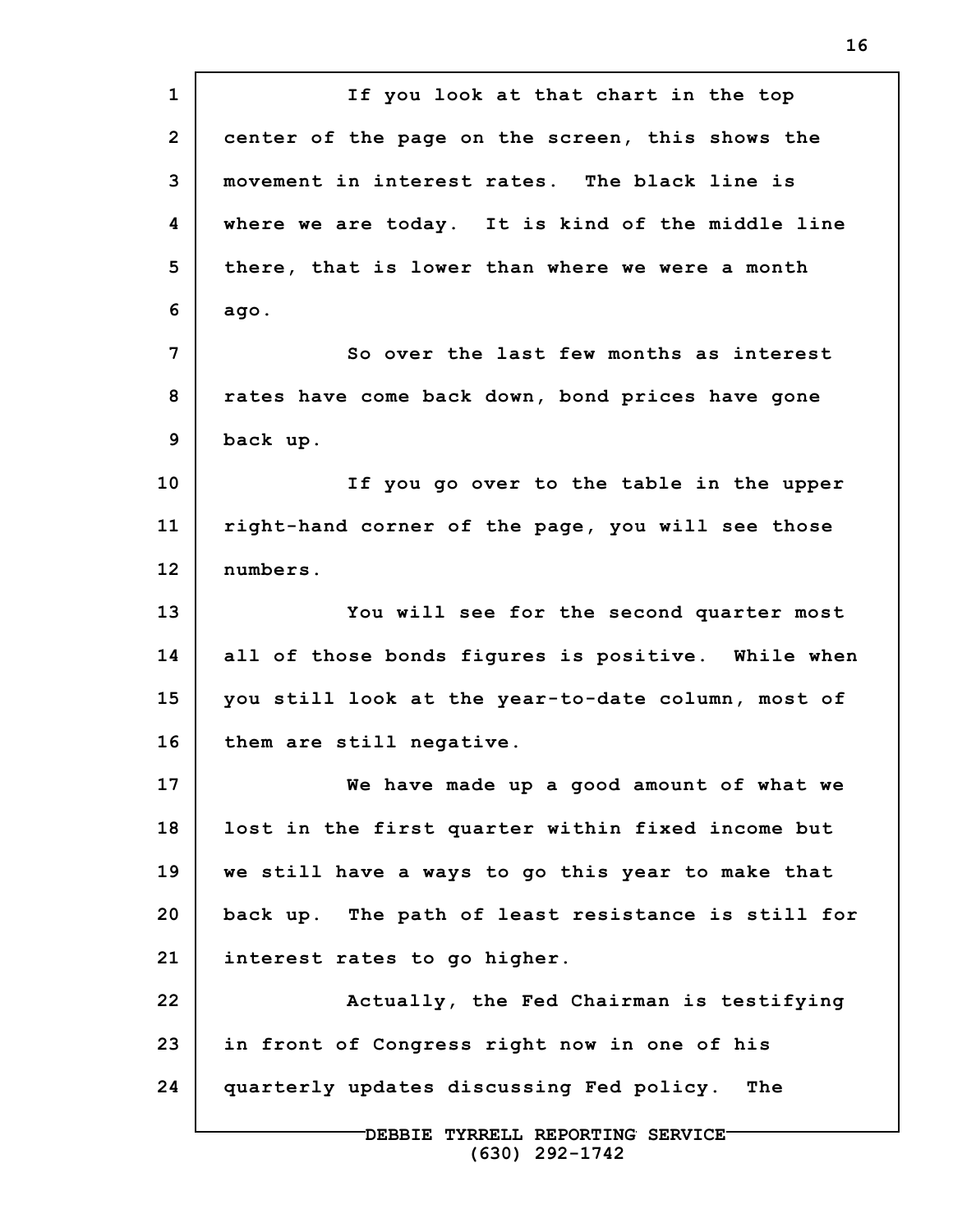**1 2 3 4 5 6 7 8 9 10 11 12 13 14 15 16 17 18 19 20 21 22 23 24 Federal Reserve is going to be slow in raising interest rates but the markets can move rates as well. There is the fear of inflation now that is out there. That is one of the concerns for the markets is whether inflation starts to run too high or get too high. That is one of the things that we are watching. If you look in that fixed income category, you see core bonds, which is the anchor of your portfolio, up 1.8 percent for the second quarter. Year-to-date is still down 1.6 percent. That is the aggregate benchmark which is the top row in that table. If you go down about two-thirds of the way down the table, you will see high yield and bank loans. This is an area we also have a dedicated allocation. This is also an area where Steve is going to talk in a little bit about a multi asset credit search. You can see that part of the market year-to-date is up now 3 and a half percent approximately. Very strong second quarter. So that part of the market has done much better than the investment grade part of the bond universe.**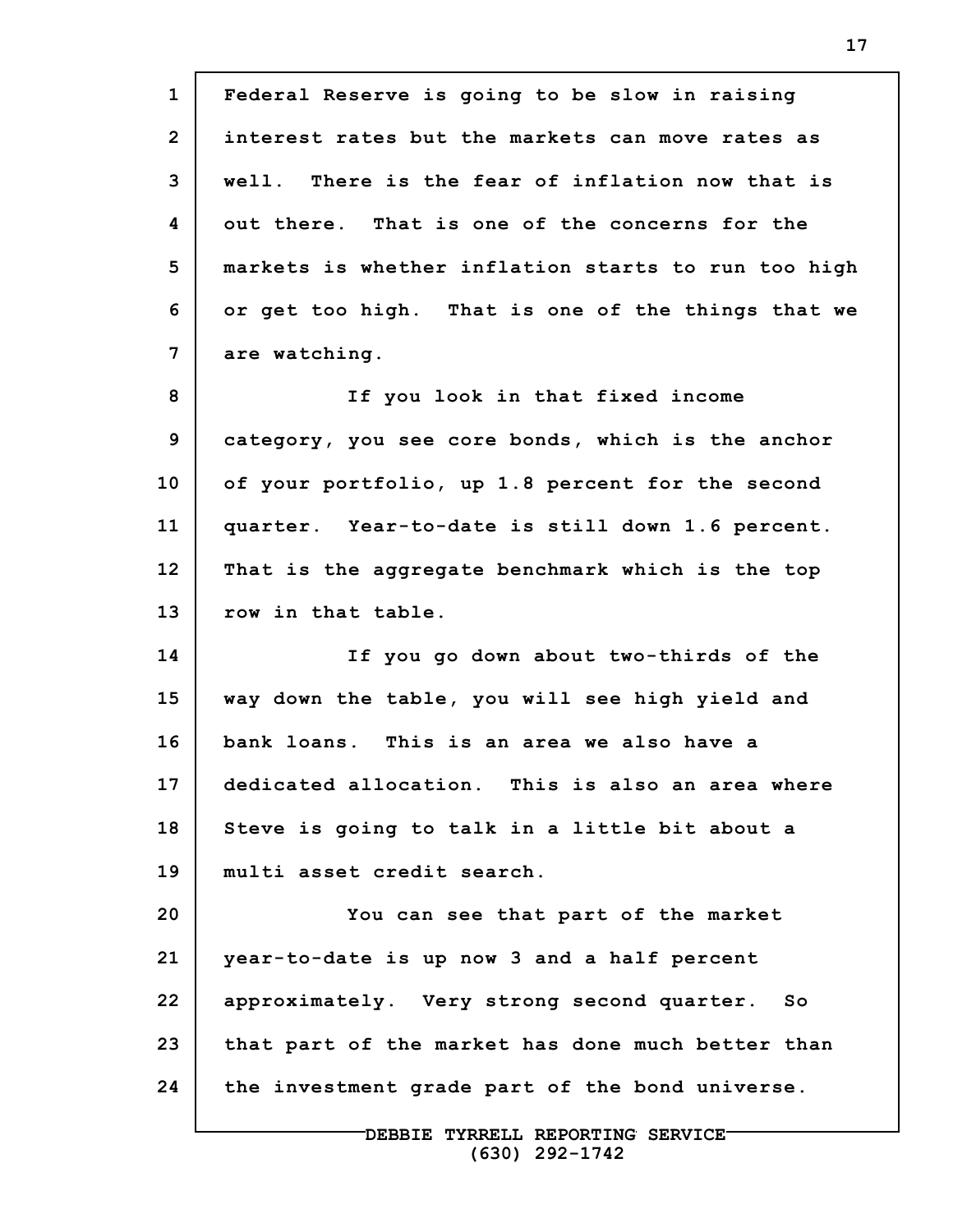**1 2 3 4 5 6 7 8 9 10 11 12 13 14 15 16 17 18 19 20 21 22 23 24 DEBBIE TYRRELL REPORTING SERVICE In terms of equities, we also saw a shift in the second quarter. And the equity mark shift in the second quarter was a shift from value being in favor for the first quarter to the second quarter where growth came back into favor. If you look down in those boxes, the green and blue boxes, right in the middle of the page, you will see this. If you look at the green box, this is for the second quarter. If you look at the green box in the middle of the page, you can see for the quarter you can see that the value benchmark was up about 5 percent across the board, whether it be large cap, mid-cap or small cap. But growth, especially large cap and mid-cap growth, up about 11 or 12 percent. We really saw that big rebound in growth. Year-to-date, that is reflected in the blue boxes, value is still outperforming but all markets are up very strongly. You can see large cap, small cap growth is the weakest only up 9 percent. Small cap value is up 26, almost 27, percent. So that is kind of some of the style**

**(630) 292-1742**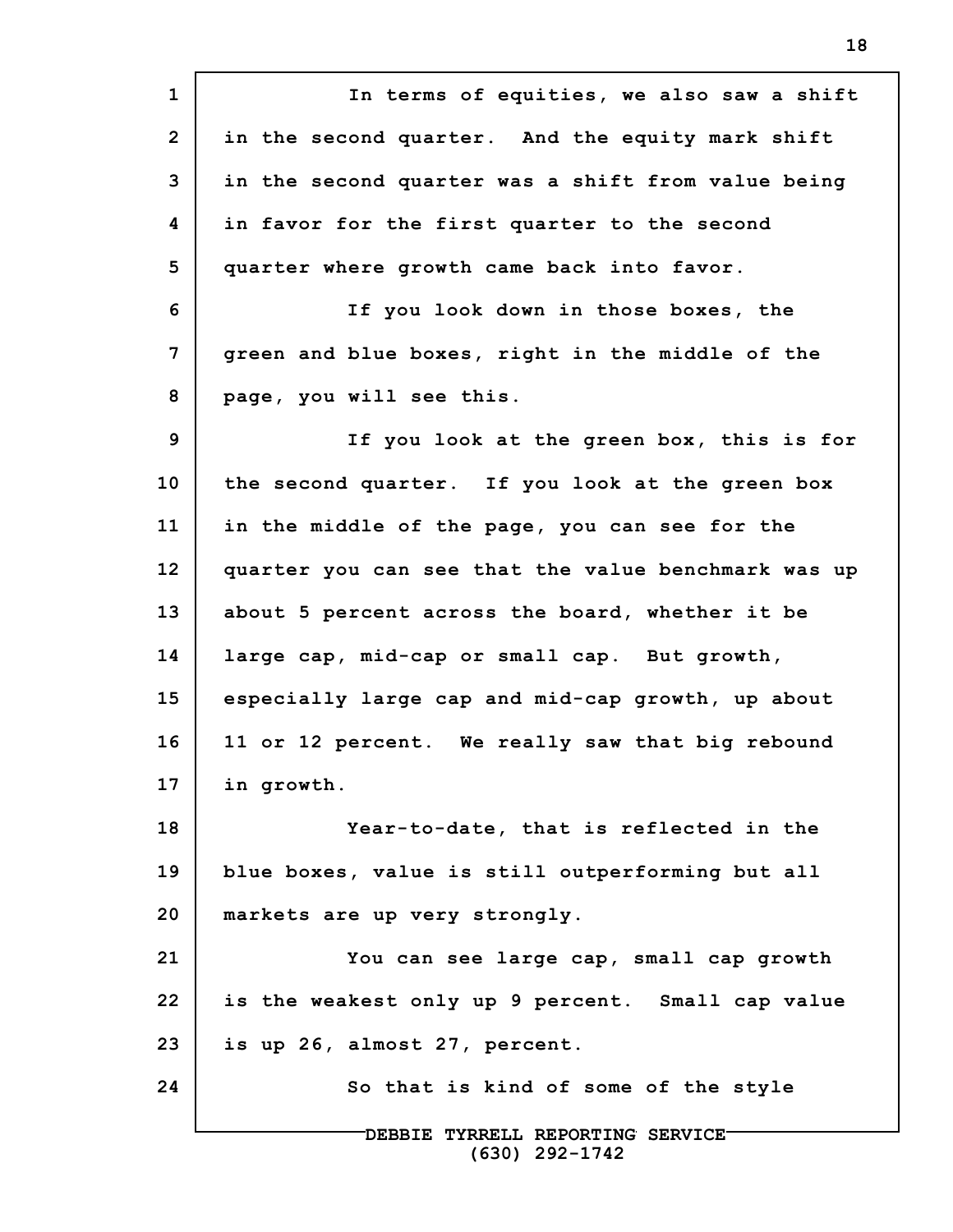| $\mathbf{1}$   | themes we have seen over the last couple of months  |
|----------------|-----------------------------------------------------|
| $\overline{2}$ | start to develop.                                   |
| 3              | As a whole, U.S. equities, the upper                |
| 4              | left-hand table, second quarter was basically a     |
| 5              | repeat of the first quarter. Up about 7 percent     |
| 6              | for the first quarter. We are up 8 percent for the  |
| 7              | second quarter. Year-to-date we are up 15 percent.  |
| 8              | Very strong growth within the U.S. markets.         |
| 9              | The international markets are the next              |
| 10             | table down. Kind of the same story. The second      |
| 11             | quarter was a repeat of the first and very strongly |
| 12             | positive but just not to the same magnitude as the  |
| 13             | U.S. markets. The international markets is the      |
| 14             | second row in that table. Again still strongly      |
| 15             | positive just not as positive as the U.S.           |
| 16             | The emerging markets up 7 and a half                |
| 17             | percent. They had a much better second quarter and  |
| 18             | then small cap was actually positive as well up     |
| 19             | about 9 percent. So, again, across the board very   |
| 20             | consistent returns whether it be U.S. or            |
| 21             | international.                                      |
| 22             | Just to wrap up with a few of the                   |
| 23             | alternatives, the story in alternatives is these    |
| 24             | are your diversifiers. These are the strategies     |
|                | DEBBIE TYRRELL REPORTING SERVICE                    |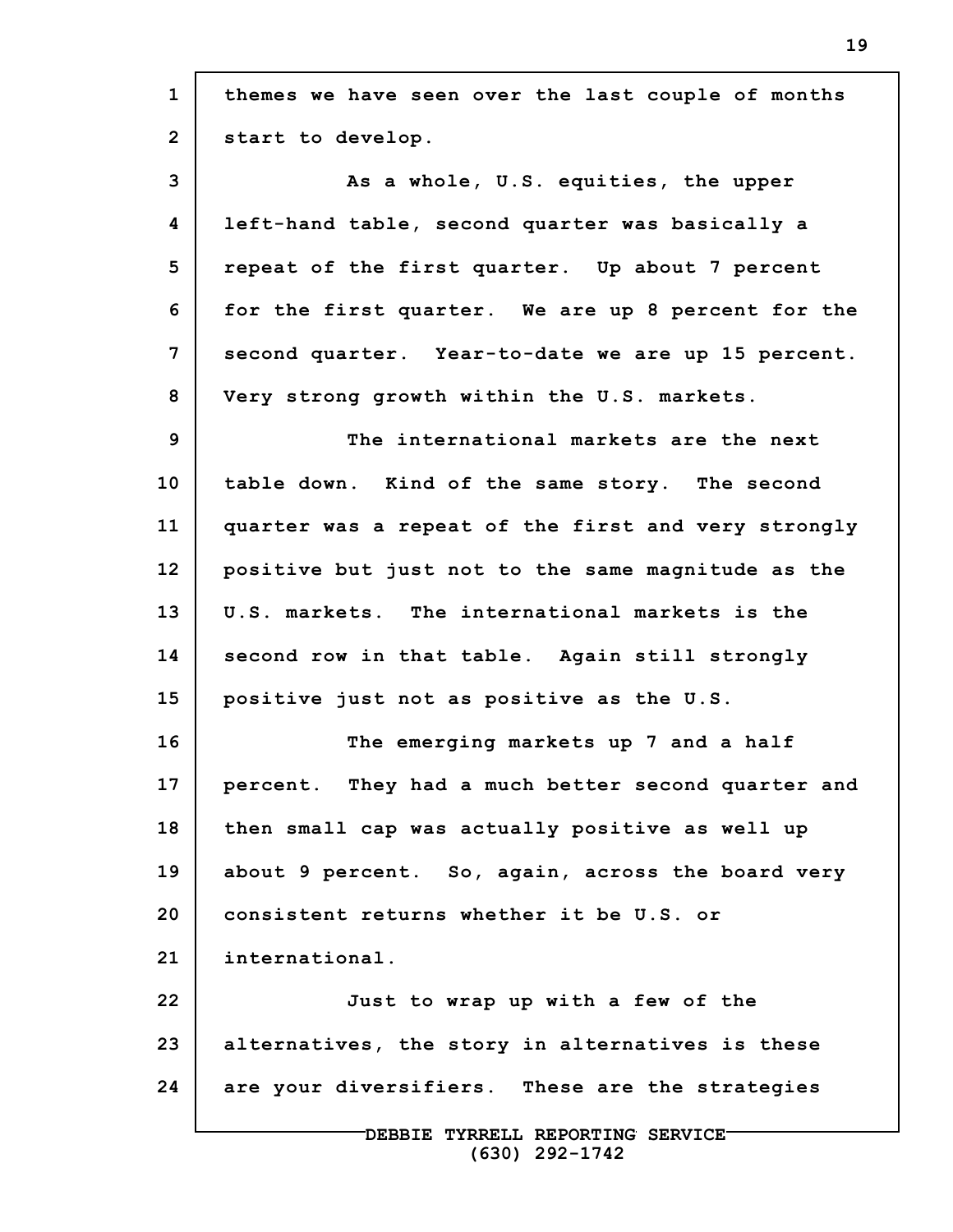| $\mathbf{1}$   | are meant to mitigate risk in times of volatility. |
|----------------|----------------------------------------------------|
| $\overline{2}$ | The last six months have really been straight up   |
| 3              | for equities so a lot of these alternative         |
| 4              | strategies haven't been up as much.                |
| 5              | You will see hedge funds in the middle             |
| 6              | table in the right-hand column. Broad hedge funds  |
| 7              | up kind of 4 to 8 percent, depending on what the   |
| 8              | style is. These are the managers like Rock Creek   |
| 9              | that I will talk about in a moment.                |
| 10             | But that bond line in that table, CBOE             |
| 11             | PutWrite benchmark, these are your Neuberger       |
| 12             | Berman, your Parametrics, your defensive equity    |
| 13             | strategies. They performed much better. Again,     |
| 14             | from an asset allocation perspective, that has     |
| 15             | really worked in your favor.                       |
| 16             | And then with some of the real assets.             |
| 17             | This is real estate and infrastructure. Obviously, |
| 18             | right after the quarter end, we don't have those   |
| 19             | figures yet but we are anticipating real estate    |
| 20             | being up another 1 and a half to 2 percent.        |
| 21             | Infrastructure, we just got first quarter          |
| 22             | numbers. Those are up 2 to 3 percent across the    |
| 23             | board. Real assets are being performed in a very   |
| 24             | consistent manner.                                 |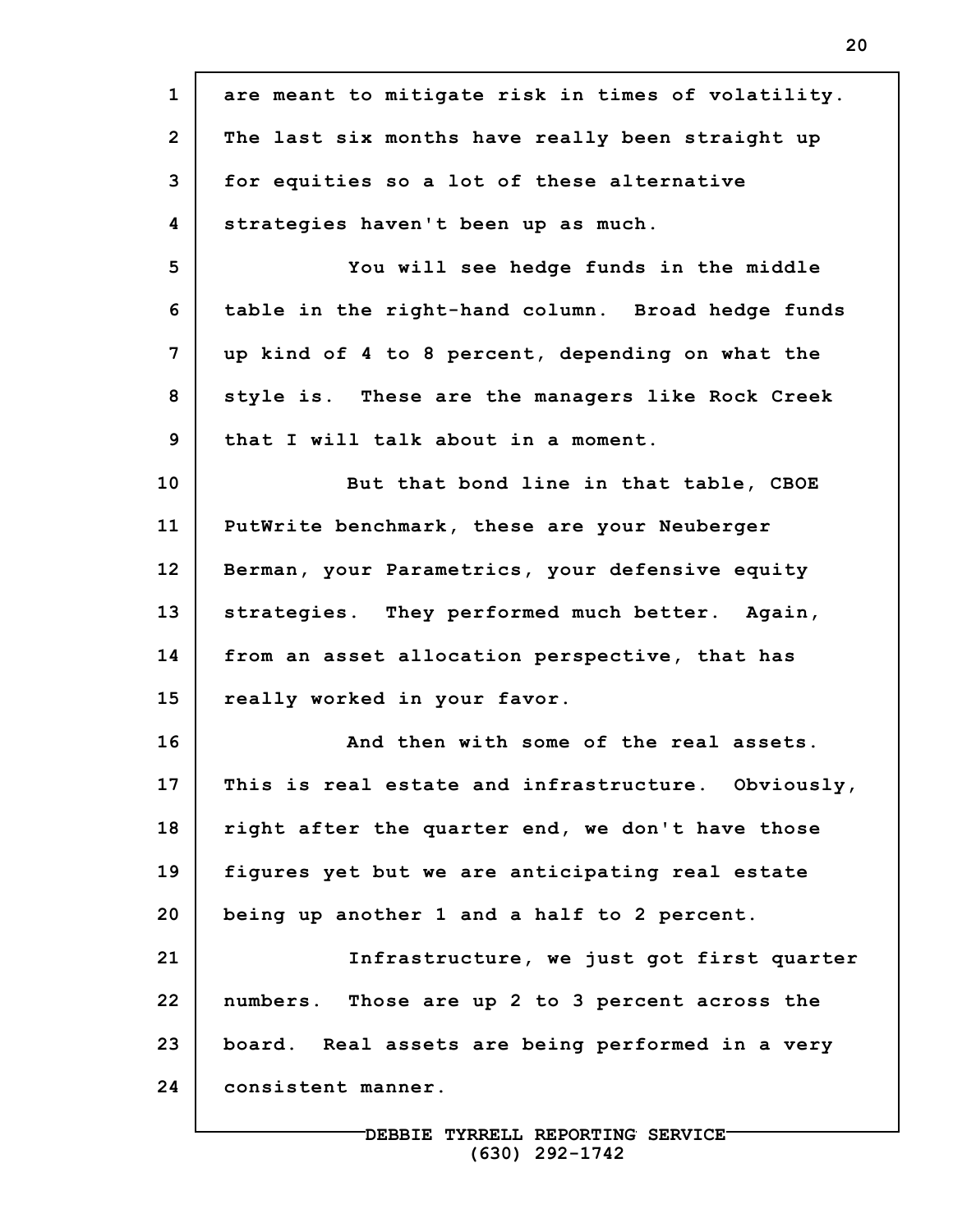**1 2 3 4 5 6 7 8 9 10 11 12 13 14 15 16 17 18 19 20 21 22 23 24 The important thing is, as kind of an income alternative versus fixed income, they are having much higher yields and much higher absolute returns than fixed income. If you think about that as an income producing alternative to bonds, those alternatives are really doing what we're asking them to do. Any questions on the broad market before we take a look at the portfolio? PRESIDENT THOMPSON: No, sir. MR. WESNER: If we go down to page 3, if we look at the performance figures, as I mentioned the absolute performance figures are very, very strong. The one-year period almost 24 percent outpacing the policy benchmark of a little less than 23. Year-to-date we are already above our assumed rate of return so we're at 7.6 percent net of fees return year-to-date versus a policy benchmark up 6.6. Not surprising that the bottom chart on that page, the drivers for that performance, it is U.S. equities, it is international equities. Those have really been the drivers.**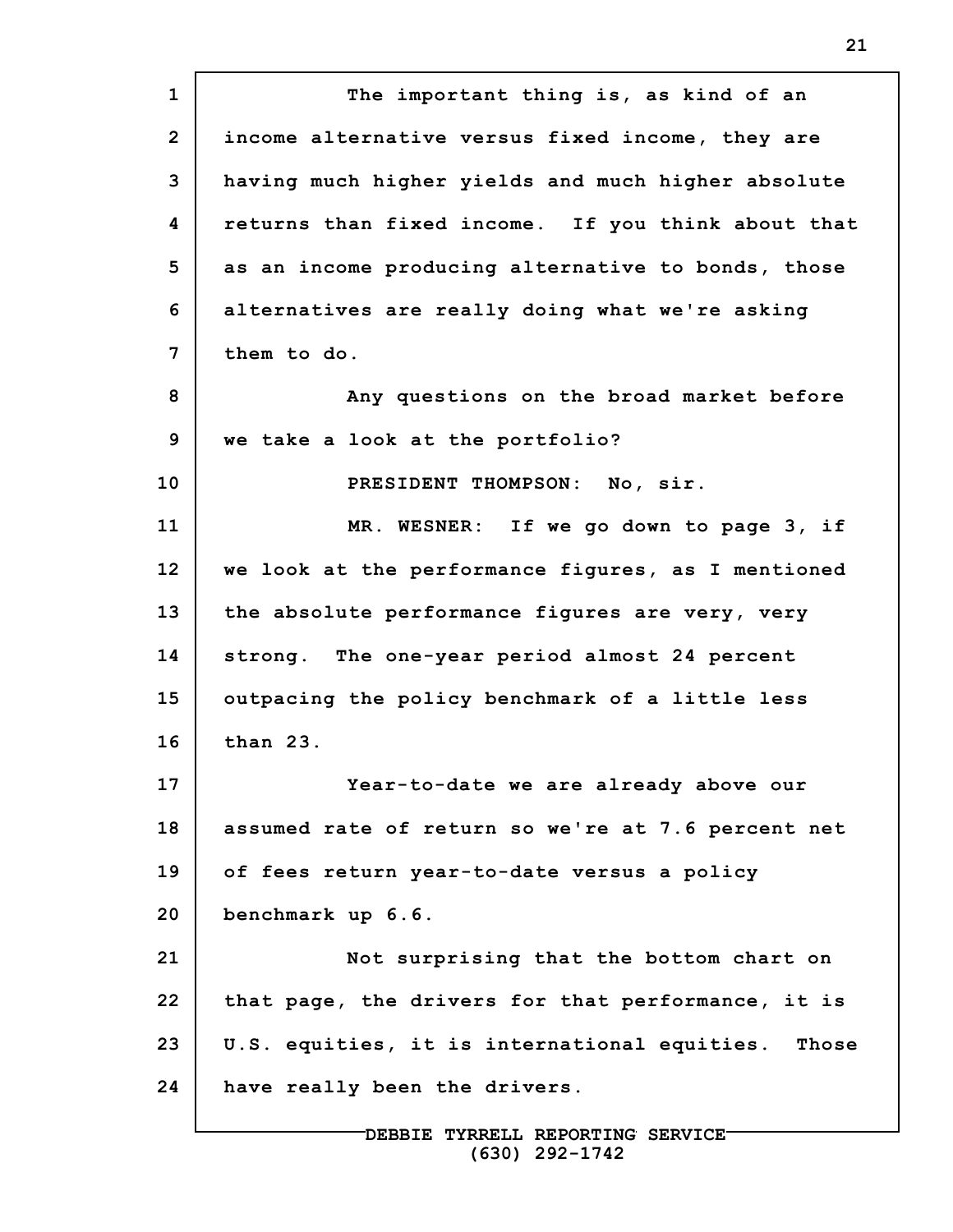**1 2 3 4 5 6 7 8 9 10 11 12 13 14 15 16 17 18 19 20 21 22 23 24 The nice thing we will talk about in a moment when we look at the managers is fixed income. Although core bonds have been negative as a whole, your bond portfolio is actually positive and we will look at that in more detail in a few pages further along. If we move forward and jump to page 7 and start to look at some of the composites and individual manager numbers. As we look at the fixed income figures versus our policy benchmark, we are a bit below our fixed income policy benchmark so you see red but we see strong absolute returns. Versus the core bond benchmark, we are strongly outperforming. So core bonds for the one-year period actually down three-tenths of a percent. Your portfolio is a positive 5 percent. Again, that is the high yield allocations from managers like MacKay Shields, Crescent and Symphony. One other thing I want to mention, as you look down at the individual manager performance, all the managers are performing pretty much up to expectations. Your core bond managers all doing what we would expect. In this environment, you**

> **DEBBIE TYRRELL REPORTING SERVICE (630) 292-1742**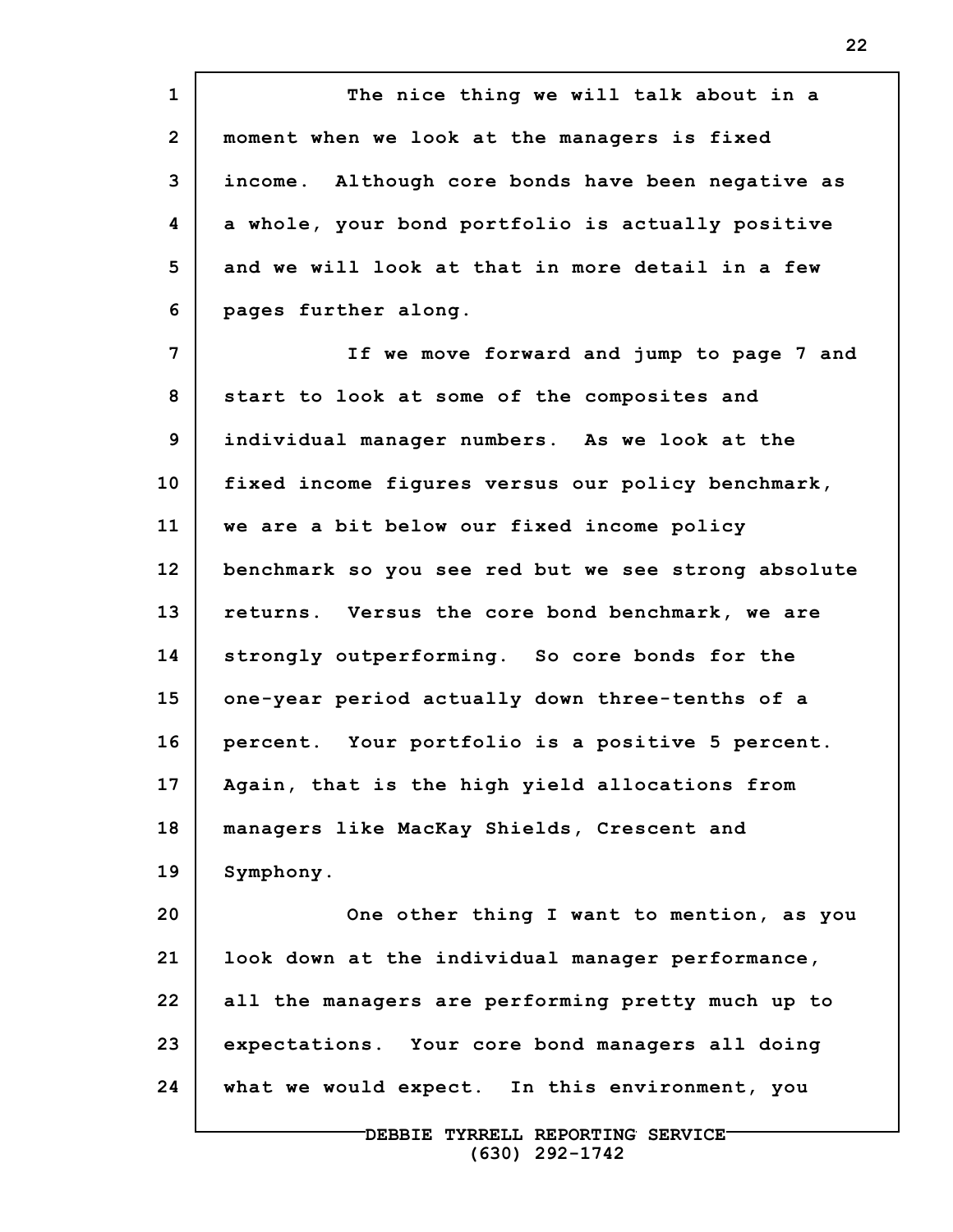| $\mathbf{1}$   | would speak Garcia Hamilton to be a little bit     |
|----------------|----------------------------------------------------|
| $\overline{2}$ | weaker than some of the others. They have less     |
| 3              | corporate credit so that is going to be one of the |
| 4              | things that makes their number be a little weaker  |
| 5              | in a period where interest rates are going up.     |
| 6              | In terms of your kind of value add, your           |
| 7              | plus managers, you see Symphony there with a       |
| 8              | negative return of negative 2.2. That is really a  |
| 9              | discrepancy in what your custodial bank Northern   |
| 10             | Trust reports.                                     |
| 11             | Symphony's number for the one month                |
| 12             | period for June was actually a positive six-tenths |
| 13             | of a percent so those numbers will even out over   |
| 14             | time. But Northern Trust, because you have a       |
| 15             | separate account, they have different values which |
| 16             | are not necessarily as up-to-date as what Symphony |
| 17             | has. So we do use custodial bank figures in        |
| 18             | calculating performance so that number looks       |
| 19             | unusually low and that is a little bit of an       |
| 20             | anomaly just from price perspective. So not        |
| 21             | alarmed by that underperformance. Basically, it is |
| 22             | going to be almost a 3 percent swing for their     |
| 23             | month of June figures, that will put nearly all of |
| 24             | their longer term figures back in the green.       |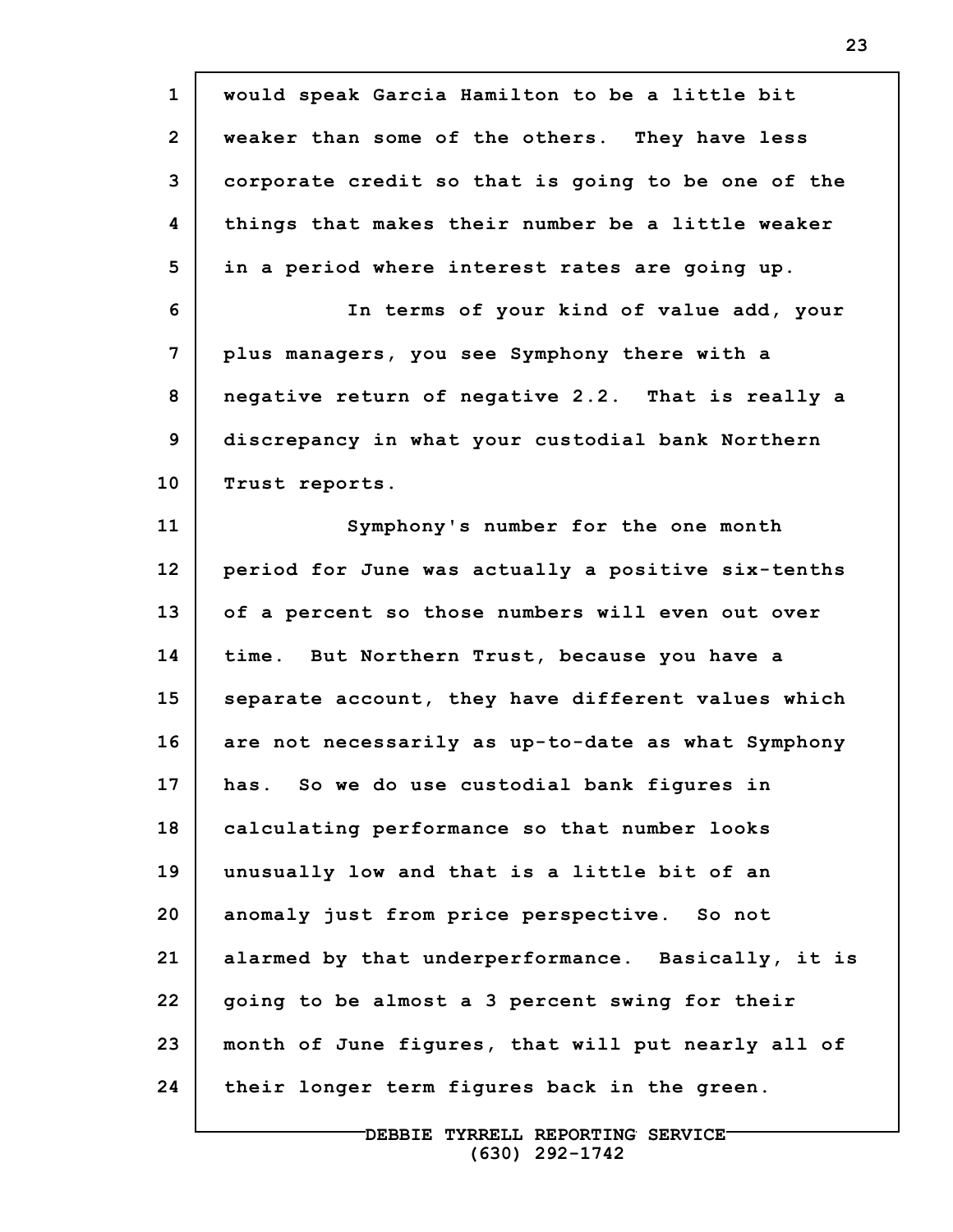| $\mathbf{1}$   | On the U.S. equity side, you see                    |
|----------------|-----------------------------------------------------|
| $\overline{2}$ | year-to-date and one-year figures outperforming.    |
| 3              | The drivers for the outperformance has really been  |
| 4              | that exposure you have to small and mid-cap value.  |
| 5              | So at the bottom of the page, you can see           |
| 6              | the Ariel figures. Ariel continues to have a very   |
| 7              | strong run so year-to-date they are up 26 percent.  |
| 8              | The one year they are up 73 percent. Both strongly  |
| $\mathbf{9}$   | outperforming their respective benchmarks.          |
| 10             | If we go to the next page, talk about a             |
| 11             | little bit of underperformance from some managers.  |
| 12             | Kayne Anderson on the small cap value side. They    |
| 13             | had a great run for 2019 and 2020. They have had a  |
| 14             | little bit of a weaker period over the last year    |
| 15             | since the recovery has taken place. You can see     |
| 16             | their long-term figures still very strong           |
| 17             | outperformance figures.                             |
| 18             | Nuveen actually was rather disappointing            |
| 19             | for the month of June. Another weak month which     |
| 20             | caused their three month and year-to-date numbers   |
| 21             | to go back negative. They have started to show      |
| 22             | some signs of life but this is another area that we |
| 23             | are going to potentially just look at them versus   |
| 24             | some other options as we go forward over the next   |
|                |                                                     |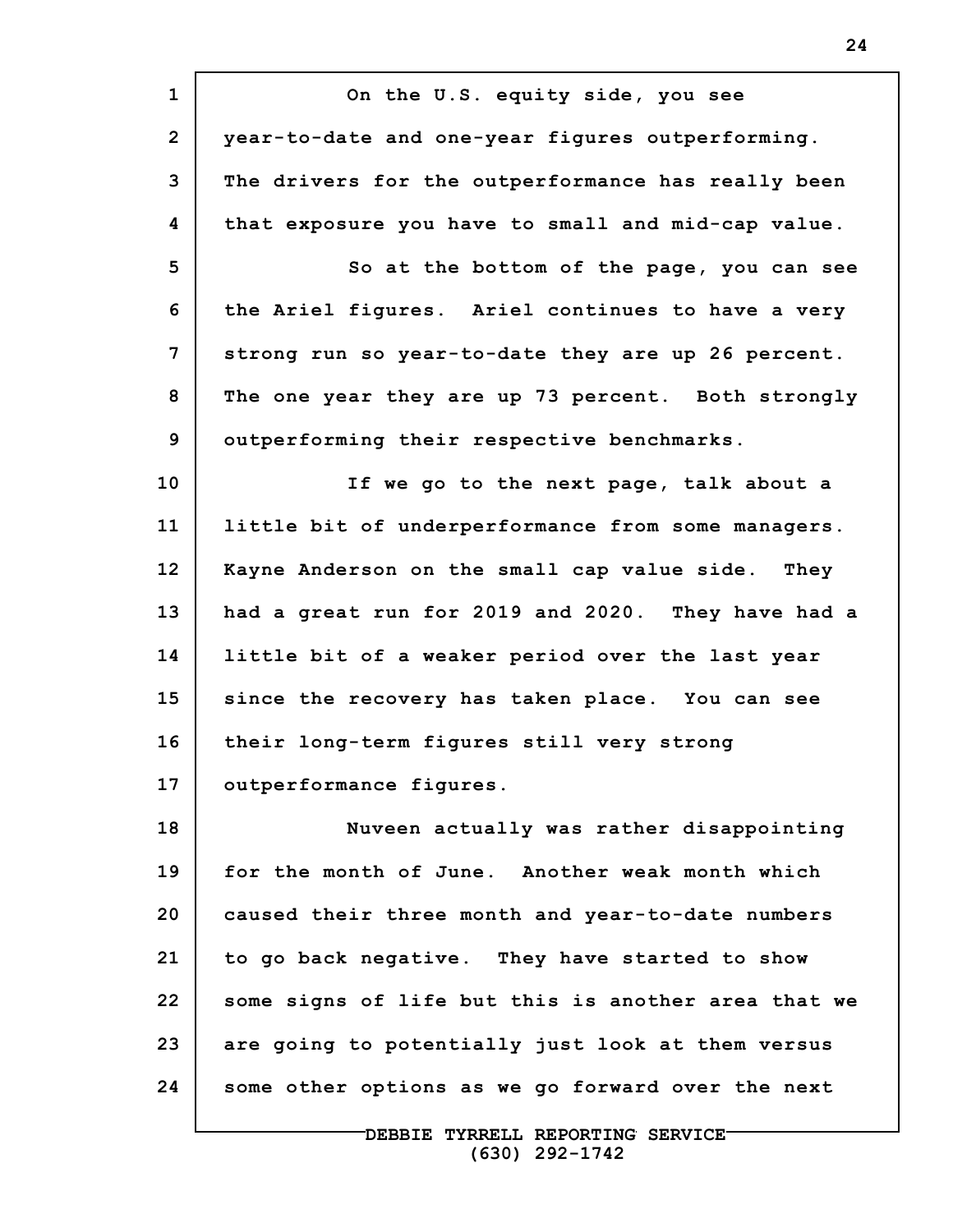| $\mathbf{1}$   | few months.                                         |
|----------------|-----------------------------------------------------|
| $\overline{2}$ | International continues to be a strong              |
| 3              | point for your plan. As you can see that is really  |
| 4              | outperforming across the board for international.   |
| 5              | A little bit of underperformance year-to-date from  |
| 6              | Walter Scott conservative growth manager.           |
| 7              | All in all you can see that the                     |
| 8              | international managers had really great             |
| 9              | outperformance.                                     |
| 10             | Nice to see that Acadian and Kayne                  |
| 11             | Anderson, towards the bottom of the page here, they |
| 12             | are your new international small cap managers.      |
| 13             | Both are outperforming since they were funded back  |
| 14             | at the end of March. Again, nice to see that        |
| 15             | positive outperformance from those active managers. |
| 16             | And not to overlook William Blair.                  |
| 17             | William Blair has continued to put really strong    |
| 18             | numbers in its emerging market growth space. Being  |
| 19             | a growth manager, it hasn't been easy over the last |
| 20             | six to nine month figures from William Blair.       |
| 21             | Low vol and hedge funds are on the next             |
| 22             | page. Global low vol, you have outperformed the     |
| 23             | global low vol benchmark.                           |
| 24             | As I mentioned before with hedge funds,             |
|                | DEBBIE TYRRELL REPORTING SERVICE-                   |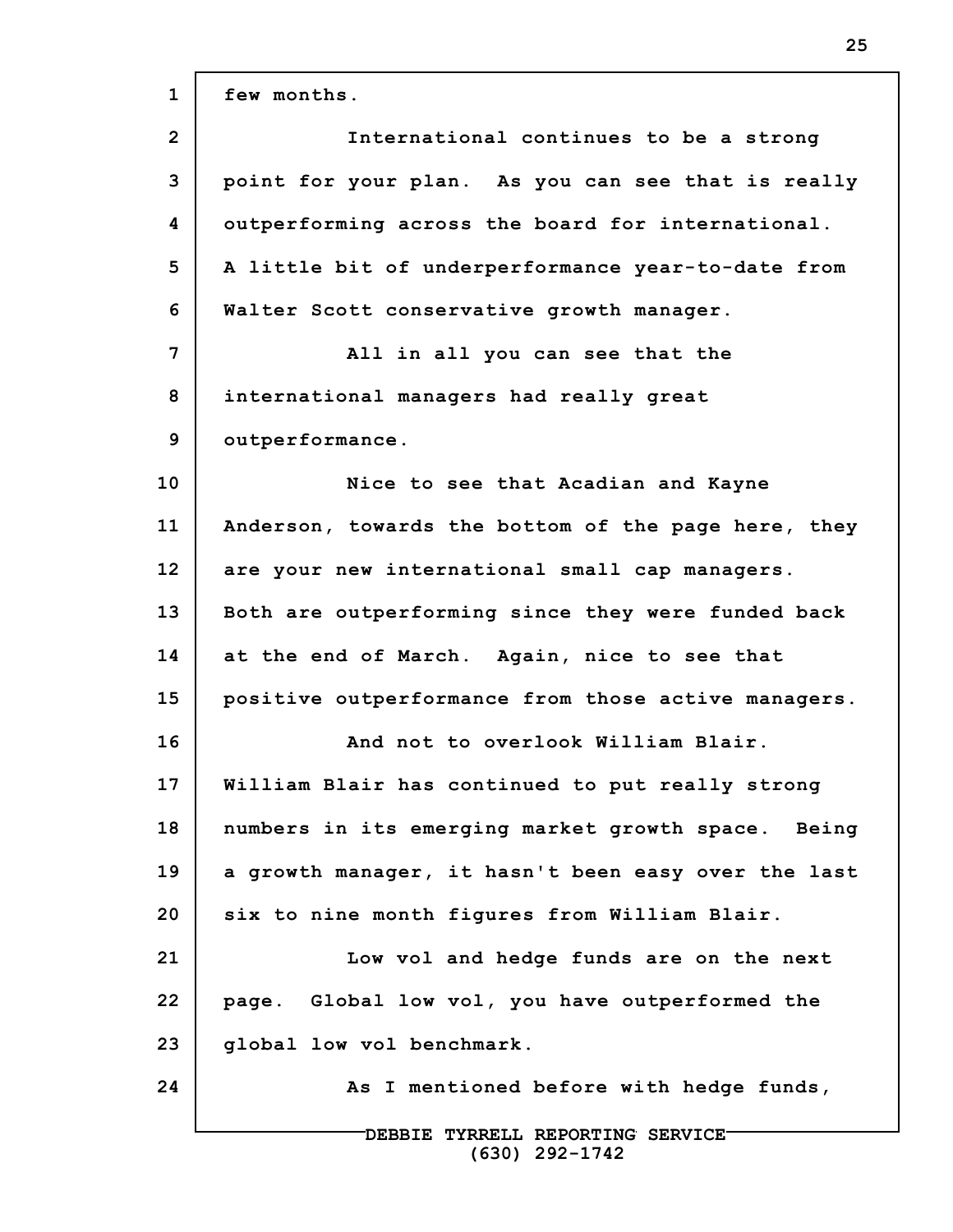| $\mathbf{1}$    | in this environment where everything has been going   |
|-----------------|-------------------------------------------------------|
| $\overline{2}$  | up, you want as much volatility as you can get.<br>Is |
| 3               | that prudent long-term portfolio management? No       |
| 4               | but in the short-term you want all that volatility.   |
| 5               | Absolute fiqures. The managers are still doing        |
| 6               | well and beating the minimum volatility benchmark     |
| 7               | but versus the broad global benchmarks they are       |
| 8               | underperforming but this asset class is still         |
| 9               | giving us a positive 9 percent year-to-date.          |
| 10 <sub>1</sub> | Pretty similar to what we have gotten out of the      |
| 11              | international equities.                               |
| 12              | Just in terms of BMO, that is one thing               |
| 13              | that we brought to your attention at a recent         |
| 14              | meeting and put BMO on alert for some                 |
| 15              | organizational changes. That's one we will            |
| 16              | continue to watch closely to see how those changes    |
| 17              | with BMOs acquisition, their asset management         |
| 18              | business, we will keep you updated on how that        |
| 19              | effects this product.                                 |
| 20              | Hedge Funds. A little underperformance                |
| 21              | by the relative managers but overall your hedge       |
| 22              | funds are still up 7 percent year-to-date and 21      |
| 23              | percent over the last year.                           |
| 24              | Rock Creek. A little bit of                           |
|                 | DEBBIE TYRRELL REPORTING SERVICE-                     |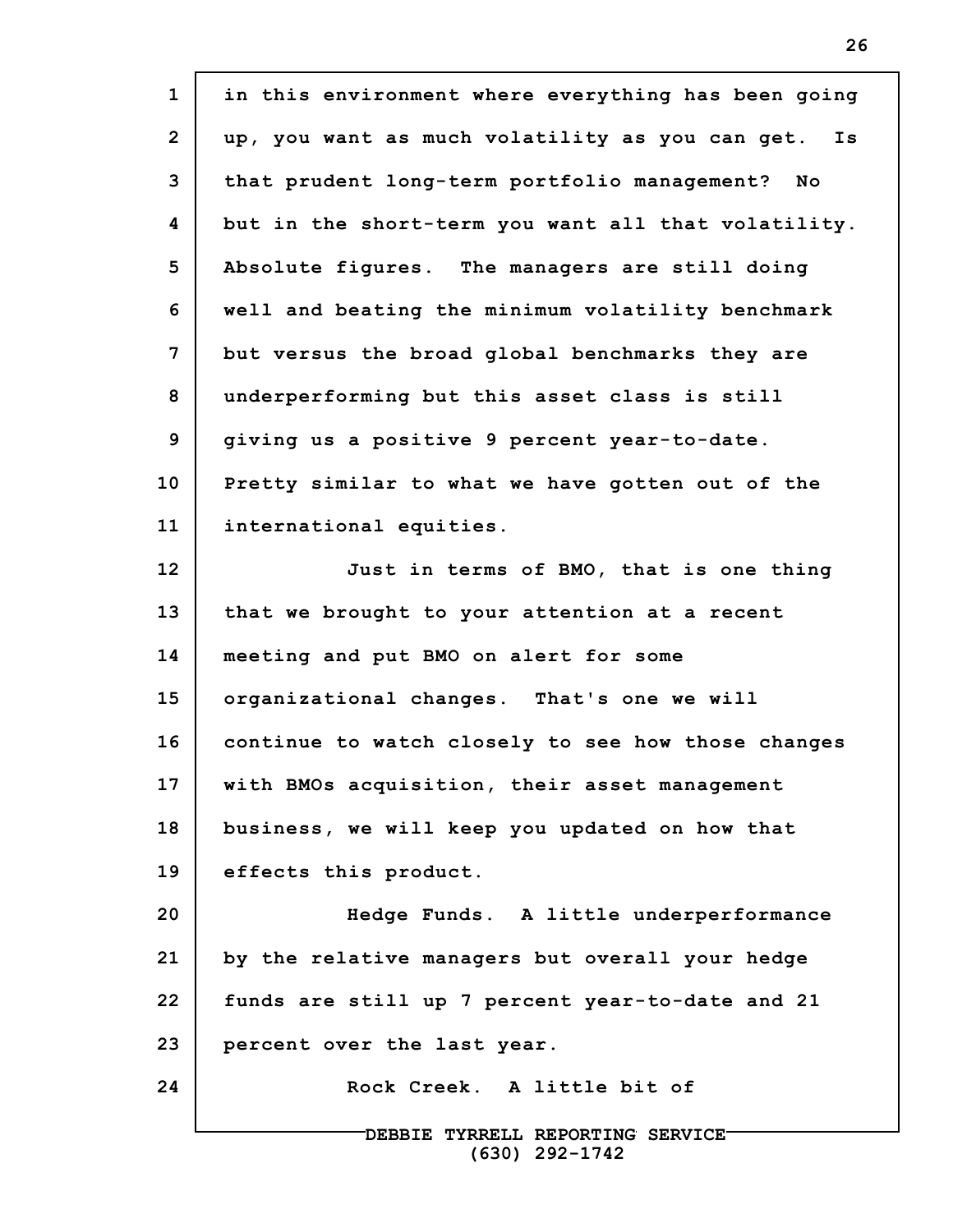**1 2 3 4 5 6 7 8 9 10 11 12 13 14 15 16 17 18 19 20 21 22 23 24 underperformance. It has been a while since they have underperformed so to see that, while it is a little disappointing, their long-term figures are still nearly double the benchmark. Still a lot of confidence in that team. I mentioned earlier about Parametric and Neuberger. A little below the PutWrite benchmark but strongly beating those hedge fund figures. To wrap up with real assets. Again, the figures aren't fully up-to-date on the next page because those strategies do take a few weeks for those numbers to come out in terms of real estate. You can see kind of the themes here with real estate. J.P. Morgan is typically the quickest to report and that is in the middle of the page. If you look at the year-to-date figures, J.P. Morgan up over 4 percent. So really nice recovery there after real estate struggled last year with the uncertainty with the work from home environment and other pandemic related issues. We will expect American Realty and Bit Fund to be up another 1 to 2 percent so that will help push those figures higher. On the infrastructure side,**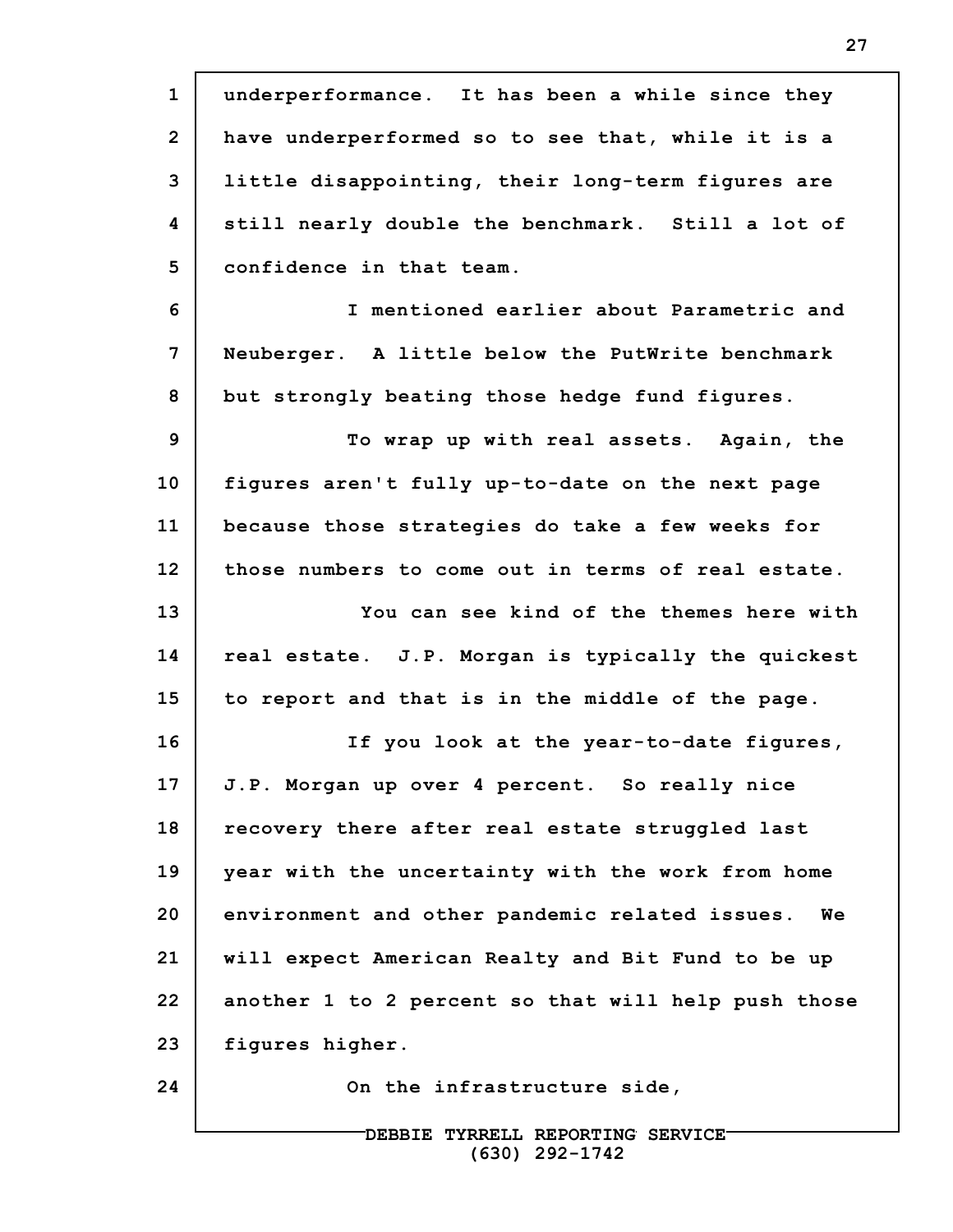| $\mathbf{1}$    | infrastructure is continuing to see really strong   |
|-----------------|-----------------------------------------------------|
| $\overline{2}$  | demand. We have had the continual question of will  |
| 3               | the Biden administration's infrastructure package   |
| 4               | impact our infrastructure managers? Will the        |
| 5               | public investments cause private returns not to be  |
| 6               | as strong? We don't think so. This is going to be   |
| 7               | investments in private assets here. The public      |
| 8               | investments are going to go more into the publicly  |
| 9               | owned, roads and bridges and not the toll roads     |
| 10              | that are in these plans.                            |
| 11              | We feel very confident infrastructure is            |
| 12 <sub>2</sub> | continuing to accelerate in terms of performance    |
| 13              | attributes and we should see a lot more strength in |
| 14              | infrastructure going forward.                       |
| 15              | Ullico's first quarter numbers, which               |
| 16              | this is the first time you are seeing the first     |
| 17              | quarter numbers, is a positive 2.4 percent, that is |
| 18              | a year-to-date number on this page. We would fully  |
| 19              | anticipate that the second quarter would be just as |
| 20              | strong.                                             |
| 21              | So infrastructure you are starting to see           |
| 22              | those figures be 1 to 3 percent per quarter for the |
| 23              | next few quarters so demand is strong. It is a      |
| 24              | great inflation hedge. We really are confident in   |
|                 | DEBBIE TYRRELL REPORTING SERVICE                    |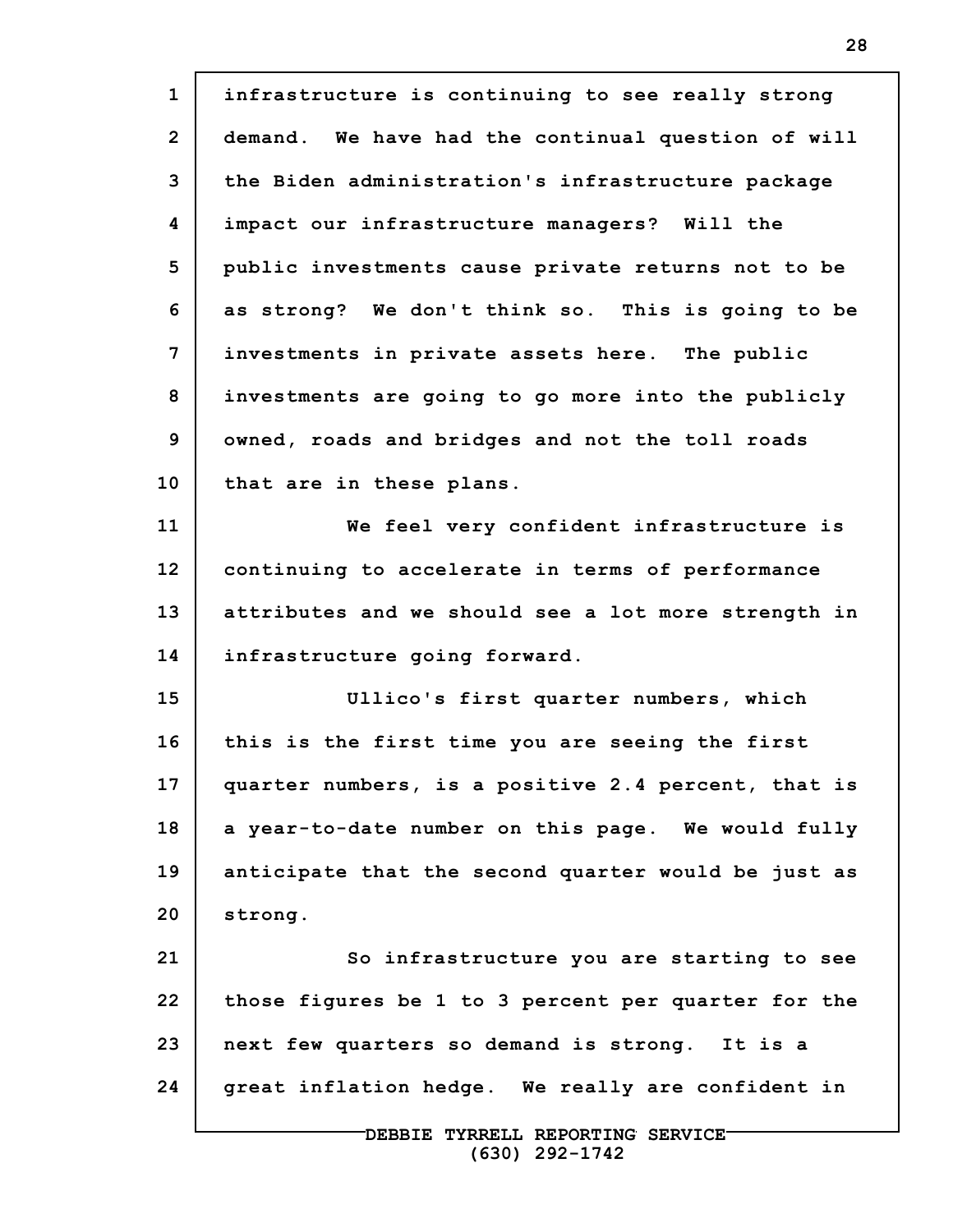**1 2 3 4 5 6 7 8 9 10 11 12 13 14 15 16 17 18 19 20 21 22 23 24 that infrastructure asset class. Private assets. I won't go into any of your private assets now. We will do that next meeting when we have the full quarterly report. I know we went over a lot of numbers. Any questions on the returns before I turn it over to Steve to talk about a few more asset allocation issues? Great. Steve, all yours. MR. YOON: On page 2, I just want to highlight the red lines, our net assets continue to point downwards as we deplete our cash positions. Something to keep an eye on for the remainder of the year. We do have a cash Pro Forma that we put together that we will show right after this presentation. If we could go to page 5, currently we hold about \$94 million as of last week and I just checked this morning we have a \$98 million in cash balances so this will be the last month where we do not need to redeem any managers, redemption from our managers. Going forward we will have to liquidate some portions of our manager conditions.**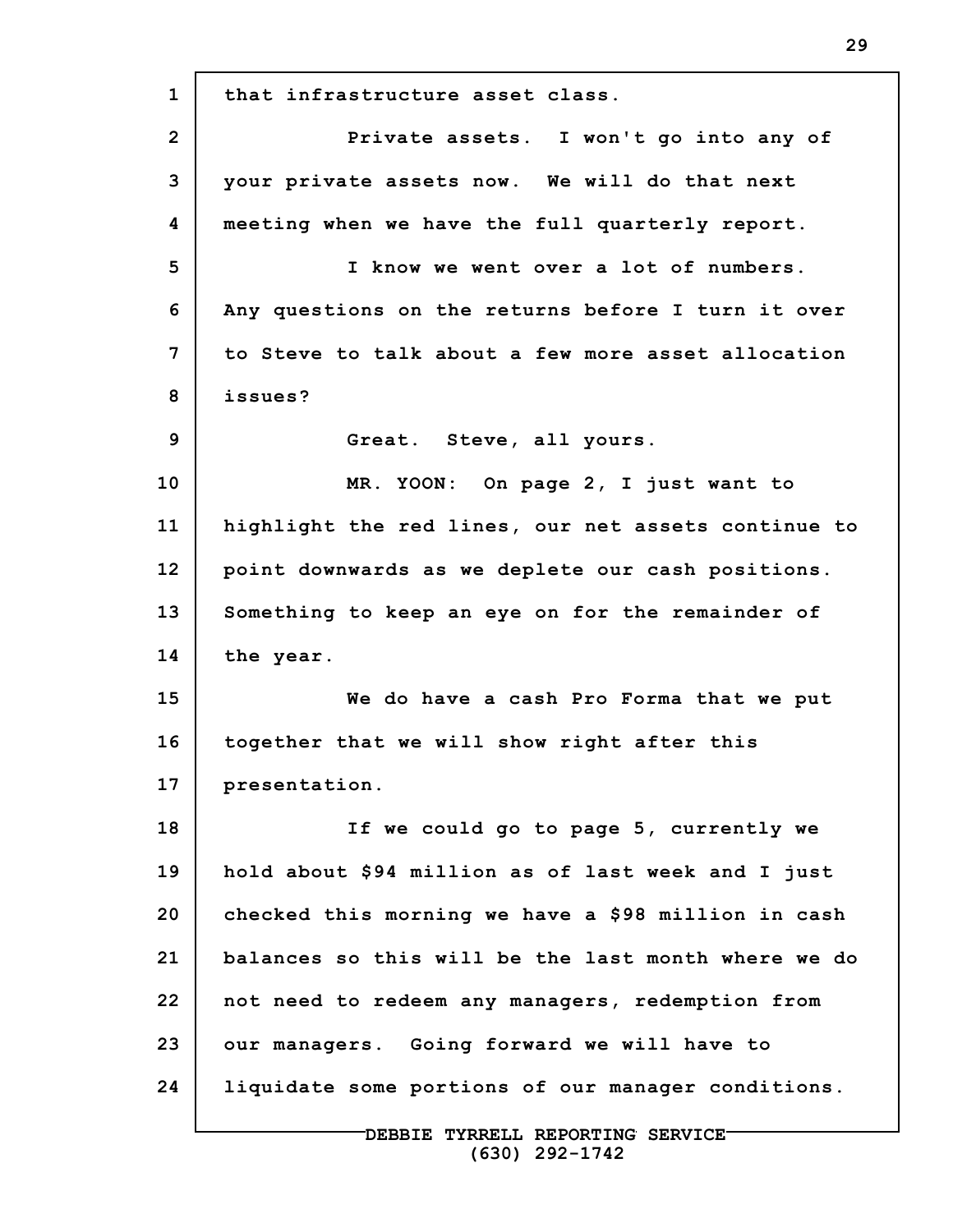| $\mathbf{1}$   | We'll go to the last page, page 7.                  |
|----------------|-----------------------------------------------------|
| $\overline{2}$ | Basically, showing you all the action plans that we |
| 3              | have in place.                                      |
| 4              | We did approve an Asset Allocations Study           |
| 5              | back in May and we are requesting approval for a    |
| 6              | RFP to be approved at this board meeting for multi  |
| $\overline{7}$ | asset credit.                                       |
| 8              | Multi asset credit is within our                    |
| 9              | opportunistic credit bucket of our asset allocation |
| 10             | and it basically enhances our plus sub IG sector of |
| 11             | our portfolio, fixed income portfolio. It will      |
| 12             | bring more dynamic tactical nature to our portfolio |
| 13             | to kind of weather the storm in certain situations. |
| 14             | Sarah, should I ask for Board approval at           |
| 15             | this time?                                          |
| 16             | MS. BOECKMAN: The agenda anticipates                |
| 17             | that you would first finish your presentation.      |
| 18             | When you are finished, then we will ask the Board   |
| 19             | for approval.                                       |
| 20             | MR. YOON: Okay. There are items for                 |
| 21             | trustees to review, which are the RFP items for you |
| 22             | to approve, that we have uploaded. A standard RFP   |
| 23             | document.                                           |
| 24             | Then we have a cash flow -- I mean, a               |
|                | DEBBIE TYRRELL REPORTING SERVICE-                   |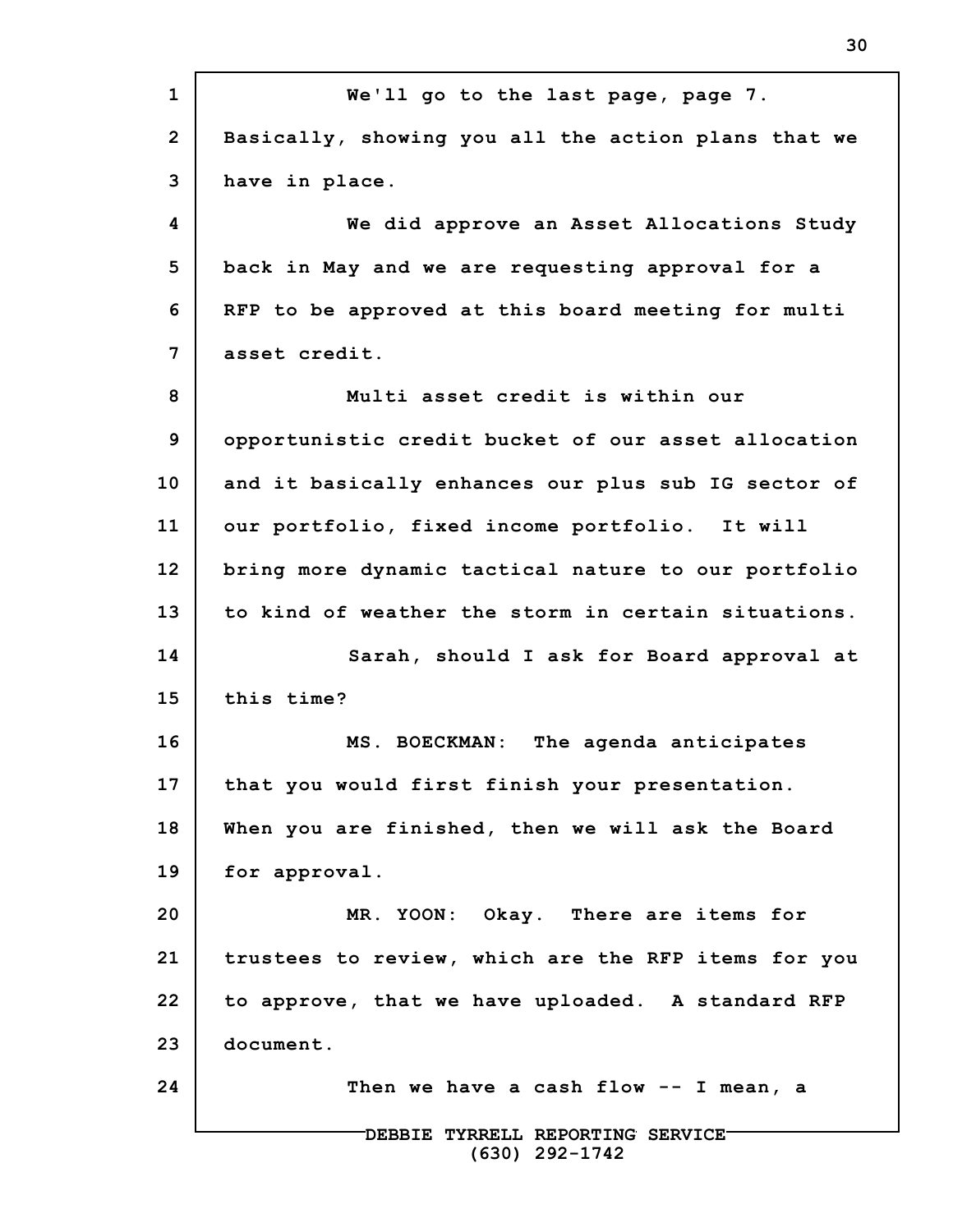**1 2 3 4 5 6 7 8 9 10 11 12 13 14 15 16 17 18 19 20 21 22 23 24 DEBBIE TYRRELL REPORTING SERVICE commitment plan and cash flow analysis to go through down the road for private credit. We are thinking Q3/Q4, which is also another asset class that we have approved in May to start rebuilding our private market portfolio. No changes to the watchlist. We continue to monitor BMO due to their organizational changes as well as the Segall Bryant Hamill. Nuveen and Symphony, we continue to monitor them through their performance as well as organizational concerns. With that, that wraps up my presentation. One thing I'd like to show you at this point is the cash flow Pro Forma. This just basically highlights from now until the end of the year where we show that we will have to redeem some portions from our managers for the remainder of the year. We are expecting about \$55 million. Trustee Soni, correct me if I am wrong, that is the remainder of the balance that is allotted to us for this year and that is what we are expecting from the City. I just want to open up for questions looking at this cash flow position. If none, then we will move on to RFP**

**31**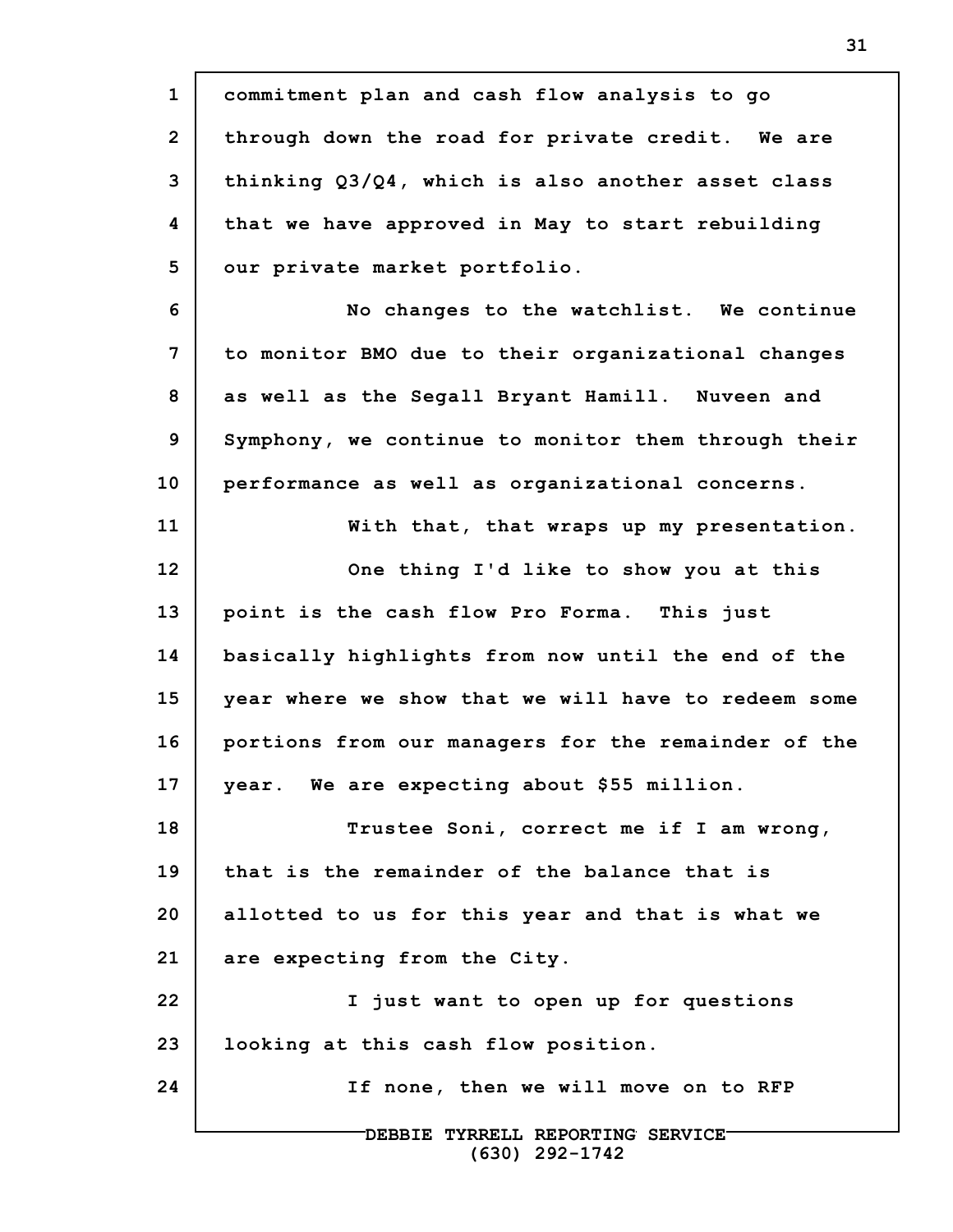| $\mathbf{1}$   | approval. Any questions?                            |
|----------------|-----------------------------------------------------|
| $\overline{2}$ | MEMBER SONI: Can we go back for a                   |
| 3              | minute?                                             |
| 4              | I want to make sure about the payments              |
| 5              | because we have heard of the bills for property     |
| 6              | taxes are going out late and we might not see some  |
| 7              | of those amounts coming in during August. We're     |
| 8              | just getting clarification from the County and I    |
| 9              | will have more information probably within the next |
| 10             | week or so. I will let you know what we hear.       |
| 11             | We don't know if it is delayed by a week            |
| 12             | or two weeks or what the situation is. If it is a   |
| 13             | week or two, that is not bad. We are still getting  |
| 14             | it in in August. Normally we start trickling in     |
| 15             | some dollars in July but I will let you know what   |
| 16             | that looks like.                                    |
| 17             | MR. SLACK: I can echo that. I think we              |
| 18             | are starting to see things and I will check it from |
| 19             | our side as well.                                   |
| 20             | MEMBER SONI: Perfect. Thank you.                    |
| 21             | MR. YOON: Thank you. Thank you, Trustee             |
| 22             | Soni.                                               |
| 23             | This is just an expectation that we were            |
| 24             | preparing for the board meeting.                    |
|                | DEBBIE TYRRELL REPORTING SERVICE-                   |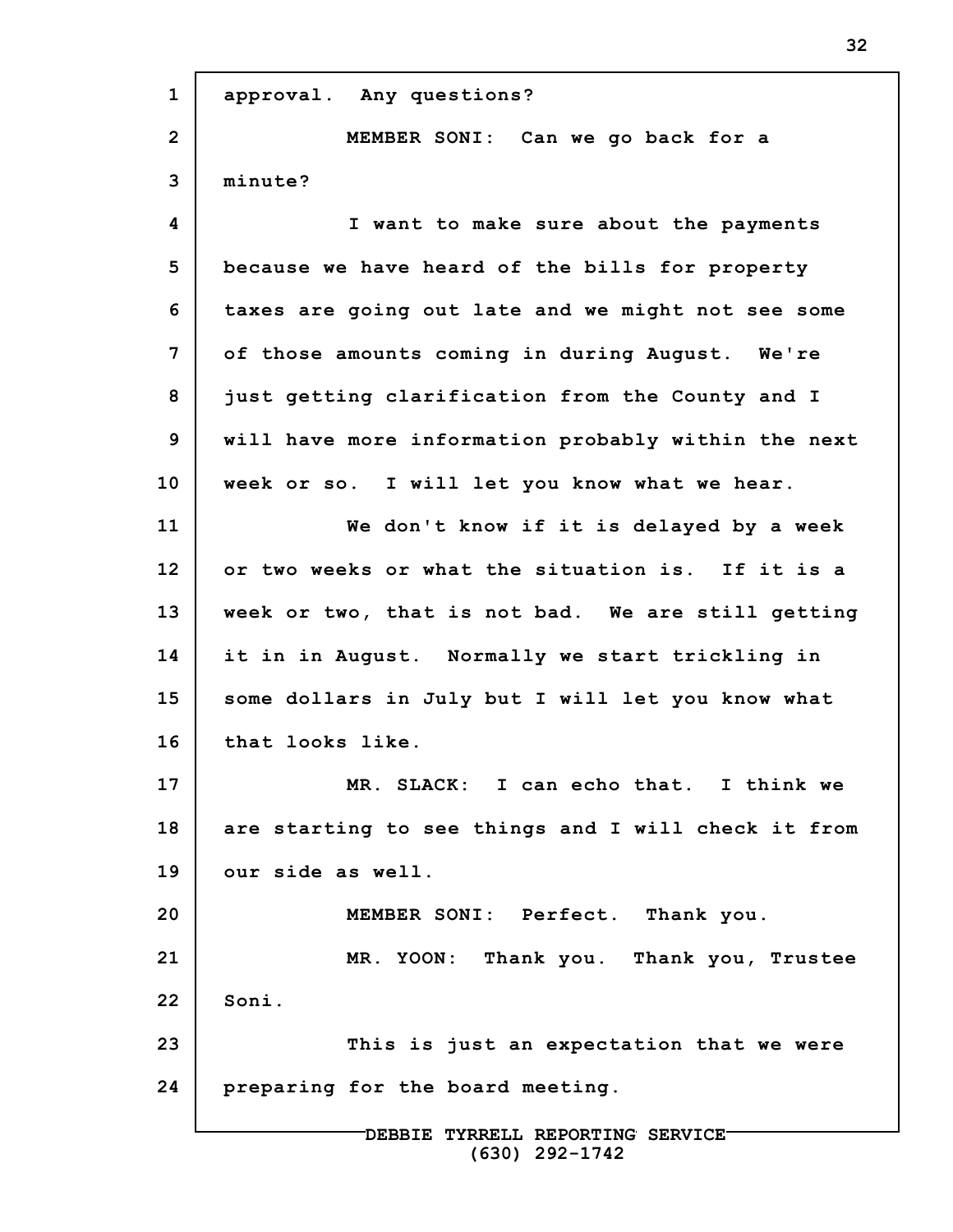| $\mathbf{1}$   | MS. BOECKMAN: Thank you, Trustee Soni.                |
|----------------|-------------------------------------------------------|
| $\overline{2}$ | I think Steve and Dennis would agree the more they    |
| 3              | know ahead of time the more we are able to plan out   |
| 4              | and update the Board at the August meeting so thank   |
| 5              | you for those updates.                                |
| 6              | PRESIDENT THOMPSON: Any other questions?              |
| 7              | I need a motion to approve the issuance               |
| 8              | of a RFP for the multi asset credit investment        |
| 9              | manager. May I have a motion, please?                 |
| 10             | TRUSTEE DEGNAN: Motion.                               |
| 11             | PRESIDENT THOMPSON: Second?                           |
| 12             | TRUSTEE CANNING: Second.                              |
| 13             | PRESIDENT THOMPSON: Motion by Trustee                 |
| 14             | Degnan. Seconded by Trustee Canning.                  |
| 15             | Any discussion?                                       |
| 16             | Donna.                                                |
| 17             | MS. HANSEN: Trustee Canning.                          |
| 18             | TRUSTEE CANNING: Yes.                                 |
| 19             | MS. HANSEN: Trustee Degnan.                           |
| 20             | TRUSTEE DEGNAN: Yes.                                  |
| 21             | MS. HANSEN: Trustee Soni.                             |
| 22             | TRUSTEE SONI: Yes.                                    |
| 23             | MS. HANSEN: Trustee Thompson.                         |
| 24             | PRESIDENT THOMPSON: Yes.                              |
|                | DEBBIE TYRRELL REPORTING SERVICE-<br>$(630)$ 292-1742 |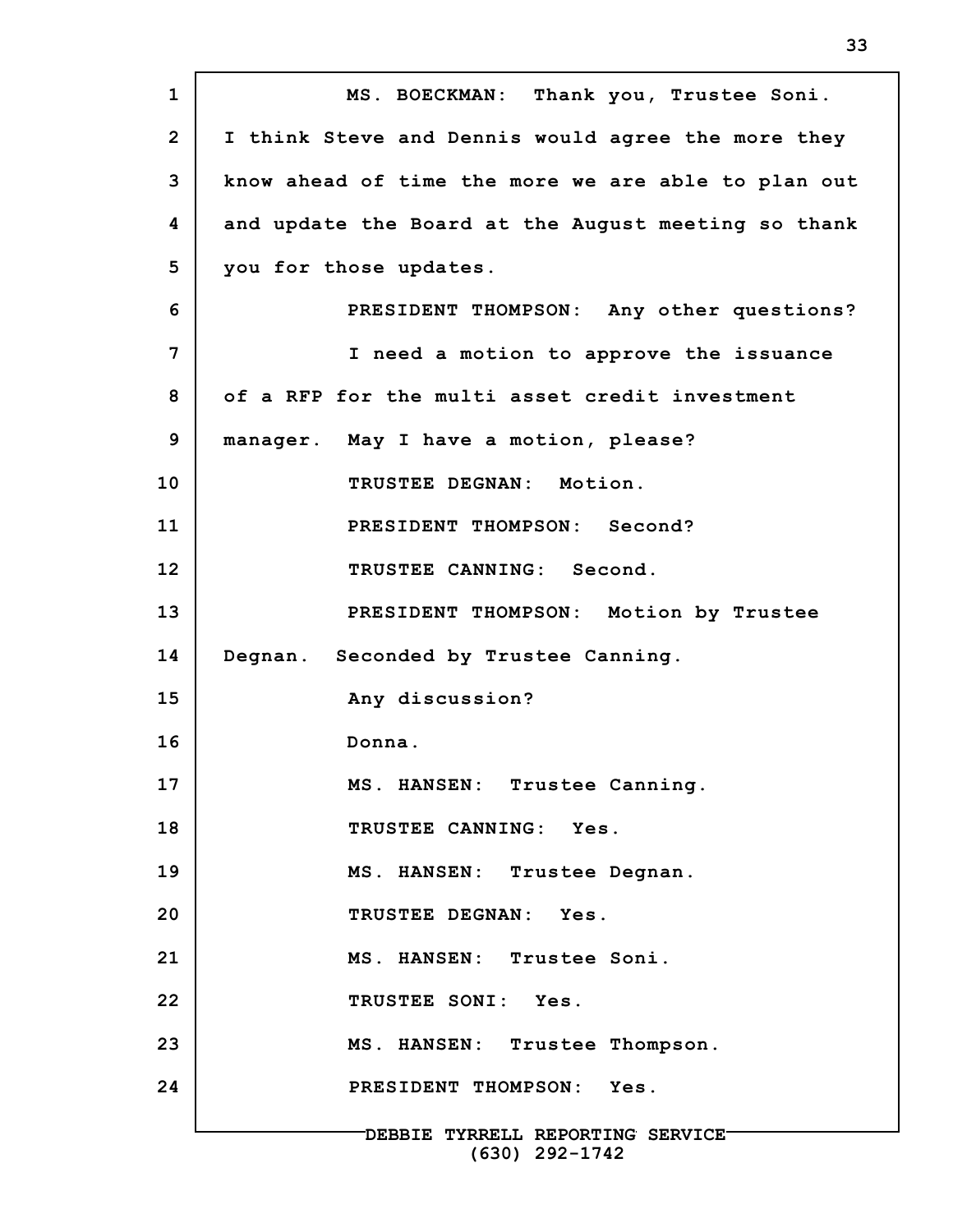| $\mathbf{1}$   | MS. HANSEN: Mr. Slack.                              |
|----------------|-----------------------------------------------------|
| $\overline{2}$ | MR. SLACK: Yes.                                     |
| 3              | MS. HANSEN: Motion carries.                         |
| 4              | PRESIDENT THOMPSON: I remind everyone               |
| 5              | that we are now in a quiet period with respect to   |
| 6              | this RFP.                                           |
| 7              | Next is the 2022 Funding Resolution.                |
| 8              | MR. WHITE: Before the trustees should be            |
| 9              | a funding resolution. On an annual basis, we        |
| 10             | prepare a resolution that represents what we        |
| 11             | believe our costs will be and we share that         |
| 12             | resolution with the City of Chicago to facilitate   |
| 13             | their budgeting process as well.                    |
| 14             | As you can see from the resolution that             |
| 15             | is on the screen, our expectation for the amount    |
| 16             | that we estimate our costs for this year, and these |
| 17             | numbers come from our actuaries. We work with our   |
| 18             | actuaries to look at the projections and the        |
| 19             | numbers that are presented here are included in the |
| 20             | actuary report that was presented for 2020. I       |
| 21             | think that was passed or presented to the Board     |
| 22             | last month. These numbers that are here come from   |
| 23             | there.                                              |
| 24             | Typically, do we read the resolution?<br>Do         |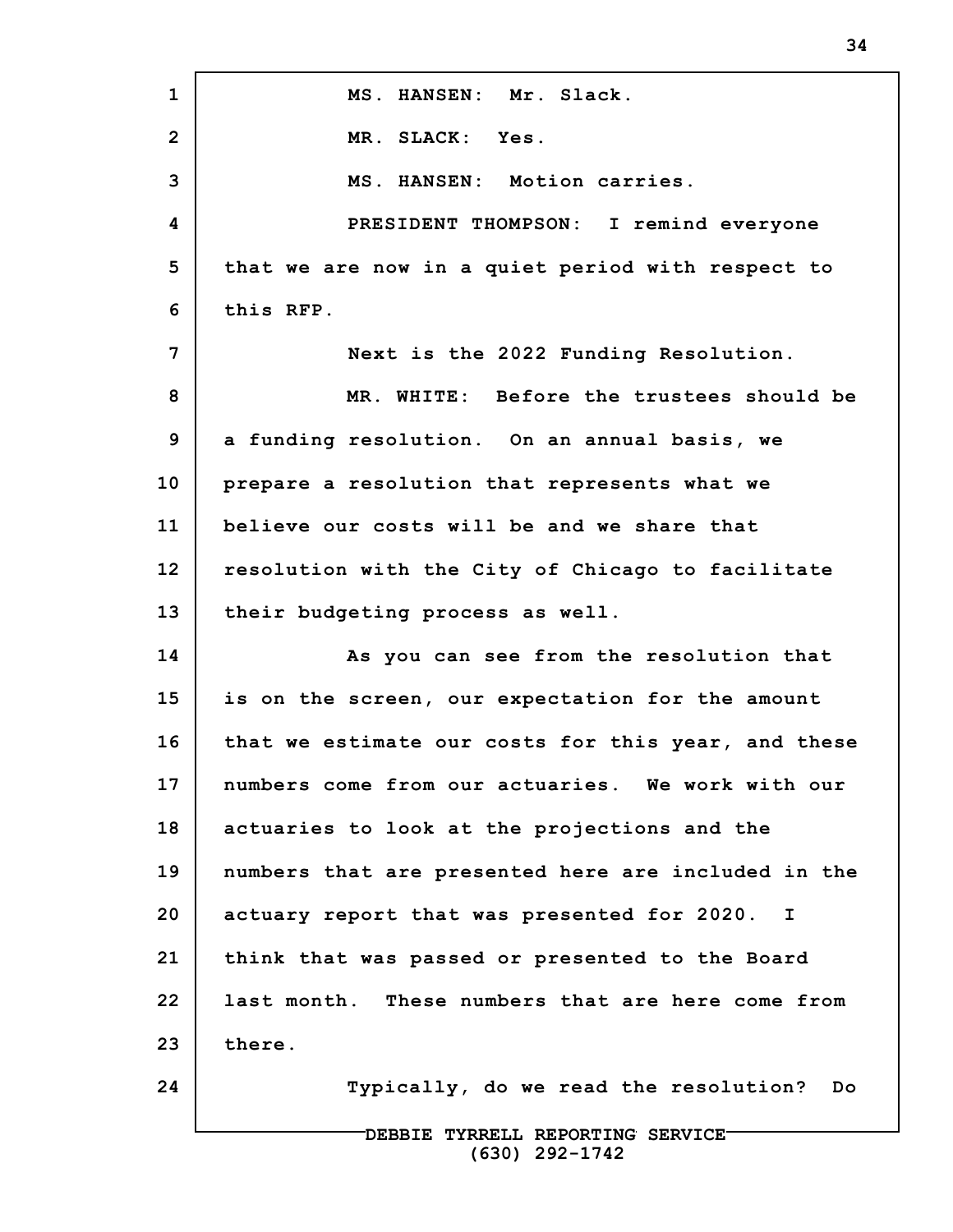| $\mathbf{1}$   | we need this read into the record?                   |
|----------------|------------------------------------------------------|
| $\overline{2}$ | MS. BOECKMAN: You do not need to                     |
| 3              | formally read it into the record. The only thing I   |
| 4              | would add is that this is for payment year 2023 and  |
| 5              | it is the first year the Fund is off the static      |
| 6              | dollar "ramp" of City contributions.                 |
| 7              | Like Dennis said, for the last five years            |
| 8              | when we have been requesting funding from the City,  |
| 9              | it has been the static dollar amount by statute.     |
| 10             | This will be the first year that you authorized to   |
| 11             | receive a contribution that is specifically tied to  |
| 12             | the actuarially determined calculation. So this      |
| 13             | figure, that \$959,998,033 for payment year 2023, is |
| 14             | the number that your actuary's calculated in         |
| 15             | accordance with the statute.                         |
| 16             | Like Dennis said, you're required to do              |
| 17             | this by law and when the board passes this           |
| 18             | resolution it will be submitted to the City.         |
| 19             | PRESIDENT THOMPSON: May I have a motion              |
| 20             | to approve the 2022 funding resolution as            |
| 21             | presented?                                           |
| 22             | TRUSTEE DEGNAN: Motion.                              |
| 23             | PRESIDENT THOMPSON: Second, please?                  |
| 24             | TRUSTEE CANNING: Second.                             |
|                | DEBBIE TYRRELL REPORTING SERVICE<br>$(630)$ 292-1742 |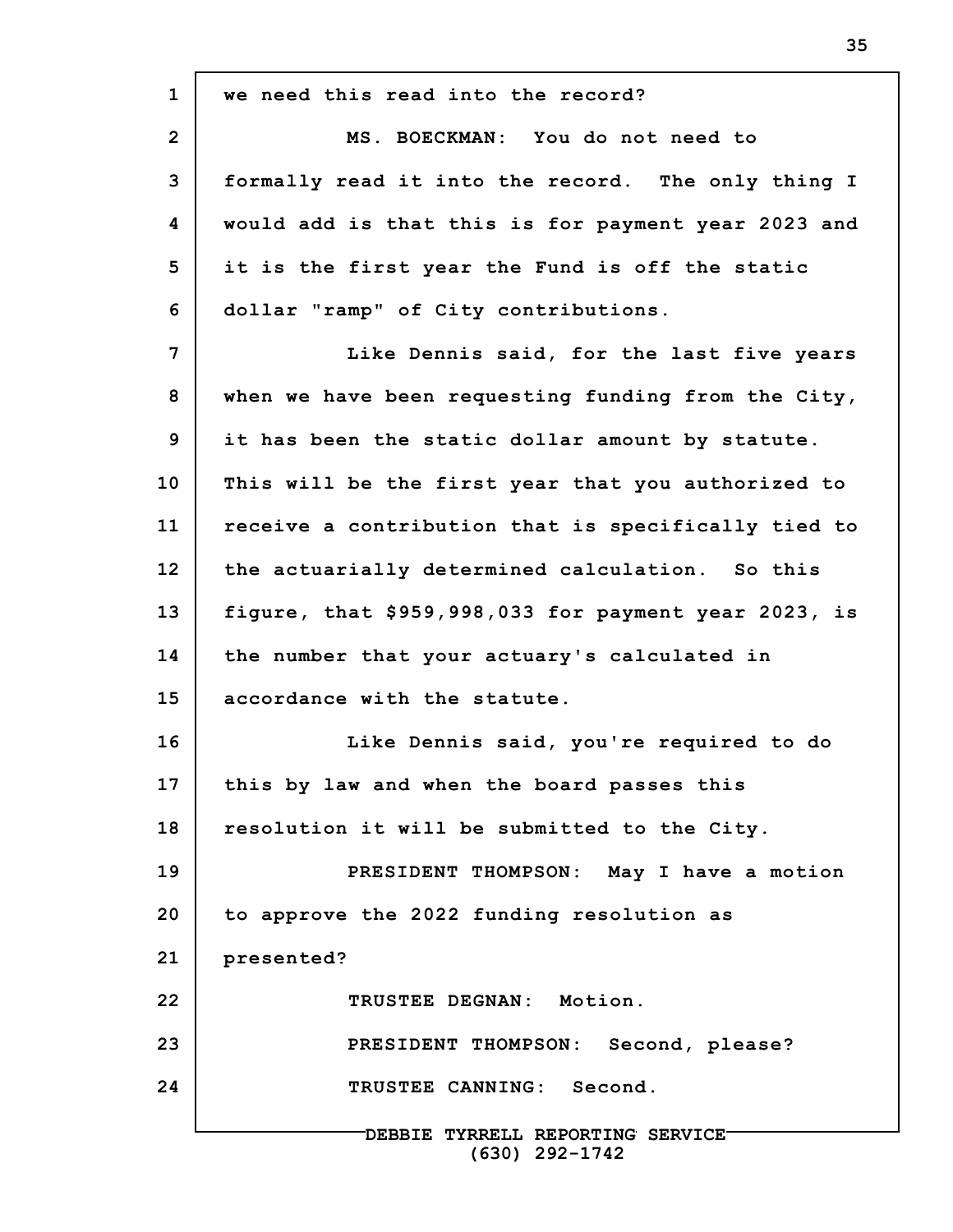**1 2 3 4 5 6 7 8 9 10 11 12 13 14 15 16 17 18 19 20 21 22 23 24 PRESIDENT THOMPSON: Seconded by Canning. MS. HANSEN: Trustee Canning. TRUSTEE CANNING: Yes. MS. HANSEN: Trustee Degnan. TRUSTEE DEGNAN: Yes. MS. HANSEN: Trustee Soni. TRUSTEE SONI: Yes. MS. HANSEN: Trustee Thompson. PRESIDENT THOMPSON: Yes. MS. HANSEN: Mr. Slack. MR. SLACK: Yes. MS. HANSEN: Motion carries. PRESIDENT THOMPSON: Motion passes. Next is the Executive Director Report, Dennis. MR. WHITE: While the report is loading up we can maybe possibly go to legal and come back to the Executive Director report. PRESIDENT THOMPSON: Sure. MS. BOECKMAN: Thank you. I just have one item for the Board. It is in relation to a MEABF participant, who actually paid into the PABF. He was an Animal Control Inspector and so there was**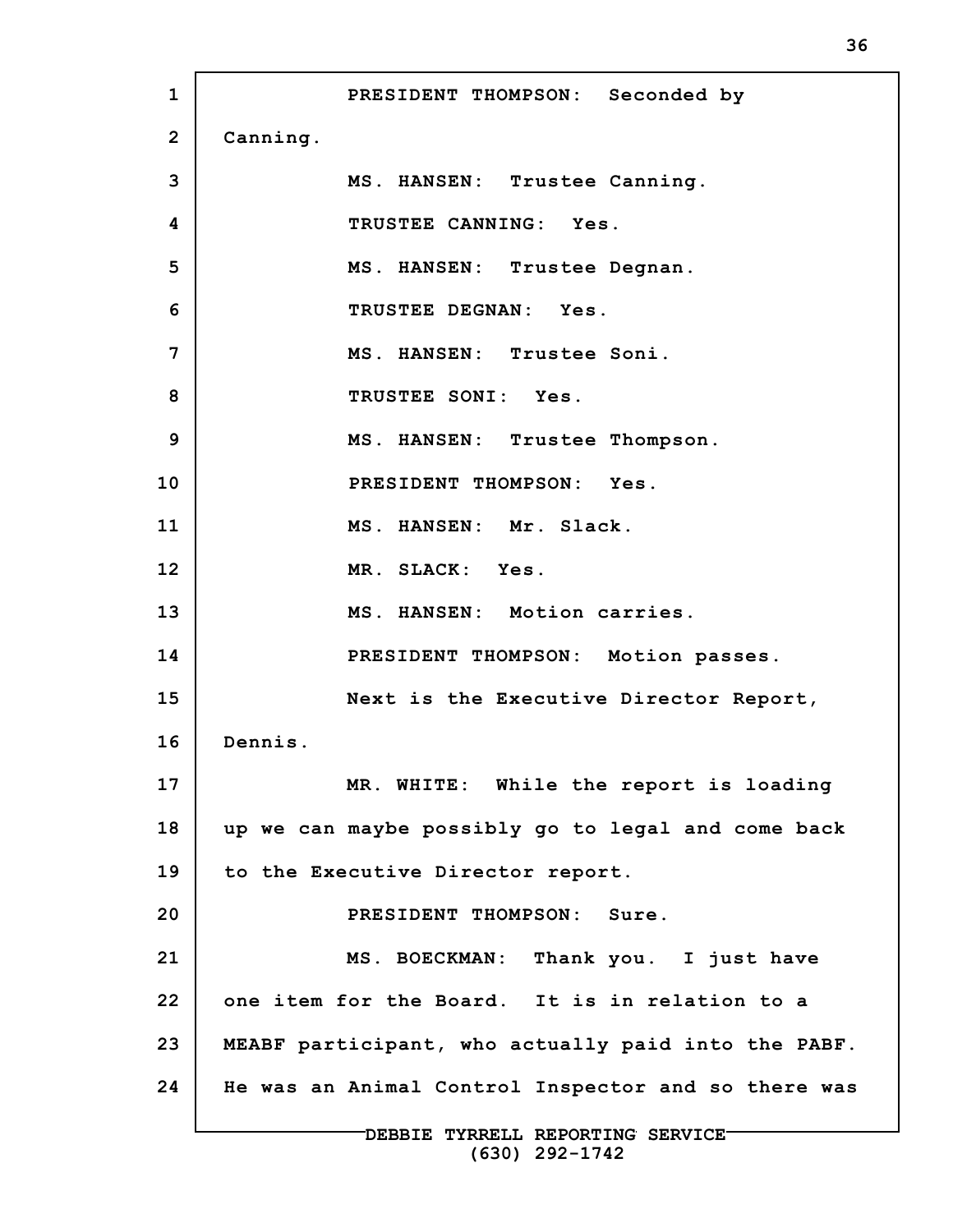**1 2 3 4 5 6 7 8 9 10 11 12 13 14 15 16 17 18 19 20 21 22 23 24 DEBBIE TYRRELL REPORTING SERVICE as error in payroll that his contributions were inadvertently submitted to PABF, instead of us. He was never a sworn officer so he is unable to be a PABF annuitant. I just wanted to update the Board on that one matter. We are working with MEABF Staff, PABF Staff and the annuitant to make sure that those contributions are transferred over with interest to the Municipal Fund so this gentleman can receive an annuity from MEABF and get the service credit that is he entitled to. Underwood continues to be pending. The judge kicked the date, the status date, for the 29th. We will update you when we have more information. MR. WHITE: The Executive Director's Report should be before you, Trustees. Four brief matters I wanted to update the Board on. As a sort of standard routine matter, I always like to make sure the Board is informed of FOIA requests and the nature of the FOIAs we are receiving. Since our last board meeting, we received four FOIA requests. I'd say the one that really**

**37**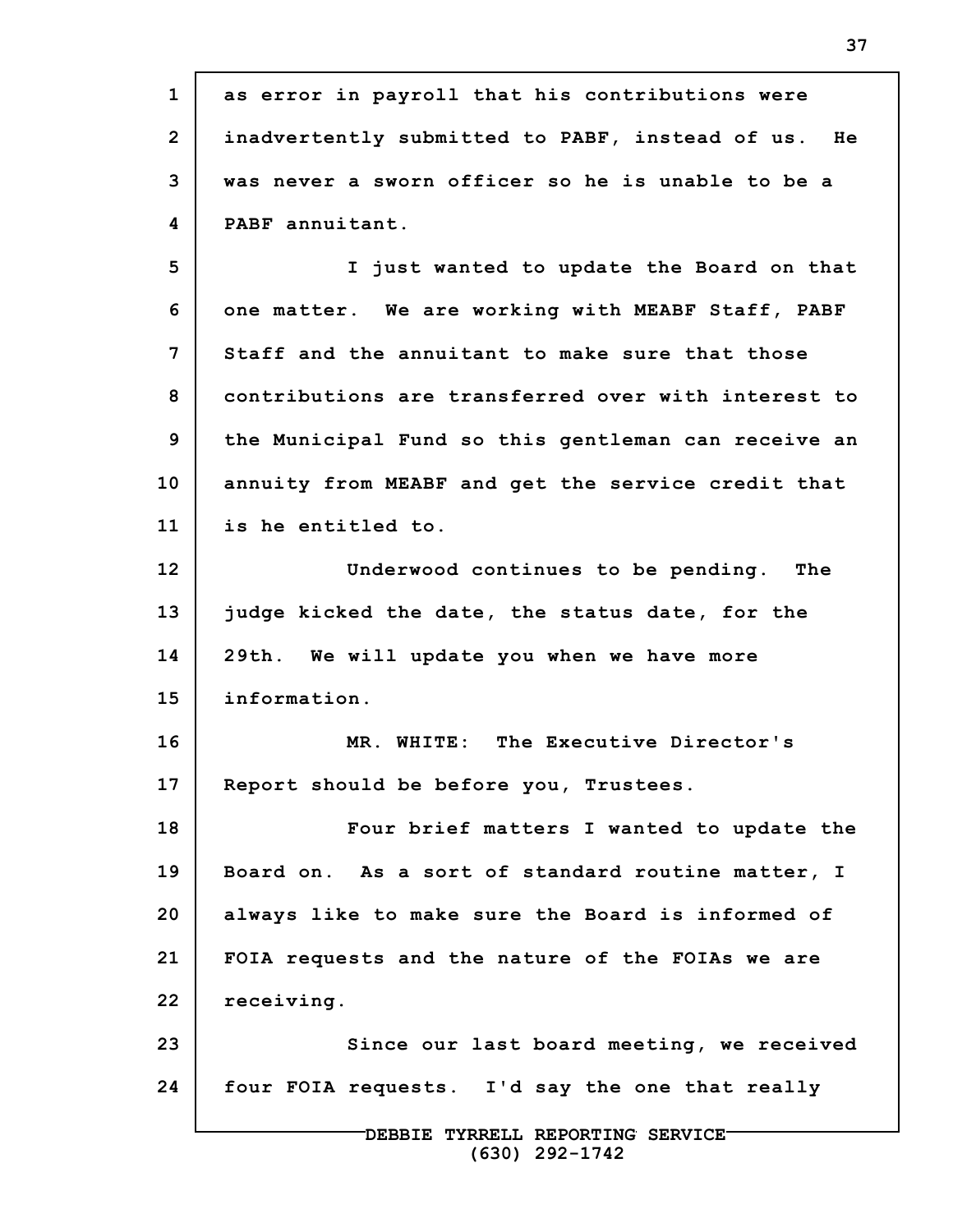**1 2 3 4 5 6 7 8 9 10 11 12 13 14 15 16 17 18 19 20 21 22 23 24 DEBBIE TYRRELL REPORTING SERVICE sort of jumps out of the page is the FOIA from the Krislov law firm. And, certainly, we have had some dealings with them in the past. This one was sort of atypical for them to be seeking sort of a list of our nonpublicly traded investments and returns on them. Simply because they have represented members against us in the past and have been seeking legal fees, I was sort of surprised that they had one where they were looking for investment data and investment returns. That one is of note. Then actually yesterday we received one from FundFire and they were seeking our minority or our diversity investment information. They requested that yesterday. We will get that out. The response for the other requests have already gone out. The next item I think in our last board meeting there were some questions or concerns regarding our lease. I think the directive from the Board was for me to present sort of a summary of our lease terms. What I have before you is some brief highlights from our current lease. Our lease date**

**38**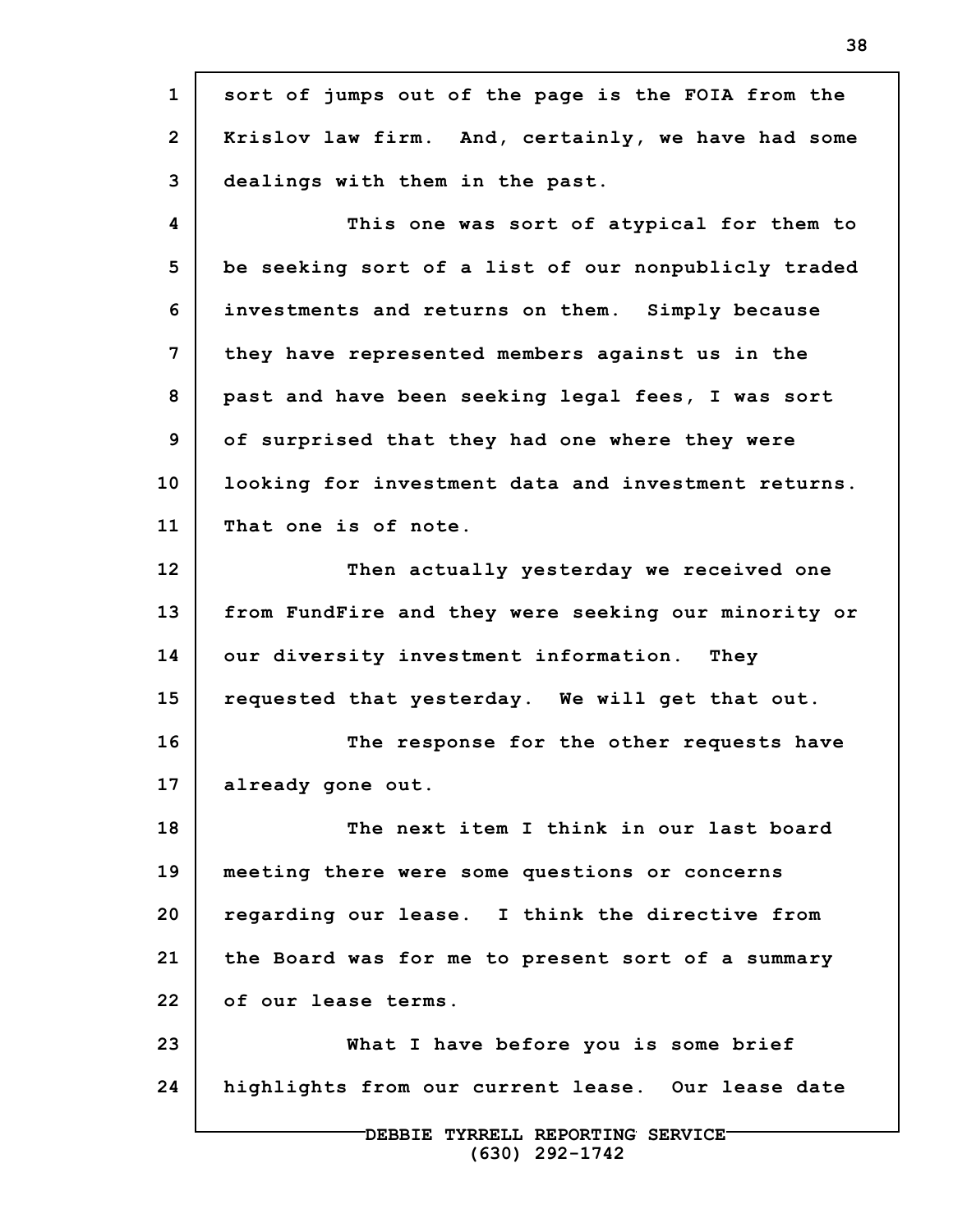**1 2 3 4 5 6 7 8 9 10 11 12 13 14 15 16 17 18 19 20 21 22 23 24 DEBBIE TYRRELL REPORTING SERVICE (630) 292-1742 began in 2010. The amount of space we currently have here in the office, the commencement date for the lease and then the expiration date is provided in the report. And then also I wanted to share with the Board what our monthly base rent is. But in addition to that base rent, I think it is helpful to note that there is an additional rent that includes operating expenses for the building and taxes for the building, that is sort of our pro rata share. Ultimately, our numbers ended up being the \$63,000 range for payments but our lease expires in 2026 so we're starting to already look at potential ways to move forward and we probably will bring a RFP to the board next month or September for broker services. Certainly, I think in the past we have been represented by a broker who acts on the Fund's behalf. I want to make sure that the Board is comfortable with whomever we use going forward. And, certainly, the old broker has tried to be helpful and he has been helpful in terms of**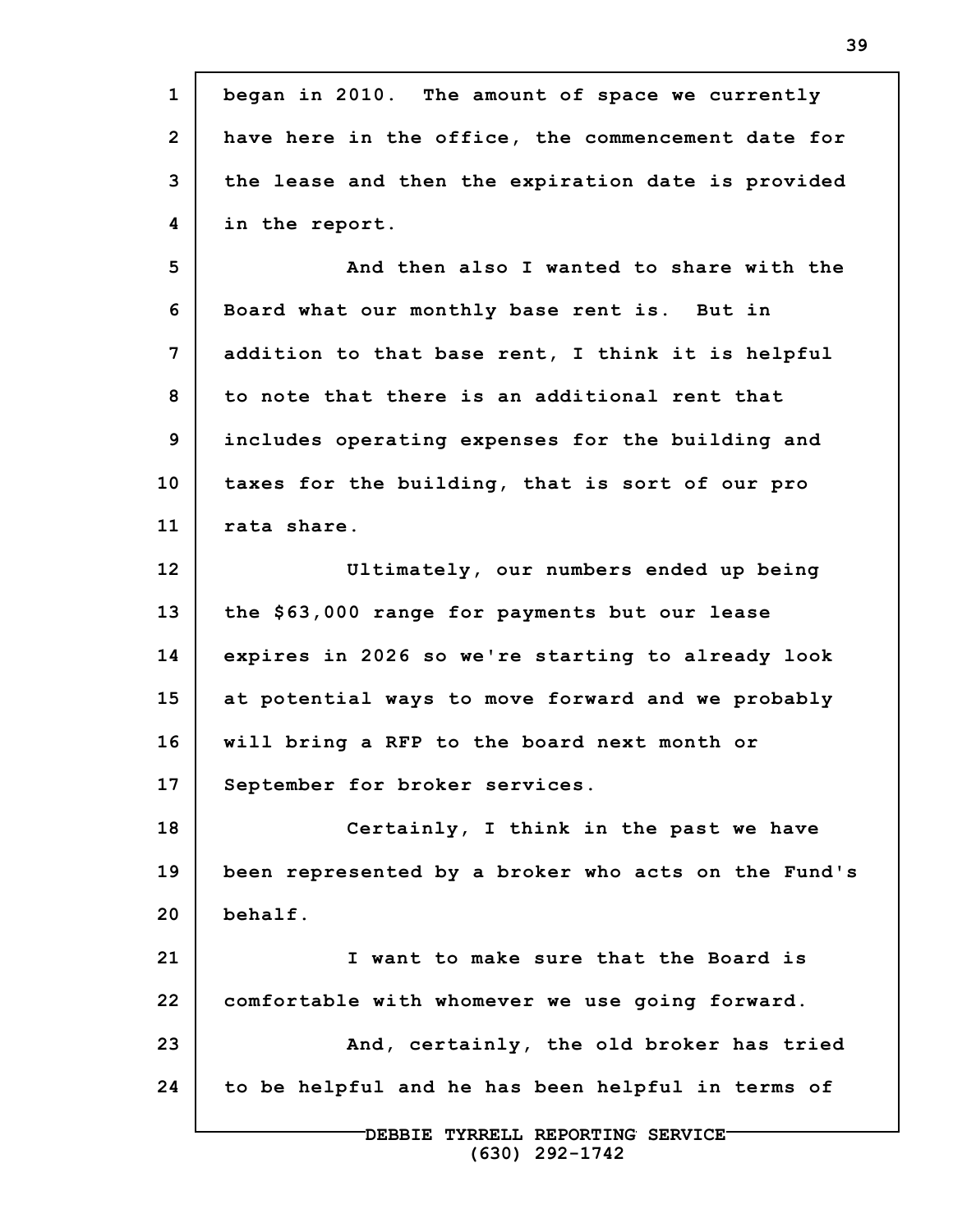| $\mathbf{1}$   | reaching out to us and letting us know how familiar |
|----------------|-----------------------------------------------------|
| $\overline{2}$ | he is with some of the things that are going        |
| 3              | forward.                                            |
| 4              | And, in that capacity, we have already              |
| 5              | kind of walked through the building with a couple   |
| 6              | of people to look at the space that we currently    |
| 7              | aren't utilizing and identify at least going        |
| 8              | forward potential conference rooms and offices that |
| 9              | we probably will get rid of even if we stay in the  |
| 10             | building but in the next place. And I think the     |
| 11             | next phase of analysis will be sort of sit down and |
| 12             | decide what we need. Whether we want individual     |
| 13             | counseling rooms.                                   |
| 14             | We have until 2026 to make that move but            |
| 15             | now is the time to start planning so that is why we |
| 16             | want to bring forth a broker selection before the   |
| 17             | Board.                                              |
| 18             | PRESIDENT THOMPSON: Okay. How does that             |
| 19             | work? So we have this amount of space now. Let's    |
| 20             | say we have half of this area here that we are not  |
| 21             | using.                                              |
| 22             | MR. WHITE: The space that we're not                 |
| 23             | currently using isn't that big. So right now the    |
| 24             | place where you were taking pictures this morning,  |
|                | DEBBIE TYRRELL REPORTING SERVICE-                   |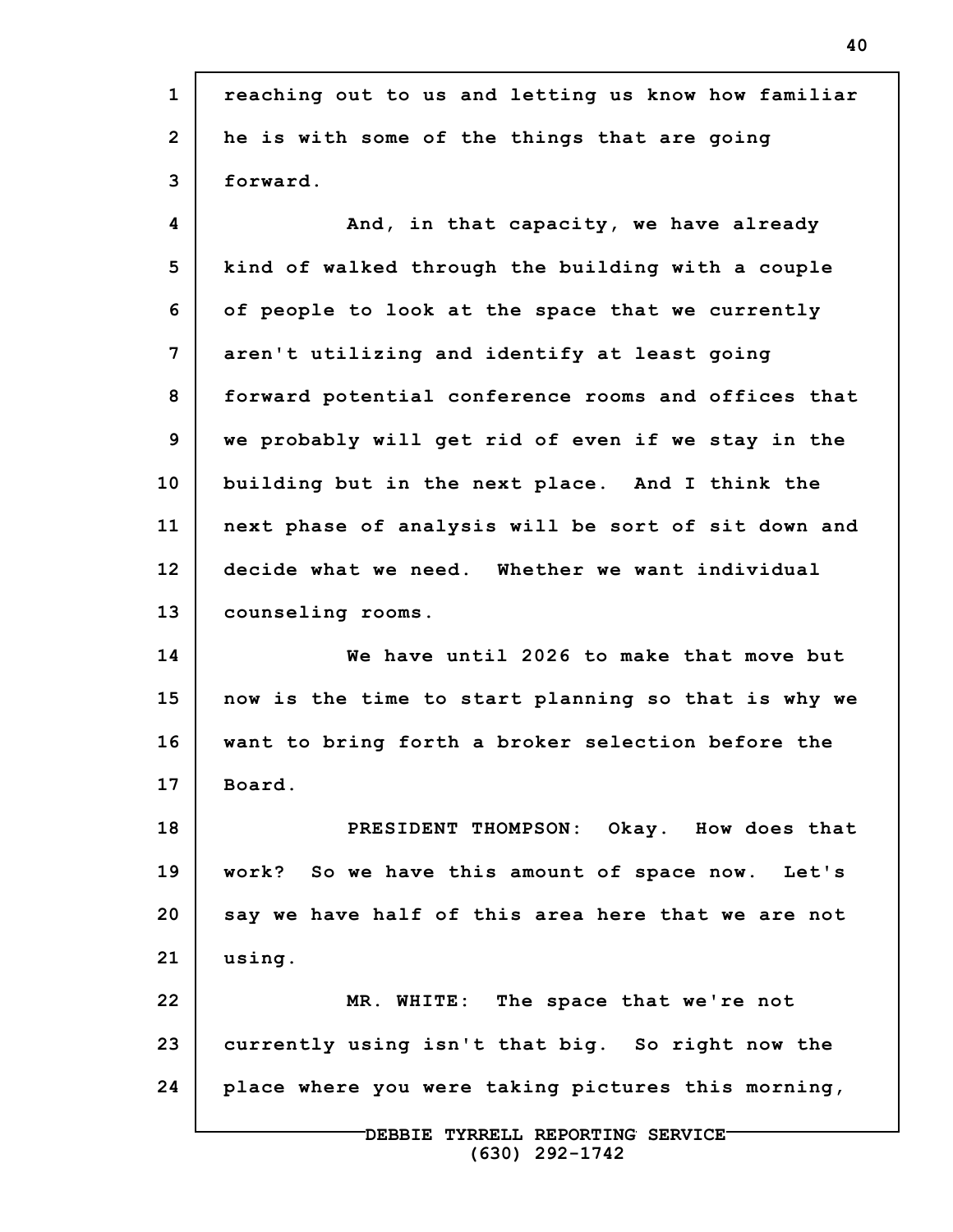| $\mathbf{1}$   | that is a conference room that isn't utilized.      |
|----------------|-----------------------------------------------------|
| $\overline{2}$ | There is another small conference that is utilized. |
| 3              | As we sort of downsize and start to become more     |
| 4              | efficient in our operations and start to do things  |
| 5              | more utilizing technology, you know, we won't       |
| 6              | necessarily need quite as many offices.             |
| 7              | PRESIDENT THOMPSON: Okay, I understand.             |
| 8              | MR. WHITE: That is the type of analysis             |
| 9              | that we're going through right now and looking at   |
| 10             | and trying to see what makes sense.                 |
| 11             | Certainly, because of Covid and just the            |
| 12             | dynamics of the market capacity, we think there is  |
| 13             | opportunities out there in the market. Not only to  |
| 14             | plan once we engage in a broker to negotiate with   |
| 15             | our current landlord but also to explore the market |
| 16             | in general to see what is out there.                |
| 17             | Once again, I think the first phase is              |
| 18             | making sure that we have a broker that the Board is |
| 19             | comfortable with and a relationship that the Board  |
| 20             | is comfortable with. We want to make sure the       |
| 21             | Board is involved in that.                          |
| 22             | The next item is the fiduciary liability            |
| 23             | insurance. As you may recall, last year that was    |
| 24             | sort of a big issue. So we are planing to meet      |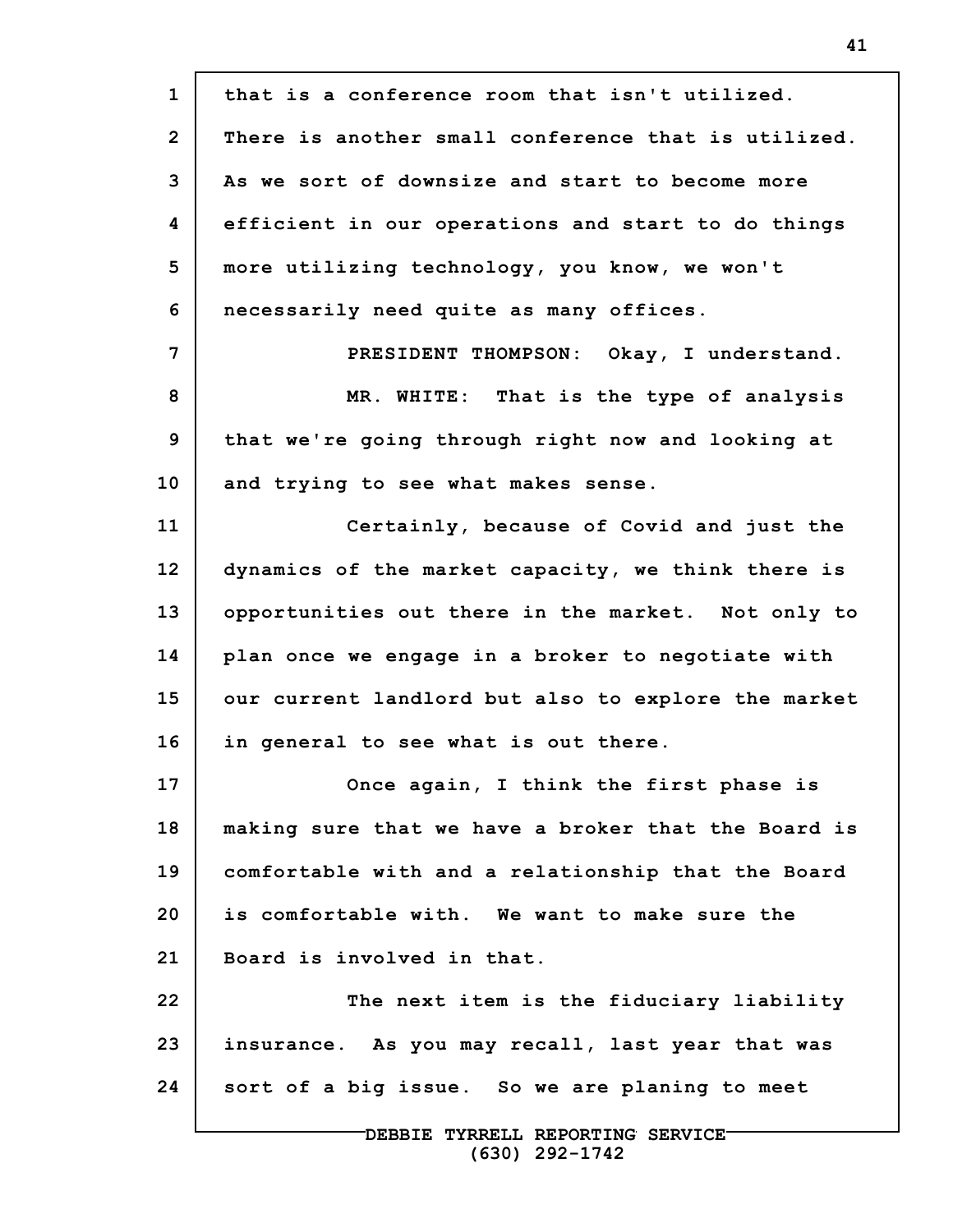**1 2 3 4 5 6 7 8 9 10 11 12 13 14 15 16 17 18 19 20 21 22 23 24 DEBBIE TYRRELL REPORTING SERVICE tomorrow with the other funds and the current insurance broker to kind of go through with a fine tooth comb what we currently have and what may be changing in the market. I think the insurance policy expires September 30th so we want to make sure we are proactive and we keep the board involved as early as possible and make a reasonable presentation without sort of hurried decision. I wanted to mention that. The last is sort of a fun note. We are looking at having a White Sox night out for the Fund and we want to invite the Trustees. I know we have potential Cub fans and maybe we will do Cubs next year, but right now we have a couple of potential options for White Sox. Donna and I have been working on this. It looks like we have a government night for tickets for \$16 per person. Or, if we decide to do sort of an all in and use the picnic area and have food and beer before the game starts, that would be \$50. We will take a pole of staff to see what the preference would be. Certainly, that is**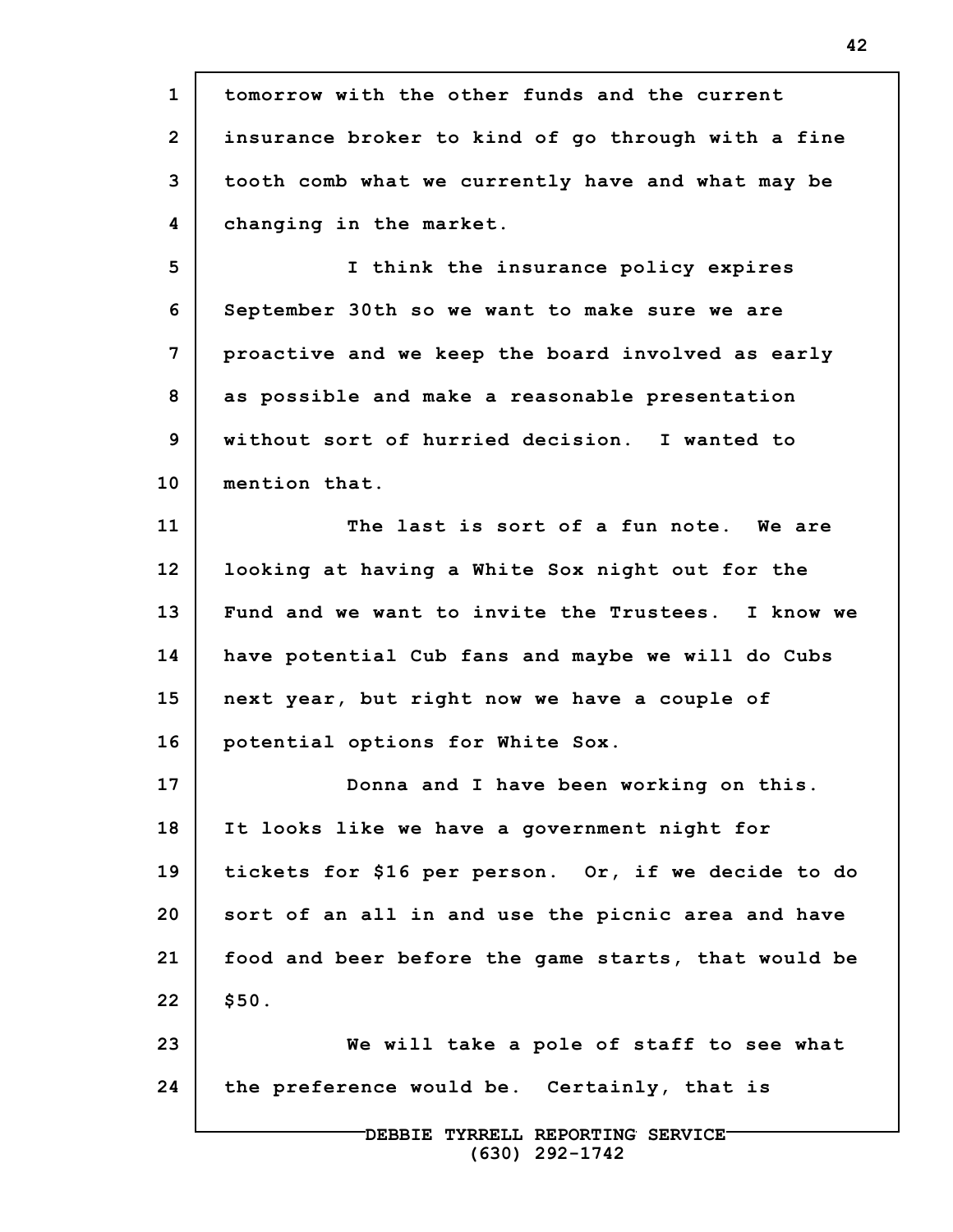**1 2 3 4 5 6 7 8 9 10 11 12 13 14 15 16 17 18 19 20 21 22 23 24 DEBBIE TYRRELL REPORTING SERVICE (630) 292-1742 something we wanted to invite the Trustees and their family and friends, whomever, to join us for that White Sox night out. That is it and that is our report for today. PRESIDENT THOMPSON: Any questions on any of the materials presented? Any questions anyone? All right. Do we have any new business old business? Is there a motion to adjourn today's meeting? TRUSTEE DEGNAN: Motion. MR. SLACK: Second. PRESIDENT THOMPSON: Motion by Trustee Degnan. Second from Mr. Alack. All in favor? (Chorus of ayes.) (WHICH WERE ALL THE PROCEEDINGS IN THE ABOVE-ENTITLED MEETING AT THIS DATE AND TIME.)**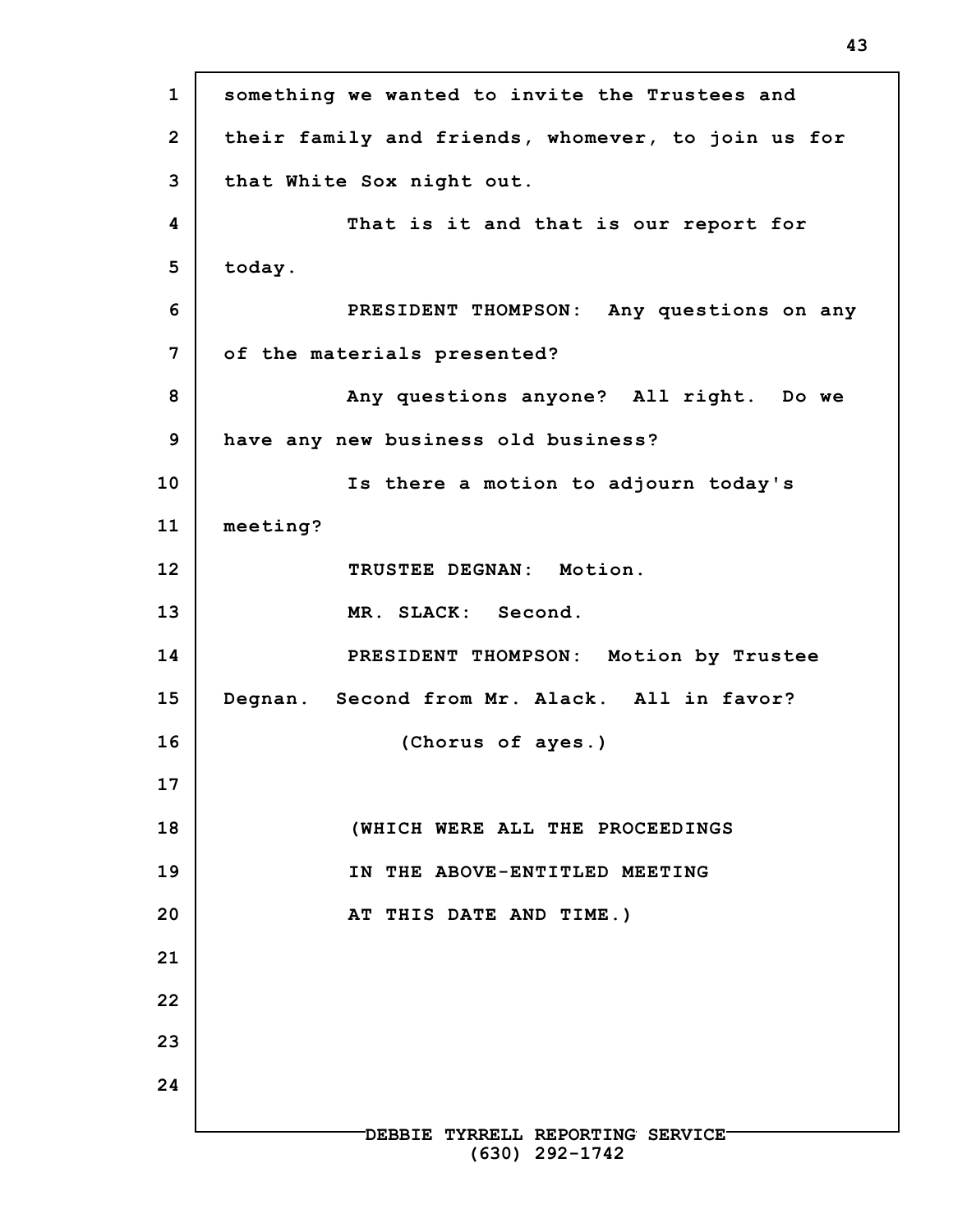**DEBBIE TYRRELL REPORTING SERVICE (630) 292-1742 STATE OF ILLINOIS ) ) SS. COUNTY OF DU PAGE ) DEBORAH TYRRELL, being a Certified Shorthand Reporter, on oath says that she is a court reporter doing business in the County of DuPage and State of Illinois, that she reported in shorthand the proceedings given at the taking of said cause and that the foregoing is a true and correct transcript of her shorthand notes so taken as aforesaid; and contains all the proceedings given at said cause. \_\_\_\_\_\_\_\_\_\_\_\_\_\_\_\_\_\_\_\_\_\_ DEBBIE TYRRELL, CSR License No. 084-001078**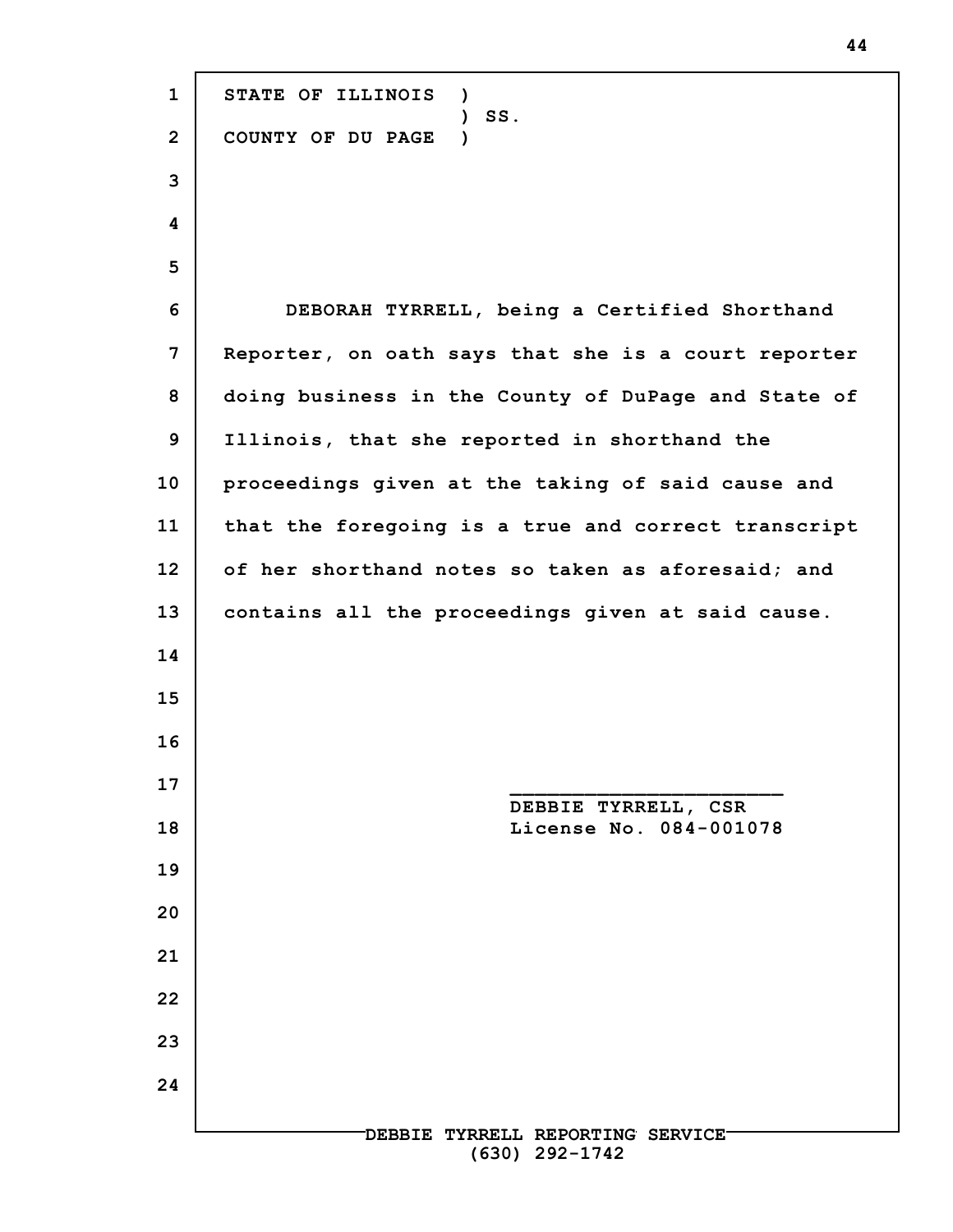| S                                     | 3                              | - 13:20                                              | 19:23, 21:6                                      |
|---------------------------------------|--------------------------------|------------------------------------------------------|--------------------------------------------------|
|                                       |                                | $accordance$ $[2] - 4:4,$                            | American [1] - 27:2                              |
| $$16$ [1] - 42:19                     | $3$ [6] - 5:18, 17:21,         | 35:15                                                | amount [5] - 16:17,                              |
| $$50$ [1] - 42:22                     | 20:22, 21:11, 23:22,           | account [1] - 23:15                                  | 34:15, 35:9, 39:1,                               |
| $$55$ [1] - 31:17                     | 28:22                          | acquisition [1] - 26:17                              | 40:19                                            |
| \$63,000 [1] - 39:13                  | $30$ [1] - 10:24               | $Act$ [6] - 3:16, 3:18,                              | <b>amounts</b> $[1]$ - 32:7                      |
| \$94 [1] - 29:19                      | 30th [1] - 42:6                | 3:20, 4:4, 4:8, 12:8                                 | analysis $[3] - 31:1$ ,<br>40:11, 41:8           |
| \$959,998,033 [1] -                   | $31$ [1] - 2:21                | <b>acted</b> [1] - 3:19                              |                                                  |
| 35:13                                 | $321$ [1] - 1:12               | <b>action</b> $[1]$ - 30:2                           | <b>anchor</b> [1] - 17:9<br>AND [3] - 1:3, 2:10, |
| \$98 [1] - 29:20                      |                                | active [1] - 25:15                                   | 43:20                                            |
|                                       | 4                              | acts [2] - 13:1, 39:19<br>actuarially [1] - 35:12    | <b>Anderson</b> [2] - 24:1                       |
| 0                                     | 4 [2] - 20:7, 27:17            | actuaries [2] - 34:17,                               | 25.11                                            |
| 084-001078[1] - 44:18                 | 460 $[1] - 12:5$               | 34:18                                                | <b>Animal</b> $[1]$ - 36:24                      |
|                                       |                                | <b>actuary</b> [1] - 34:20                           | <b>annual</b> $[1] - 34.9$                       |
| 1                                     | 5                              | actuary's [1] - 35:14                                | <b>annuitant</b> $[2] - 37:4$                    |
|                                       |                                | add [2] - 23:6, 35:4                                 | 37:7                                             |
| 1 [4] - 12:20, 20:20,                 | 5 [3] - 18:13, 22:16,          | addition $[1] - 39.7$                                | <b>annuities</b> $[1]$ - 7:13                    |
| 27:22, 28:22                          | 29:18                          | additional [3] - 12:19,                              | <b>Annuities</b> [1] - 7:15                      |
| 1.6 $[1]$ - 17:11                     |                                | 13:16, 39:8                                          | <b>ANNUITY</b> [1] - 1:3                         |
| $1.8$ [1] - 17:10                     | 6                              | additionally [1] -                                   | annuity $[1] - 37:10$                            |
| 101-0640 [2] - 3:16,                  |                                | 13:19                                                | anomaly [1] - 23:20                              |
| 3:21                                  | $6.6$ [1] - 21:20              | address [2] - 4:12,                                  | answering [1] - 12:                              |
| 102-0097 [1] - 12:8                   |                                | 4:17                                                 | anticipate [1] - 28:1                            |
| $11$ [2] - 6:16, 18:16                | 7                              | <b>adjourn</b> [1] - 43:10                           | anticipates [1] - 30:                            |
| $12$ [2] - 7:15, 18:16                |                                | Adjusted [1] - 7:15                                  | anticipating [1] -                               |
| $15$ [3] - 1:14, 3:3, 19:7            | 7 [5] - 19:5, 19:16,           | adjusted [1] - 10:2                                  | 20:19                                            |
| 16th [1] - 12:11                      | 22:7, 26:22, 30:1              | administration [1] -                                 | <b>APPEARANCES[1]</b>                            |
| 17 [2] - 4:22, 4:23                   | <b>7.6</b> [1] - 21:18         | 12:15                                                | 2:1                                              |
|                                       | $700$ [1] - 1:12               | administration's [1] -                               | <b>Approval</b> [1] - 5:17                       |
| $\mathbf{2}$                          | $73$ [1] - 24:8                | 28:3                                                 | approval $[5] - 4:6$ ,                           |
|                                       | 8                              | administrative [1] -                                 | 30:5, 30:14, 30:19                               |
| 2 [4] - 20:20, 20:22,                 |                                | 6:15                                                 | 32:1                                             |
| 27:22, 29:10                          | 8 [3] - 5:18, 19:6, 20:7       | <b>advise</b> [1] - 13:1                             | <b>approve</b> $[5] - 4.21$ ,                    |
| $2.2$ [1] - 23:8<br>$2.4$ [1] - 28:17 |                                | advised [1] - 13:9                                   | 30:4, 30:22, 33:7,                               |
| $2010$ [1] - 39:1                     | 9                              | aforesaid [1] - 44:12                                | 35:20                                            |
| $2019$ [1] - 24:13                    |                                | <b>AFSCME</b> [1] - 2:21                             | approved [2] - 30:6,<br>31:4                     |
| 2020 [3] - 14:17,                     | 9 [4] - 6:16, 18:22,           | $AG's$ [1] - 13:13                                   | area [5] - 17:16, 17:                            |
| 24:13, 34:20                          | 19:19, 26:9                    | agenda [1] - 30:16                                   | 24:22, 40:20, 42:2                               |
| <b>2021</b> [4] - 1:14, 3:3,          | 91-0715 $[1] - 4.8$            | aggregate [1] - 17:12                                | <b>Ariel</b> [1] - 24:6                          |
| 4.22, 4.23                            | 9:00 [1] - 1:15                | ago [1] - 16:6                                       | <b>ariel</b> [1] - 24:6                          |
| 2021-07 $[1]$ - 1:4                   | 9th [1] - 12:8                 | <b>agree</b> [1] - 33:2<br><b>ahead</b> $[1]$ - 33:3 | <b>Article</b> [1] - 12:20                       |
| 2022 [2] - 34:7, 35:20                |                                | <b>Alack</b> [1] - 43:15                             | <b>Assembly</b> [1] - 12:1                       |
| $2023$ [2] - 35:4, 35:13              | A                              | alarmed [1] - 23:21                                  | <b>asset</b> [12] - 14:14,                       |
| 2026 [2] - 39:14, 40:14               | <b>a.m</b> [1] - 1:15          | <b>alert</b> [1] - 26:14                             | 17:19, 20:14, 26:8                               |
| 21 $[1] - 26:22$                      | <b>able</b> $[1]$ - 33:3       | ALL $[1] - 43:18$                                    | 26:17, 29:1, 29:7,                               |
| $23$ [2] - 7:16, 21:16                | <b>ABOVE</b> [1] - 43:19       | allocation $[4] - 17:17$ ,                           | 30.7, 30.8, 30.9,                                |
| $24$ [2] - 8:12, 21:14                | above-entitled [1] -           | 20:14, 29:7, 30:9                                    | 31.3, 33.8                                       |
| 24th [2] - 13:12, 13:17               | 1:11                           | allocations [1] - 22:17                              | <b>Asset</b> [1] - 30:4                          |
| $25$ [1] - 8:12                       | <b>ABOVE-ENTITLED</b> [1]      | Allocations $[1]$ - 30:4                             | <b>assets</b> [7] - 20:16,                       |
| $26$ [3] - 9:8, 18:23,                | - 43:19                        | <b>allotted</b> $[1]$ - 31:20                        | 20:23, 27:9, 28:7,                               |
| 24:7                                  | <b>absent</b> $[2] - 12:15$ ,  | <b>allows</b> $[1] - 3:17$                           | 29.2, 29.3, 29.11                                |
| <b>27</b> [2] - 9:8, 18:23            | 13:16                          | <b>almost</b> [3] - 18:23,                           | Associates [1] - 2:2                             |
| <b>28</b> [1] - 10:3                  | <b>absolute</b> $[4] - 21:3$ , | 21:14, 23:22                                         | <b>assumed</b> $[1]$ - 21:18                     |
| $29$ [1] - 10:3                       | 21:13, 22:12, 26:5             | <b>ALSO</b> [1] - 2:13                               | $AT_{[1]} - 43:20$                               |
| 29th [1] - 37:14                      | <b>Acadian</b> $[1]$ - 25:10   | alternative $[3]$ - $20.3$ ,                         | <b>attend</b> [1] - 13:20                        |
|                                       | accelerate [1] - 28:12         | 21:2, 21:5                                           | attention [1] - 26:13                            |
|                                       | accommodations [1]             | alternatives [3] -                                   | $ATTORNEYS$ [1] - 2                              |
|                                       |                                |                                                      | attributes $[1]$ - 28:1                          |
|                                       |                                | DEBBIE TYRRELL REPORTING SERVICE-                    |                                                  |

**(630) 292-1742**

19:23, 21:6 **American**[1] - 27:21 **amount** [5] - 16:17, 34:15, 35:9, 39:1, 40:19 **amounts** [1] - 32:7 **analysis** [3] - 31:1, 40:11, 41:8 **anchor**[1] - 17:9 **AND** [3] - 1:3, 2:10, 43:20 **Anderson** [2] - 24:12, 25:11 **Animal** [1] - 36:24 **annual** [1] - 34:9 **annuitant** [2] - 37:4, 37:7 **annuities** [1] - 7:13 **Annuities** [1] - 7:15 **ANNUITY**[1] - 1:3 **annuity** [1] - 37:10 **anomaly** [1] - 23:20 **answering** [1] - 12:14 **anticipate** [1] - 28:19 **anticipates** [1] - 30:16 **anticipating** [1] - 20:19 **APPEARANCES**[1] - 2:1 **Approval** [1] - 5:17 **approval** [5] - 4:6, 30:5, 30:14, 30:19, 32:1 **approve** [5] - 4:21, 30:4, 30:22, 33:7, 35:20 **approved** [2] - 30:6, 31:4 **area** [5] - 17:16, 17:17, 24:22, 40:20, 42:20 **Ariel** [1] - 24:6 **ariel** [1] - 24:6 **Article** [1] - 12:20 **Assembly**[1] - 12:13 **asset** [12] - 14:14, 17:19, 20:14, 26:8, 26:17, 29:1, 29:7, 30:7, 30:8, 30:9, 31:3, 33:8 **Asset**[1] - 30:4 **assets** [7] - 20:16, 20:23, 27:9, 28:7, 29:2, 29:3, 29:11 **Associates** [1] - 2:22 **assumed** [1] - 21:18 **AT** [1] - 43:20 **attend** [1] - 13:20 **attention** [1] - 26:13 **ATTORNEYS**[1] - 2:9 **attributes** [1] - 28:13

**atypical** [1] - 38:4 **audio** [3] - 3:18, 3:24, 4:22 **audio/video** [1] - 1:11 **August** [3] - 32:7, 32:14, 33:4 **authorized** [1] - 35:10 **available** [1] - 4:7 **aware** [1] - 13:11 **ayes** [1] - 43:16 **B bad** [1] - 32:13 **balance** [1] - 31:19 **balances** [1] - 29:21 **Bank** [1] - 15:20 **bank** [3] - 17:16, 23:9, 23:17 **base** [2] - 39:6, 39:7 **basis** [1] - 34:9 **beating** [2] - 26:6, 27:8 **become** [2] - 13:1, 41:3 **beer**[1] - 42:21 **BEFORE** [1] - 1:1 **began** [1] - 39:1 **behalf** [1] - 39:20 **Bella** [1] - 11:21 **Bello** [1] - 2:24 **BELLO** [2] - 11:24, 14:5 **below** [2] - 22:11, 27:7 **benchmark** [12] - 17:12, 18:12, 20:11, 21:15, 21:20, 22:10, 22:12, 22:13, 25:23, 26:6, 27:4, 27:7 **benchmarks** [2] - 24:9, 26:7 **BENEFIT** [1] - 1:3 **Benefits** [1] - 2:19 **benefits** [1] - 8:12 **Berman** [1] - 20:12 **better**[4] - 15:13, 17:23, 19:17, 20:13 **Biden** [1] - 28:3 **big** [3] - 18:16, 40:23, 41:24 **Bill** [1] - 12:5 **bill** [2] - 12:16, 12:17 **bills** [4] - 12:20, 12:22, 12:24, 32:5 **birth** [1] - 10:23 **Bit** [1] - 27:21 **bit** [11] - 12:10, 13:14, 15:14, 17:18, 22:11, 23:1, 23:19, 24:11, 24:14, 25:5, 26:24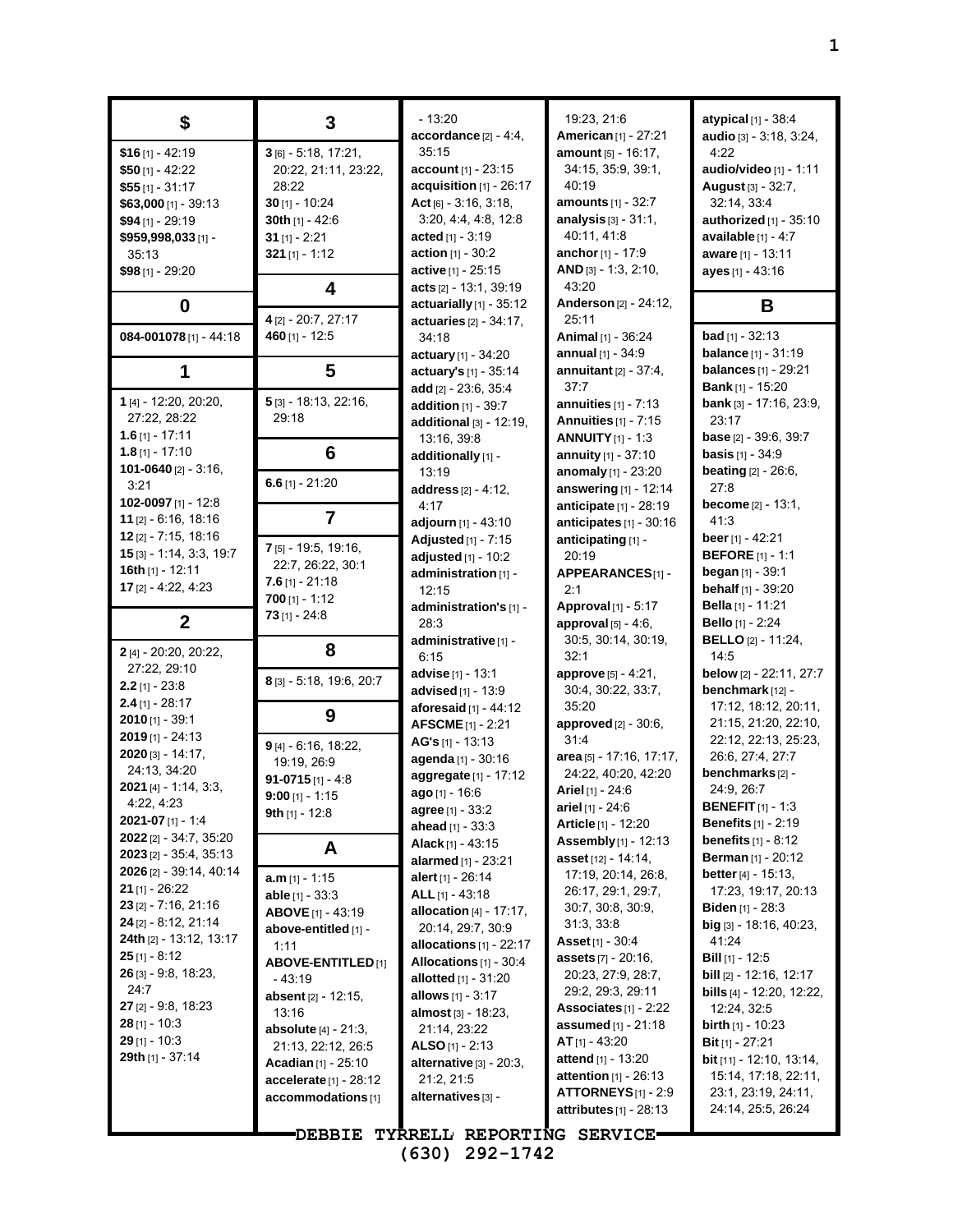**black** [1] - 16:3 **Blair** [3] - 25:16, 25:17, 25:20 **blue** [2] - 18:7, 18:19 **BMO** [3] - 26:12, 26:14, 31:7 **BMOs** [1] - 26:17 **BOARD** [2] - 2:2, 2:9 **board** [12] - 13:7, 18:13, 19:19, 20:23, 25:4, 30:6, 32:24, 35:17, 37:23, 38:18, 39:16, 42:7 **Board** [22] - 3:3, 4:9, 4:10, 4:13, 4:17, 11:22, 13:2, 30:14, 30:18, 33:4, 34:21, 36:22, 37:5, 37:19, 37:20, 38:21, 39:6, 39:21, 40:17, 41:18, 41:19, 41:21 **bodies** [1] - 13:17 **BOECKMAN** [5] - 2:11, 30:16, 33:1, 35:2, 36:21 **bond** [6] - 16:8, 17:24, 20:10, 22:4, 22:13, 22:23 **bonds** [5] - 16:14, 17:9, 21:5, 22:3, 22:14 **bottom** [3] - 21:21, 24:5, 25:11 **box** [2] - 18:9, 18:10 **boxes** [3] - 18:6, 18:7, 18:19 **bridges** [1] - 28:9 **brief** [4] - 4:12, 14:24, 37:18, 38:23 **briefings** [1] - 13:6 **briefly** [1] - 12:2 **bring** [3] - 30:12, 39:16, 40:16 **broad** [3] - 20:6, 21:8, 26:7 **broker**[7] - 39:17, 39:19, 39:23, 40:16, 41:14, 41:18, 42:2 **brought** [1] - 26:13 **Bryant**[1] - 31:8 **bucket** [1] - 30:9 **budgeting** [1] - 34:13 **building** [4] - 39:9, 39:10, 40:5, 40:10 **Bukola** [4] - 2:24, 11:20, 11:23, 14:4 **BURKE** [1] - 2:10 **BURNS** [1] - 2:10 **business** [4] - 26:18, 43:9, 44:8 **BY** [1] - 2:11 **C calculated** [1] - 35:14 **calculating** [1] - 23:18 **calculation** [1] - 35:12 **Canning** [18] - 2:6, 3:5, 5:3, 5:6, 6:4, 7:2, 7:22, 7:24, 8:18, 8:20, 9:15, 10:12, 11:3, 11:5, 33:14, 33:17, 36:2, 36:3 **CANNING** [16] - 3:6, 5:3, 5:7, 6:5, 7:3, 7:21, 8:1, 8:17, 8:21, 9:16, 10:13, 11:6, 33:12, 33:18, 35:24, 36:4 **cap** [12] - 18:14, 18:15, 18:21, 18:22, 19:18, 24:4, 24:12, 25:12 **capacity** [2] - 40:4, 41:12 **capital** [1] - 15:16 **carries** [10] - 5:16, 6:14, 7:12, 8:10, 9:6, 10:1, 10:22, 11:15, 34:3, 36:13 **Carroll** [1] - 2:19 **cash** [8] - 14:15, 29:12, 29:15, 29:20, 30:24, 31:1, 31:13, 31:23 **category** [1] - 17:9 **caused** [1] - 24:20 **CBOE** [1] - 20:10 **center**[1] - 16:2 **Central** [1] - 15:20 **certain** [1] - 30:13 **certainly** [5] - 38:2, 39:18, 39:23, 41:11, 42:24 **Certified** [1] - 44:6 **Chairman** [2] - 13:5, 16:22 **chambers** [1] - 12:7 **change** [2] - 10:23, 14:18 **changes** [6] - 14:12, 15:3, 26:15, 26:16, 31:6, 31:7 **changing** [1] - 42:4 **chart** [2] - 16:1, 21:21 **check** [1] - 32:18 **checked** [1] - 29:20 **CHICAGO** [1] - 1:3 **Chicago** [2] - 1:13, 34:12 **Children** [1] - 7:14 **Chorus** [1] - 43:16 **City** [7] - 1:13, 2:7, 31:21, 34:12, 35:6, 35:8, 35:18 **clarification** [1] - 32:8 **clarity** [1] - 13:14 **Clark** [1] - 1:12 **class** [3] - 26:8, 29:1, 31:3 **closed** [1] - 4:21 **closely** [1] - 26:16 **Code** [1] - 12:21 **column** [2] - 16:15, 20:6 **comb** [1] - 42:3 **comfortable** [3] - 39:22, 41:19, 41:20 **coming** [2] - 13:8, 32:7 **commencement**[1] - 39:2 **commencing** [1] - 1:14 **comment** [1] - 4:15 **commitment** [1] - 31:1 **committees** [1] - 4:11 **composites** [1] - 22:8 **Comptroller**[1] - 2:18 **concerns** [3] - 17:4, 31:10, 38:19 **conditions** [1] - 29:24 **conducted** [1] - 3:17 **conference** [5] - 3:18, 3:24, 40:8, 41:1, 41:2 **confidence** [1] - 27:5 **confident** [2] - 28:11, 28:24 **Congress** [1] - 16:23 **conservative**[1] - 25:6 **consistent** [4] - 3:20, 4:8, 19:20, 20:24 **constraints** [1] - 4:9 **Consulting** [1] - 2:24 **contact** [1] - 13:13 **contains** [1] - 44:13 **continual** [1] - 28:2 **continue** [6] - 3:24, 13:15, 26:16, 29:11, 31:6, 31:9 **continued** [1] - 25:17 **continues** [5] - 14:14, 15:17, 24:6, 25:2, 37:12 **continuing** [2] - 28:1, 28:12 **contribution** [1] - 35:11 **contributions** [3] - 35:6, 37:1, 37:8 **Control** [1] - 36:24 **convene** [1] - 3:2 **convened** [1] - 13:4 **Cook** [1] - 1:13 **core** [5] - 17:9, 22:3, 22:13, 22:14, 22:23 **corner**[1] - 16:11 **corporate** [1] - 23:3 **correct** [2] - 31:18, 44:11 **costs** [2] - 34:11, 34:16 **Council** [1] - 2:21 **counseling** [1] - 40:13 **COUNTY** [1] - 44:2 **County** [3] - 1:13, 32:8, 44:8 **couple** [3] - 19:1, 40:5, 42:15 **coupled** [1] - 15:19 **court** [1] - 44:7 **Covid** [2] - 13:16, 41:11 **COVID-19** [1] - 12:10 **Craig** [1] - 2:7 **credit** [8] - 17:19, 23:3, 30:7, 30:8, 30:9, 31:2, 33:8, 37:10 **Creek** [2] - 20:8, 26:24 **Crescent** [1] - 22:18 **CSR** [1] - 44:17 **Cub** [1] - 42:14 **Cubs** [1] - 42:14 **current** [3] - 38:24, 41:15, 42:1 **custodial** [2] - 23:9, 23:17 **D data** [1] - 38:10 **date** [22] - 16:15, 17:11, 17:21, 18:18, 19:7, 21:17, 21:19, 23:16, 24:2, 24:7, 24:20, 25:5, 26:9, 26:22, 27:10, 27:16, 28:18, 37:13, 38:24, 39:2, 39:3 **DATE**[1] - 43:20 **dates** [1] - 13:9 **dealings** [1] - 38:3 **DEBBIE** [1] - 44:17 **DEBORAH** [1] - 44:6 **decide** [2] - 40:12, 42:19 **decision** [1] - 42:9 **decrease** [1] - 14:14 **dedicated** [1] - 17:17 **defensive** [1] - 20:12 **Degnan** [20] - 2:5, 3:7, 5:1, 5:8, 5:22, 6:6, 6:19, 7:4, 7:19, 8:2, 8:22, 9:17, 10:6, 10:14, 11:2, 11:7, 33:14, 33:19, 36:5, 43:15 **DEGNAN** [21] - 3:8, 4:24, 5:9, 5:21, 6:7, 6:18, 7:5, 7:18, 8:3, 8:15, 8:23, 9:10, 9:18, 10:5, 10:15, 11:8, 33:10, 33:20, 35:22, 36:6, 43:12 **delayed** [1] - 32:11 **demand** [2] - 28:2, 28:23 **Dennis** [8] - 2:14, 11:24, 13:22, 13:24, 33:2, 35:7, 35:16, 36:16 **deplete** [1] - 29:12 **Deputy** [2] - 2:7, 2:15 **detail** [1] - 22:5 **determined** [2] - 4:9, 35:12 **develop** [1] - 19:2 **DeWald** [1] - 2:23 **different** [1] - 23:15 **directive** [1] - 38:20 **Director**[5] - 2:14, 2:15, 3:22, 36:15, 36:19 **Director's** [1] - 37:16 **Disabilities** [1] - 10:3 **Disability** [2] - 8:12, 9:8 **disappointing** [2] - 24:18, 27:3 **Disaster**[1] - 13:11 **discrepancy** [1] - 23:9 **discussing** [1] - 16:24 **discussion** [5] - 5:4, 6:2, 6:24, 9:13, 33:15 **discussions** [1] - 15:3 **diversifiers** [1] - 19:24 **diversity** [1] - 38:14 **DOCTOR** [2] - 8:13, 9:9 **doctor** [1] - 11:16 **document** [1] - 30:23 **dollar** [2] - 35:6, 35:9 **dollars** [1] - 32:15 **done** [1] - 17:23 **Donna** [12] - 2:16, 3:4, 5:5, 6:3, 7:1, 7:23,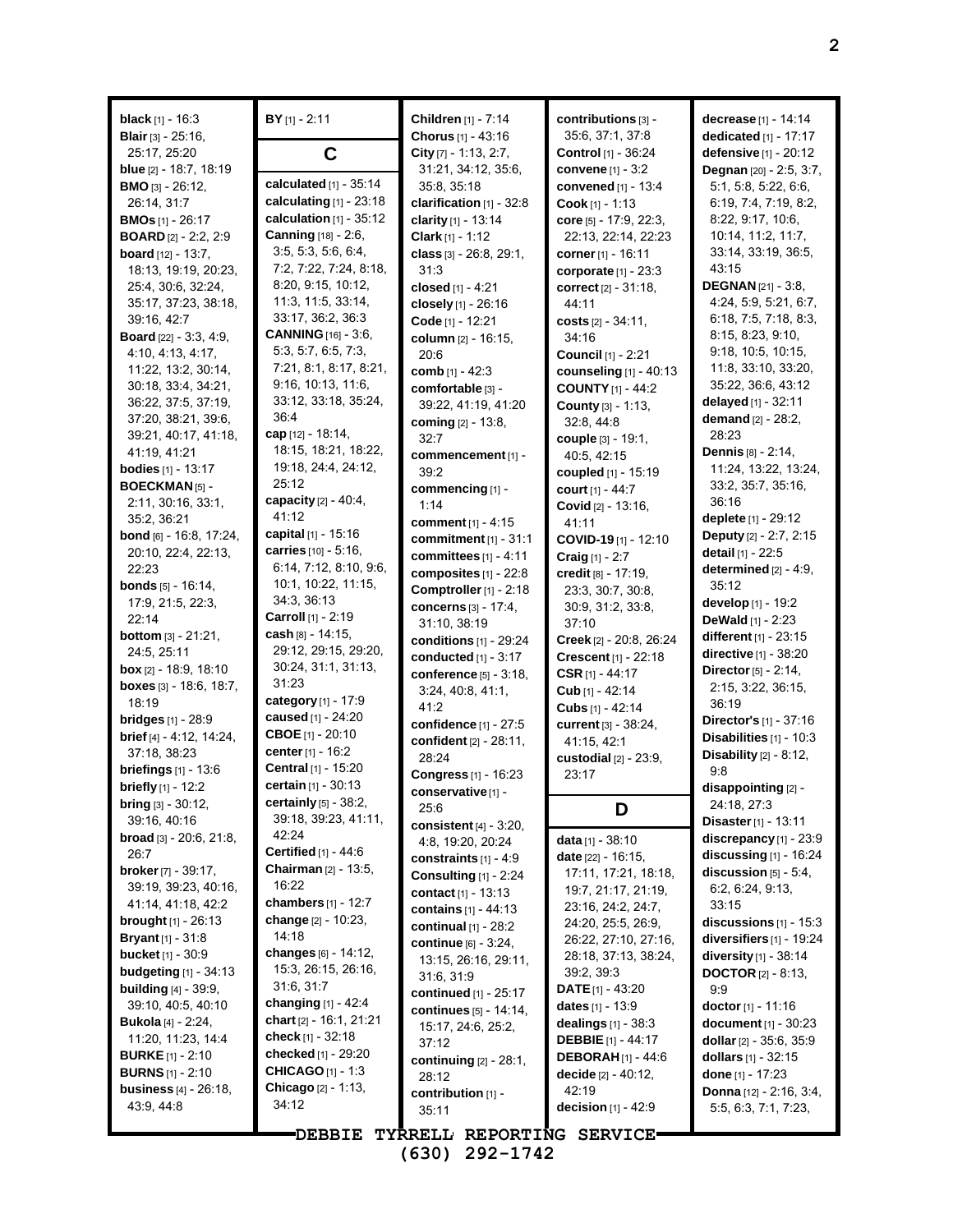| 8:19, 9:14, 10:11,<br>11:4, 33:16, 42:17<br>double [1] - 27:4<br>down $[11] - 16.8$ ,<br>17:11, 17:14, 17:15,<br>18:6, 19:10, 21:11,<br>22:15, 22:21, 31:2,<br>40:11<br>downsize $[1] - 41:3$<br>downwards [1] - | 36:19, 37:16<br>expect [3] - 13:18,<br>22:24.27:21<br>expectation [2] -<br>32:23, 34:15<br>expectations [1] -<br>22:23<br>expecting [2] - 31:17,<br>31:21<br>expenses [1] - 39:9 | 16:18, 17:8, 21:2,<br>21:4, 22:2, 22:10,<br>22:11, 30:11<br>flow $[4] - 30.24$ , $31.1$ ,<br>31:13, 31:23<br>FOIA $[3] - 37:21$ ,<br>37:24, 38:1<br><b>FOIAs</b> [1] - 37:21<br>food $[1] - 42:21$<br>FOR $[1]$ - 2:9 | 13:7<br>Governor [4] - 12:7,<br>12:12, 12:18, 12:22<br>Governor's [1] - 13:11<br>grade [1] - 17:24<br>great [6] - 12:4, 14:6,<br>24:13, 25:8, 28:24,<br>29.9<br>green [4] - 18:7, 18:9,<br>18:10, 23:24 | higher [4] - 16:21,<br>21:3, 27:23<br>highlight [1] - 29:11<br>highlights $[2] - 31:14$ ,<br>38:24<br>hold [2] - 13:6, 29:19<br>home [1] - 27:19<br>hour $[1] - 1:14$<br>hurried [1] - 42:9 |
|------------------------------------------------------------------------------------------------------------------------------------------------------------------------------------------------------------------|----------------------------------------------------------------------------------------------------------------------------------------------------------------------------------|-----------------------------------------------------------------------------------------------------------------------------------------------------------------------------------------------------------------------|---------------------------------------------------------------------------------------------------------------------------------------------------------------------------------------------------------|---------------------------------------------------------------------------------------------------------------------------------------------------------------------------------------------|
| 29:12                                                                                                                                                                                                            | expiration $[1]$ - 39:3                                                                                                                                                          | foregoing [1] - 44:11                                                                                                                                                                                                 | growth [9] - 18:5,                                                                                                                                                                                      |                                                                                                                                                                                             |
| drivers $[3] - 21:22$ ,<br>21:24, 24:3                                                                                                                                                                           | expire [1] - 13:12<br>expires [2] - 39:14,                                                                                                                                       | Forma [2] - 29:15,<br>31:13                                                                                                                                                                                           | 18:14, 18:15, 18:17,<br>18:21, 19:8, 25:6,                                                                                                                                                              | identify [1] - 40:7                                                                                                                                                                         |
| $DU$ [1] - 44:2                                                                                                                                                                                                  | 42.5                                                                                                                                                                             | formally [1] - 35:3                                                                                                                                                                                                   | 25:18, 25:19                                                                                                                                                                                            | $IG$ [1] - 30:10                                                                                                                                                                            |
| due [2] - 4:1, 31:7                                                                                                                                                                                              | explore [1] - 41:15                                                                                                                                                              | forth $[1] - 40:16$                                                                                                                                                                                                   | guys [1] - 14:22                                                                                                                                                                                        | <b>ILLINOIS</b> [1] - 44:1                                                                                                                                                                  |
| DuPage [1] - 44:8                                                                                                                                                                                                | exposure $[1] - 24:4$                                                                                                                                                            | forward [8] - 22:7,                                                                                                                                                                                                   |                                                                                                                                                                                                         | <b>Illinois</b> [3] - 1:14,                                                                                                                                                                 |
| during [2] - 12:11,                                                                                                                                                                                              | Extensions $[1]$ - $9.8$                                                                                                                                                         | 24:24, 28:14, 29:23,                                                                                                                                                                                                  | Н                                                                                                                                                                                                       | 12:21, 44:9                                                                                                                                                                                 |
| 32:7                                                                                                                                                                                                             | eye [2] - 14:16, 29:13                                                                                                                                                           | 39:15, 39:22, 40:3,                                                                                                                                                                                                   |                                                                                                                                                                                                         | <b>impact</b> $[2] - 12:20$ ,                                                                                                                                                               |
| Duty [2] - 8:11, 9:7                                                                                                                                                                                             |                                                                                                                                                                                  | 40:8                                                                                                                                                                                                                  | half [5] - 15:2, 17:21,                                                                                                                                                                                 | 28:4                                                                                                                                                                                        |
| dynamic [1] - 30:12                                                                                                                                                                                              | F                                                                                                                                                                                | four [3] - 12:2, 37:18,                                                                                                                                                                                               | 19:16, 20:20, 40:20                                                                                                                                                                                     | important $[1]$ - 21:1                                                                                                                                                                      |
| dynamics $[1] - 41:12$                                                                                                                                                                                           |                                                                                                                                                                                  | 37:24                                                                                                                                                                                                                 | Hamill [1] - 31:8<br>Hamilton [1] - 23:1                                                                                                                                                                | $IN$ [1] - 43:19                                                                                                                                                                            |
|                                                                                                                                                                                                                  | facilitate [1] - 34:12<br>fairly [1] - 14:24                                                                                                                                     | free $[1] - 13:23$<br>friends $[1] - 43:2$                                                                                                                                                                            | hand [3] - 16:11, 19:4,                                                                                                                                                                                 | in-person [2] - 13:18,<br>13:21                                                                                                                                                             |
| Е                                                                                                                                                                                                                | fall $[1]$ - 13:8                                                                                                                                                                | front $[1]$ - 16:23                                                                                                                                                                                                   | 20:6                                                                                                                                                                                                    | inadvertently [1] -                                                                                                                                                                         |
| early [2] - 13:8, 42:7                                                                                                                                                                                           | familiar [1] - 40:1                                                                                                                                                              | full $[1]$ - 29:4                                                                                                                                                                                                     | Hansen [1] - 2:16                                                                                                                                                                                       | 37:2                                                                                                                                                                                        |
| easy [1] - 25:19                                                                                                                                                                                                 | family $[1] - 43:2$                                                                                                                                                              | fully [2] - 27:10, 28:18                                                                                                                                                                                              | HANSEN [67] - 3:5,                                                                                                                                                                                      | included [1] - 34:19                                                                                                                                                                        |
| eat $[1] - 14:15$                                                                                                                                                                                                | fans $[1] - 42:14$                                                                                                                                                               | fun $[1] - 42:11$                                                                                                                                                                                                     | 3:7, 3:9, 3:11, 3:13,                                                                                                                                                                                   | includes [1] - 39:9                                                                                                                                                                         |
| echo $[1]$ - 32:17                                                                                                                                                                                               | favor [4] - 18:4, 18:5,                                                                                                                                                          | fund $[1] - 27:8$                                                                                                                                                                                                     | 3:15, 4:16, 5:6, 5:8,                                                                                                                                                                                   | income $[11] - 15:11$ ,                                                                                                                                                                     |
| economy [1] - 15:19                                                                                                                                                                                              | 20:15, 43:15                                                                                                                                                                     | <b>FUND</b> $[1] - 1:3$                                                                                                                                                                                               | 5:10, 5:12, 5:14,                                                                                                                                                                                       | 16:18, 17:8, 21:2,                                                                                                                                                                          |
| effects [1] - 26:19                                                                                                                                                                                              | fear $[1] - 17:3$                                                                                                                                                                | Fund [4] - 27:21, 35:5,                                                                                                                                                                                               | 5:16, 6:4, 6:6, 6:8,                                                                                                                                                                                    | 21:4, 21:5, 22:3,                                                                                                                                                                           |
| efficient $[1] - 41.4$                                                                                                                                                                                           | Fed [2] - 16:22, 16:24                                                                                                                                                           | 37:9, 42:13                                                                                                                                                                                                           | 6:10, 6:12, 6:14, 7:2,                                                                                                                                                                                  | 22:10, 22:11, 30:11                                                                                                                                                                         |
| emerging [3] - 12:5,                                                                                                                                                                                             | Federal [2] - 15:20,                                                                                                                                                             | <b>Fund's</b> $[4] - 3:23, 4:7,$                                                                                                                                                                                      | 7:4, 7:6, 7:8, 7:10,                                                                                                                                                                                    | <b>increase</b> $[2] - 15:22$                                                                                                                                                               |
| 19:16, 25:18                                                                                                                                                                                                     | 17:1                                                                                                                                                                             | 14:10, 39:19                                                                                                                                                                                                          | 7:12, 7:24, 8:2, 8:4,<br>8:6, 8:8, 8:10, 8:20,                                                                                                                                                          | 15:23                                                                                                                                                                                       |
| <b>Employee</b> [1] - 2:23                                                                                                                                                                                       | fees [2] - 21:19, 38:8                                                                                                                                                           | funded [1] - 25:13                                                                                                                                                                                                    | 8:22, 8:24, 9:2, 9:4,                                                                                                                                                                                   | individual $[3]$ - 22:9,                                                                                                                                                                    |
| <b>Employees</b> [1] - 7:14                                                                                                                                                                                      | Fees $[1] - 6.16$                                                                                                                                                                | <b>FundFire</b> [1] - 38:13                                                                                                                                                                                           | 9:6, 9:15, 9:17, 9:19,                                                                                                                                                                                  | 22:21, 40:12<br>individuals $[1]$ - 13:20                                                                                                                                                   |
| <b>EMPLOYEES'</b> $[1] - 1:2$<br>end [5] - 14:17, 15:7,                                                                                                                                                          | few [8] - 15:5, 16:7,<br>19:22, 22:5, 25:1,                                                                                                                                      | funding [4] - 14:16,                                                                                                                                                                                                  | 9:21, 9:23, 10:1,                                                                                                                                                                                       | inflation $[3] - 17:3$ ,                                                                                                                                                                    |
| 20:18, 25:14, 31:14                                                                                                                                                                                              | 27:11, 28:23, 29:7                                                                                                                                                               | 34:9, 35:8, 35:20<br><b>Funding [1] - 34:7</b>                                                                                                                                                                        | 10:12, 10:14, 10:16,                                                                                                                                                                                    | 17:5, 28:24                                                                                                                                                                                 |
| ended $[1] - 39.12$                                                                                                                                                                                              | fiduciary [1] - 41:22                                                                                                                                                            | funds [6] - 20:5, 20:6,                                                                                                                                                                                               | 10:18, 10:20, 10:22,                                                                                                                                                                                    | information [4] -                                                                                                                                                                           |
| engage [1] - 41:14                                                                                                                                                                                               | figure [1] - 35:13                                                                                                                                                               | 25:21, 25:24, 26:22,                                                                                                                                                                                                  | 11:5, 11:7, 11:9,                                                                                                                                                                                       | 13:22, 32:9, 37:15,                                                                                                                                                                         |
| enhances [1] - 30:10                                                                                                                                                                                             | figures [20] - 16:14,                                                                                                                                                            | 42:1                                                                                                                                                                                                                  | 11:11, 11:13, 11:15,                                                                                                                                                                                    | 38:14                                                                                                                                                                                       |
| <b>ENTITLED</b> $[1] - 43:19$                                                                                                                                                                                    | 20:19, 21:12, 21:13,                                                                                                                                                             | <b>Funds</b> $[1]$ - 26:20                                                                                                                                                                                            | 33:17, 33:19, 33:21,                                                                                                                                                                                    | informed [1] - 37:20                                                                                                                                                                        |
| <b>entitled</b> $[2] - 1.11$ ,                                                                                                                                                                                   | 22:10, 23:17, 23:23,                                                                                                                                                             |                                                                                                                                                                                                                       | 33:23, 34:1, 34:3,                                                                                                                                                                                      | infrastructure [10] -                                                                                                                                                                       |
| 37:11                                                                                                                                                                                                            | 23:24, 24:2, 24:6,                                                                                                                                                               | G                                                                                                                                                                                                                     | 36:3, 36:5, 36:7,<br>36.9, 36.11, 36.13                                                                                                                                                                 | 20:17, 20:21, 27:24,                                                                                                                                                                        |
| environment [3] -                                                                                                                                                                                                | 24:16, 24:17, 25:20,                                                                                                                                                             |                                                                                                                                                                                                                       | happy $[1] - 12.4$                                                                                                                                                                                      | 28:1, 28:3, 28:4,                                                                                                                                                                           |
| 22:24, 26:1, 27:20                                                                                                                                                                                               | 26:5, 27:3, 27:8,                                                                                                                                                                | game [1] - 42:21                                                                                                                                                                                                      | hear [2] - 11:18, 32:10                                                                                                                                                                                 | 28:11, 28:14, 28:21,                                                                                                                                                                        |
| <b>equities</b> $[6] - 18:1$ ,                                                                                                                                                                                   | 27:10, 27:16, 27:23,                                                                                                                                                             | <b>Garcia</b> [1] - 23:1                                                                                                                                                                                              | <b>heard</b> [1] - 32:5                                                                                                                                                                                 | 29:1                                                                                                                                                                                        |
| 19:3, 20:3, 21:23,                                                                                                                                                                                               | 28:22                                                                                                                                                                            | general [1] - 41:16                                                                                                                                                                                                   | <b>hearing</b> $[1] - 4.18$                                                                                                                                                                             | <b>Inspector</b> $[1]$ - 36:24<br>instead [1] - 37:2                                                                                                                                        |
| 26:11<br>equity $[4] - 15:10$ ,                                                                                                                                                                                  | fine $[1] - 42:2$<br>finish $[1] - 30:17$                                                                                                                                        | General [1] - 12:13<br>gentleman [1] - 37:9                                                                                                                                                                           | <b>hearings</b> $[1] - 13.4$                                                                                                                                                                            | insurance $[3] - 41:23$ ,                                                                                                                                                                   |
| 18.2, 20.12, 24.1                                                                                                                                                                                                | <b>finished</b> $[1] - 30.18$                                                                                                                                                    | given [2] - 44:10,                                                                                                                                                                                                    | hedge [8] - 20:5, 20:6,                                                                                                                                                                                 | 42:2, 42:5                                                                                                                                                                                  |
| error $[1] - 37:1$                                                                                                                                                                                               | <b>firm</b> $[1]$ - 38:2                                                                                                                                                         | 44:13                                                                                                                                                                                                                 | 25:21, 25:24, 26:20,                                                                                                                                                                                    | <b>interest</b> $[8] - 12:20$ ,                                                                                                                                                             |
| <b>especially</b> $[2] - 15:17$ ,                                                                                                                                                                                | first $[17] - 12.4$ , 15.2,                                                                                                                                                      | global $[3]$ - 25:22,                                                                                                                                                                                                 | 26:21, 27:8, 28:24                                                                                                                                                                                      | 15:22, 16:3, 16:7,                                                                                                                                                                          |
| 18:15                                                                                                                                                                                                            | 15:12, 15:23, 16:18,                                                                                                                                                             | 25:23, 26:7                                                                                                                                                                                                           | held $[1]$ - 1:12                                                                                                                                                                                       | 16:21, 17:2, 23:5,                                                                                                                                                                          |
| <b>estate</b> $[5] - 20.17$ ,                                                                                                                                                                                    | 18:4, 19:5, 19:6,                                                                                                                                                                | governance [1] - 13:6                                                                                                                                                                                                 | help $[1]$ - 27:22                                                                                                                                                                                      | 37:8                                                                                                                                                                                        |
| 20:19, 27:12, 27:14,                                                                                                                                                                                             | 19:11, 20:21, 28:15,                                                                                                                                                             | Government [1] -                                                                                                                                                                                                      | helpful [3] - 39:7,                                                                                                                                                                                     | international [9] -                                                                                                                                                                         |
| 27:18                                                                                                                                                                                                            | 28:16, 30:17, 35:5,                                                                                                                                                              | 15:20                                                                                                                                                                                                                 | 39:24<br><b>hereby</b> $[1] - 3:2$                                                                                                                                                                      | 19.9, 19.13, 19:21,                                                                                                                                                                         |
| estimate [1] - 34:16                                                                                                                                                                                             | 35:10, 41:17                                                                                                                                                                     | government [1] -                                                                                                                                                                                                      | high $[4] - 17:5, 17:6,$                                                                                                                                                                                | 21:23, 25:2, 25:4,                                                                                                                                                                          |
| <b>Executive</b> $[6] - 2.14$ ,                                                                                                                                                                                  | five $[1] - 35.7$                                                                                                                                                                | 42:18                                                                                                                                                                                                                 | 17:15, 22:17                                                                                                                                                                                            | 25.8, 25.12, 26.11                                                                                                                                                                          |
| 2:15, 3:21, 36:15,                                                                                                                                                                                               | fixed [9] - 15:11,                                                                                                                                                               | governments [1] -                                                                                                                                                                                                     |                                                                                                                                                                                                         | Investment $[3] - 2:17$ ,                                                                                                                                                                   |
|                                                                                                                                                                                                                  | <b>DEBBIE</b>                                                                                                                                                                    | TYRRELL REPORTING SERVICE                                                                                                                                                                                             |                                                                                                                                                                                                         |                                                                                                                                                                                             |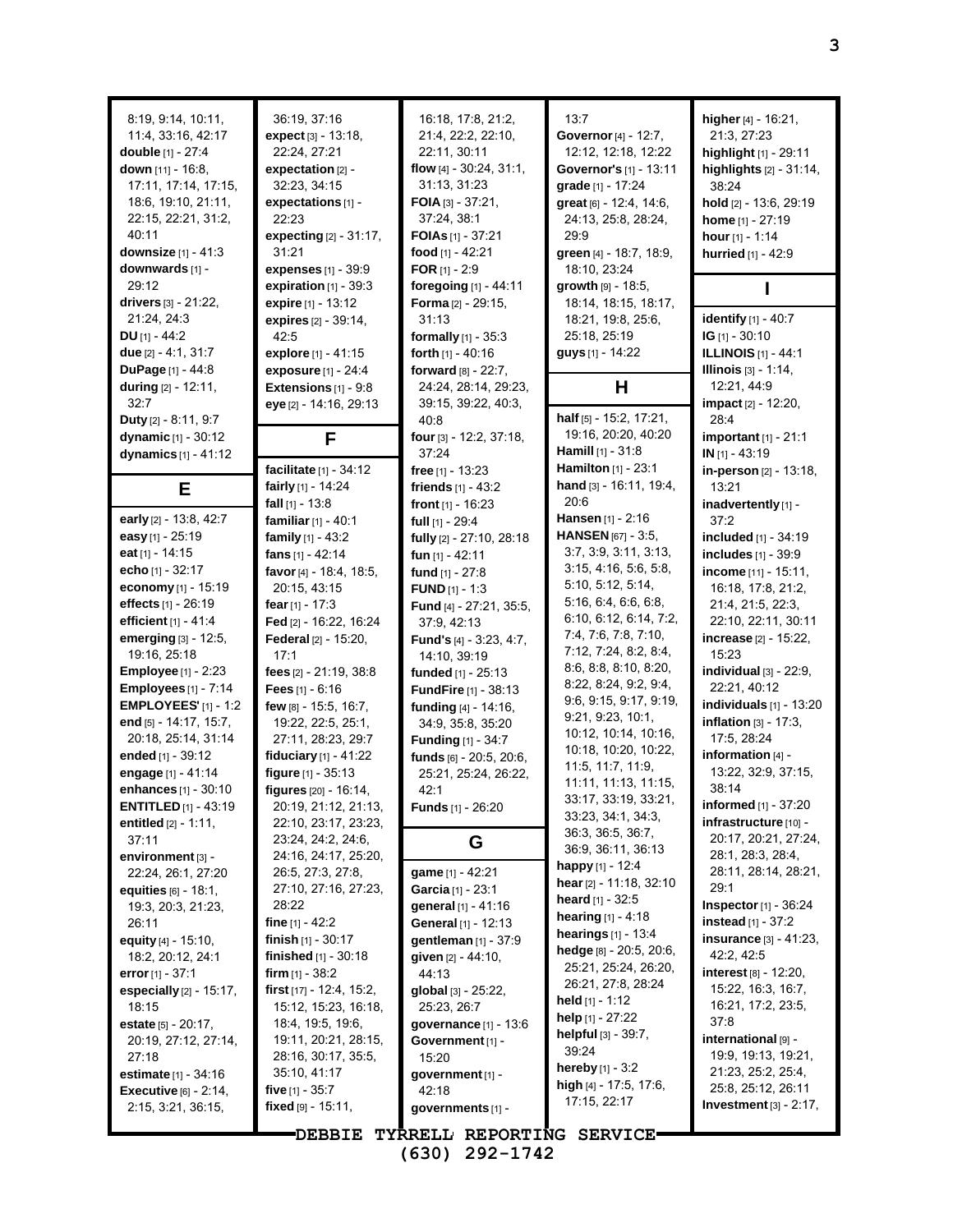| 6:16, 14:22<br>investment $[6]$ - 12:6,<br>17:24, 33:8, 38:10,<br>38:14<br>investments [4] -<br>28:5, 28:7, 28:8,<br>38:6<br>invite [2] - 42:13, 43:1<br>involved [2] - 41:21,<br>42:7<br><b>issuance</b> [1] - 33:7<br><b>issue</b> $[1] - 41.24$<br>issues [3] - 12:15,<br>27:20, 29:8<br><b>item</b> [4] - 14:9, 36:22,<br>38:18, 41:22<br><b>items</b> [3] - 12:2, 30:20,<br>30:21                                                                                                                                                                                                                 | 35.7, 37.23, 38.18,<br>41:23, 42:11<br>lastly $[1] - 13:10$<br><b>late</b> [1] - 32:6<br><b>law</b> [2] - 35:17, 38:2<br><b>lease</b> [6] - 38:20,<br>38:22, 38:24, 39:3,<br>39:13<br><b>least</b> [2] - 16:20, 40:7<br><b>left</b> [1] - 19:4<br>left-hand [1] - 19:4<br>legal [2] - 36:18, 38:8<br>legislation $[2] - 12:6$ ,<br>12:10<br>Legislative [1] - 11:17<br>legislative [2] - 11:18,<br>11:20<br>$less$ [2] - 21:15, 23:2                                                                                                                                                                                                                           | Manager [2] - 2:16,<br>2:19<br>manager $[6] - 22.9$ ,<br>22:21, 25:6, 25:19,<br>29:24, 33:9<br>managers [17] - 12:6,<br>20:8, 22:2, 22:18,<br>22:22, 22:23, 23:7,<br>24:11, 25:8, 25:12,<br>25:15, 26:5, 26:21,<br>28:4, 29:22, 29:23,<br>31:16<br><b>manner</b> [1] - 20:24<br><b>March</b> [1] - 25:14<br>marching [1] - 15:15<br>mark $[1]$ - 18:2<br>market [10] - 15:7,<br>17:20, 17:23, 21:8,                                                                                                                                                                                                                                                  | mid [3] - 18:14, 18:15,<br>24:4<br>mid-cap [3] - 18:14,<br>18:15, 24:4<br><b>middle</b> $[5] - 16:4$ ,<br>18:7, 18:11, 20:5,<br>27:15<br><b>might</b> $[1]$ - 32:6<br>million $[3] - 29:19$ ,<br>29:20, 31:17<br><b>minimum</b> $[1]$ - 26:6<br><b>Minor</b> [1] - $7:14$<br>minority $[1]$ - 38:13<br>minute $[1] - 32:3$<br><b>Minutes</b> [1] - 4:20<br>mitigate [1] - 20:1<br>moment [2] - 20:9,<br>22:2                                                                                                                                                                                                                 | 30:20, 32:17, 32:21,<br>34:2, 34:8, 36:12,<br>36:17, 37:16, 40:22,<br>41:8, 43:13<br>MS [79] - 2:11, 3:5,<br>3.7, 3.9, 3.11, 3.13,<br>3:15, 4:16, 5:6, 5:8,<br>5:10, 5:12, 5:14,<br>5:16, 5:19, 6:4, 6:6,<br>6.8, 6.10, 6.12, 6.14,<br>6:17, 7.2, 7.4, 7.6<br>7:8, 7:10, 7:12, 7:17,<br>7:24, 8:2, 8:4, 8:6,<br>8:8, 8:10, 8:20, 8:22,<br>8:24, 9.2, 9.4, 9.6<br>9:15, 9:17, 9:19,<br>9.21, 9.23, 10.1,<br>10.4, 10.12, 10:14,<br>10:16, 10:18, 10:20,                                                                                                                                      |
|--------------------------------------------------------------------------------------------------------------------------------------------------------------------------------------------------------------------------------------------------------------------------------------------------------------------------------------------------------------------------------------------------------------------------------------------------------------------------------------------------------------------------------------------------------------------------------------------------------|----------------------------------------------------------------------------------------------------------------------------------------------------------------------------------------------------------------------------------------------------------------------------------------------------------------------------------------------------------------------------------------------------------------------------------------------------------------------------------------------------------------------------------------------------------------------------------------------------------------------------------------------------------------|------------------------------------------------------------------------------------------------------------------------------------------------------------------------------------------------------------------------------------------------------------------------------------------------------------------------------------------------------------------------------------------------------------------------------------------------------------------------------------------------------------------------------------------------------------------------------------------------------------------------------------------------------|------------------------------------------------------------------------------------------------------------------------------------------------------------------------------------------------------------------------------------------------------------------------------------------------------------------------------------------------------------------------------------------------------------------------------------------------------------------------------------------------------------------------------------------------------------------------------------------------------------------------------|---------------------------------------------------------------------------------------------------------------------------------------------------------------------------------------------------------------------------------------------------------------------------------------------------------------------------------------------------------------------------------------------------------------------------------------------------------------------------------------------------------------------------------------------------------------------------------------------|
| J                                                                                                                                                                                                                                                                                                                                                                                                                                                                                                                                                                                                      | <b>letting</b> $[1] - 40:1$<br><b>liability</b> $[1] - 41:22$                                                                                                                                                                                                                                                                                                                                                                                                                                                                                                                                                                                                  | 25:18, 31:5, 41:12,<br>41:13, 41:15, 42:4                                                                                                                                                                                                                                                                                                                                                                                                                                                                                                                                                                                                            | monitor [2] - 31:7,<br>31.9                                                                                                                                                                                                                                                                                                                                                                                                                                                                                                                                                                                                  | 10:22, 11:1, 11:5,                                                                                                                                                                                                                                                                                                                                                                                                                                                                                                                                                                          |
| <b>J.P</b> [2] - 27:14, 27:17<br>Jamie [2] - 2:22, 14:21<br>join [1] - 43:2<br>judge [1] - 37:13<br>July $[6] - 1:14, 3:3,$<br>12:8, 13:12, 13:17,<br>32:15<br><b>jump</b> [1] - 22:7<br>jumps [1] - 38:1<br>June $[6] - 4.22, 4.23,$<br>12:11, 23:12, 23:23,<br>24:19<br>jurisdiction [1] - 4:14<br>K<br>Kayne [2] - 24:12,<br>25:10<br><b>keep</b> $[5]$ - 13:9, 14:16,<br>26:18, 29:13, 42:7<br><b>kicked</b> [1] - 37:13<br><b>Kimberly</b> [1] - 2:19<br>kind [10] - 16:4, 18:24,<br>19:10, 20:7, 21:1,<br>23.6, 27.13, 30.13,<br>40:5, 42:2<br>Krislov [1] - 38:2<br><b>Kristen</b> $[1]$ - 2:23 | <b>liaison</b> $[2] - 11:18$ ,<br>11:20<br>License [1] - 44:18<br>life [1] - 24:22<br>line [4] - 11:21, 16:3,<br>16:4, 20:10<br><b>lines</b> [1] - 29:11<br>liquidate [1] - 29:24<br><b>list</b> $[2] - 12:19, 38:5$<br>loading $[1] - 36:17$<br><b>loans</b> $[1] - 17:16$<br>long-term [3] - 24:16,<br>26:3, 27:3<br>look [18] - 16:1, 16:15,<br>17:8, 18:6, 18:9,<br>18:10, 21:9, 21:12,<br>22:2, 22:5, 22:8,<br>22.9, 22.21, 24.23,<br>27:16, 34:18, 39:14,<br>40:6<br>looking [4] - 31:23,<br>38:10, 41:9, 42:12<br>$looks$ [3] - $23:18$ ,<br>32.16, 42.18<br>$lost$ [1] - 16:18<br>low $[4] - 23:19, 25:21,$<br>25:22, 25:23<br><b>lower</b> [1] - 16:5 | markets [11] - 15:10,<br>15:11, 15:16, 17:2,<br>17:5, 18:20, 19:8,<br>19:9, 19:13, 19:16<br>Marquette $[1]$ - 2:22<br><b>Martha</b> $[1]$ - 2:21<br>materials [2] - 11:22,<br>43:7<br>matter [5] - 1:12, 3:19,<br>13.4, 37:6, 37:19<br><b>matters</b> $[2] - 4:13$ ,<br>37:18<br><b>MEABF</b> [5] $- 2:23$ ,<br>12:10, 36:23, 37:6,<br>37:10<br>mean $[1]$ - 30:24<br><b>meant</b> $[1] - 20:1$<br>meet $[1] - 41:24$<br><b>MEETING</b> $[2] - 1.4$ ,<br>43:19<br>meeting $[16] - 1:11$ ,<br>3:3, 3:17, 4:3, 4:4,<br>4:10, 4:21, 4:23,<br>26:14, 29:4, 30:6,<br>32:24, 33:4, 37:23,<br>38:19, 43:11<br>Meetings $[1] - 4.4$<br>meetings [3] - 13:15, | monitoring [2] -<br>12:14, 12:21<br>month $[12] - 14:12$ ,<br>14:18, 16:5, 23:11,<br>23:23, 24:19, 24:20,<br>25:20, 29:21, 34.22,<br>39:16<br><b>monthly</b> $[1]$ - 39:6<br>months $[4] - 16:7$ ,<br>19:1, 20:2, 25:1<br><b>Morgan</b> [2] - 27:14,<br>27:17<br>morning $[5] - 11:19$ ,<br>12.1, 12.3, 29.20,<br>40:24<br>$most [3] - 15:22,$<br>16:13, 16:15<br>motion $[36] - 4:21$ ,<br>4:24, 5:1, 5:16, 5:20,<br>5:21, 5:22, 6:14,<br>6:18, 6:19, 7:12,<br>7:18, 7:19, 8:10,<br>8:14, 8:15, 9:6, 9:10,<br>10:1, 10:5, 10:6,<br>10:22, 11:2, 11:15,<br>33.7, 33.9, 33.10,<br>33:13, 34:3, 35:19,<br>35:22, 36:13, 36:14, | 11:7, 11:9, 11:11,<br>11:13, 11:15, 11:24,<br>14:5, 30:16, 33:1,<br>33:17, 33:19, 33:21,<br>33:23, 34:1, 34:3,<br>35:2, 36:3, 36:5,<br>36.7, 36.9, 36.11,<br>36:13, 36:21<br>multi [4] - 17:19, 30:6,<br>30:8, 33:8<br><b>MUNICIPAL</b> $[1]$ - 1:2<br><b>Municipal</b> [1] - 37:9<br>must $[1]$ - 13:19<br>N<br>nature [2] - 30:12,<br>37:21<br>nearly [3] - 15:10,<br>23:23, 27:4<br>necessarily [2] -<br>23:16, 41:6<br>need [6] - 29.22, 33:7,<br>35:1, 35:2, 40:12,<br>41:6<br>negative [5] - 16:16,<br>22:3, 23:8, 24:21<br><b>negotiate</b> $[1] - 41.14$<br>net [4] - 14:10, 14:14, |
| L                                                                                                                                                                                                                                                                                                                                                                                                                                                                                                                                                                                                      | <b>LTD</b> $[1] - 2:10$                                                                                                                                                                                                                                                                                                                                                                                                                                                                                                                                                                                                                                        | <b>MEMBER</b> [2] - 32:2,<br>32:20                                                                                                                                                                                                                                                                                                                                                                                                                                                                                                                                                                                                                   | $move$ [6] $-4:19$ , 17:2,<br>22:7, 31:24, 39:15,                                                                                                                                                                                                                                                                                                                                                                                                                                                                                                                                                                            | 21:18, 29:11<br><b>Neuberger</b> [2] - 20:11,                                                                                                                                                                                                                                                                                                                                                                                                                                                                                                                                               |
| <b>landlord</b> $[1] - 41:15$<br>$large_{[3]} - 18.14,$<br>18:15, 18:21<br><b>last</b> $[18] - 14:12$ ,<br>14:18, 16:7, 19:1,<br>20:2, 24:14, 25:19,<br>26:23, 27:18, 29:19,<br>29:21, 30:1, 34:22,                                                                                                                                                                                                                                                                                                                                                                                                    | M<br><b>M.A.I</b> [1] - $2:24$<br><b>M.D</b> [1] - 2:20<br>$ma'am [1] - 4:16$<br>MacKay [1] - 22:18<br><b>Madam</b> $[1] - 14:23$<br>magnitude [1] - 19:12<br>management [2] -<br>26:3, 26:17                                                                                                                                                                                                                                                                                                                                                                                                                                                                  | <b>MEMBERS</b> $[1]$ - 2:2<br><b>members</b> $[3] - 4:11$ ,<br>13:17, 38:7<br><b>mention</b> [2] - 22:20,<br>42:10<br>mentioned $[3] - 21:12$ ,<br>25:24, 27:6<br><b>Merrill</b> [1] - 2:21<br><b>Michael</b> $[1] - 2.6$<br><b>DEBBIE TYRRELL REPORTING SERVICE</b>                                                                                                                                                                                                                                                                                                                                                                                 | 40:14<br>movement $[1] - 16.3$<br>moving $[1] - 14.8$<br>MR [29] - 3:14, 5:15,<br>5:24, 6:13, 6:21,<br>7:11, 8:9, 9:5, 9:12,<br>9:24, 10:21, 11:14,<br>11:19, 14:7, 14:11,<br>14:23, 21:11, 29:10,                                                                                                                                                                                                                                                                                                                                                                                                                           | 27:7<br><b>never</b> [1] - 37:3<br>new [2] - 25:12, 43:9<br>news $[1]$ - 12:4<br><b>Next</b> [1] - $34:7$<br>next [18] - 11:17, 14:9,<br>15.5, 19.9, 24.10,<br>24:24, 25:21, 27:10,<br>28.23, 29.3, 32.9,                                                                                                                                                                                                                                                                                                                                                                                   |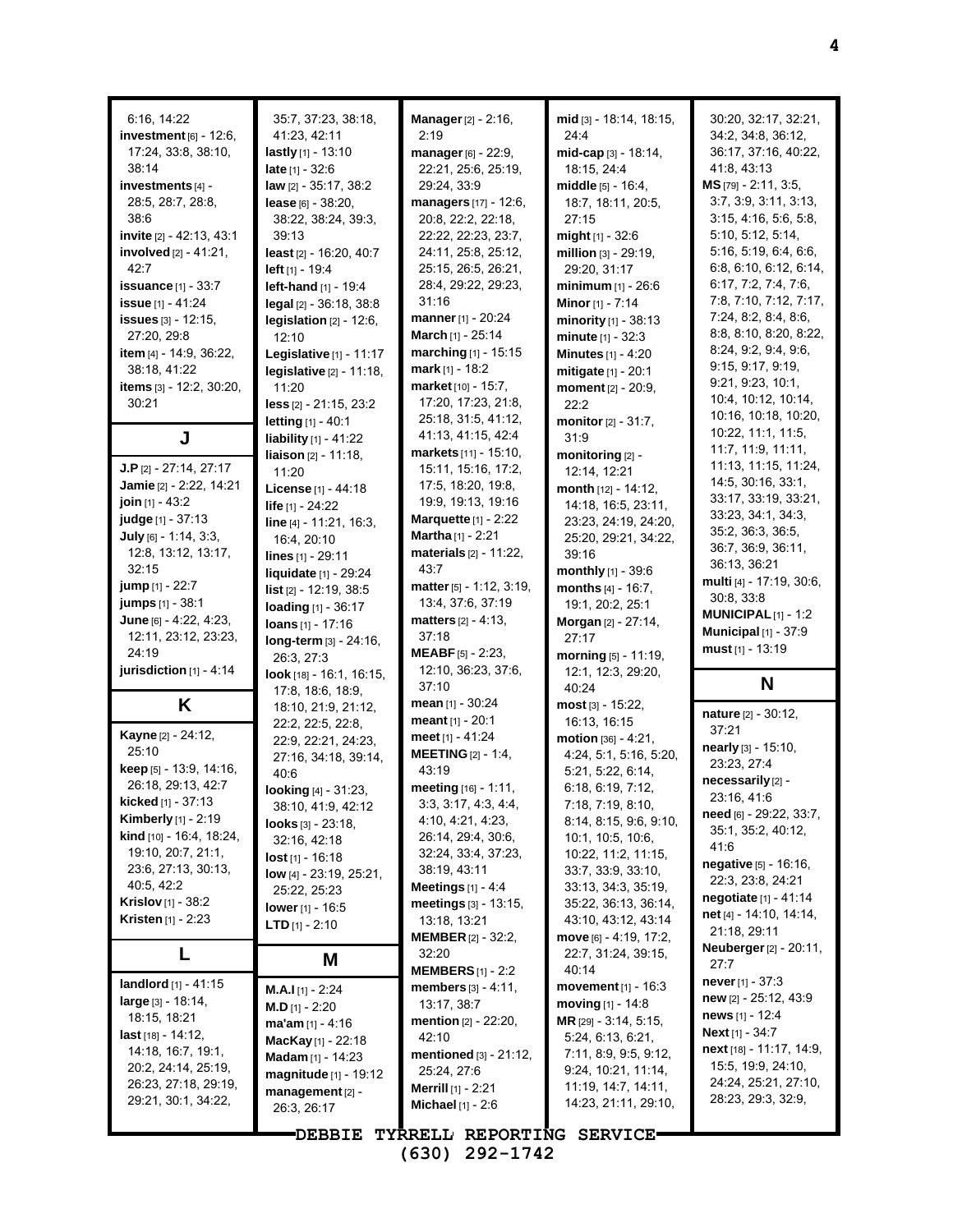| 36:15, 38:18, 39:16,<br>40:10, 40:11, 41:22,<br>42:15<br>nice [4] - 22:1, 25:10,<br>25:14, 27:17<br>$night$ [3] - 42:12,<br>42:18, 43:3<br>nine $[1]$ - 25:20<br>none [3] - 4:18, 12:22,<br>31:24<br>nonpublicly [1] - 38:5<br>normally [1] - 32:14<br>North [1] - 1:12<br>Northern [2] - 23:9,<br>23:14<br>note [4] - 3:21, 38:11,<br>39:8, 42:11<br>notes $[1] - 44:12$<br>notice [2] - 4:3, 15:9<br>number [5] - 23:4,<br>23:11, 23:18, 28:18,<br>35:14<br>numbers [14] - 16:12,<br>20:22, 22:9, 23:13,<br>24:20, 25:18, 27:12,<br>28:15, 28:17, 29:5,<br>34:17, 34:19, 34:22,<br>39:12<br>Nuveen [2] - 24:18, | operating [1] - 39:9<br>operations $[1] - 41.4$<br>opportunistic [1] -<br>30.9<br>opportunities [1] -<br>41:13<br>options [2] - 24:24,<br>42:16<br>order [7] - 5:19, 6:17,<br>7:17, 8:13, 9:9, 10:4,<br>11:1<br>ordinary [1] - 8:11<br><b>Ordinary</b> $[2] - 9:7$ ,<br>10:2<br>organizational [3] -<br>26:15, 31:7, 31:10<br>outpacing [1] - 21:15<br>outperformance [4] -<br>24:3, 24:17, 25:9,<br>25:15<br>outperformed [1] -<br>25:22<br>outperforming [6] -<br>18:19, 22:14, 24:2,<br>24:9, 25:4, 25:13<br>overall [1] - 26:21<br>overlook [1] - 25:16<br>owned [1] - 28:9 | 39:18<br>path [1] - 16:20<br>payment [2] - 35:4,<br>35:13<br>payments [2] - 32:4,<br>39:13<br>payroll [1] - 37:1<br>pending [1] - 37:12<br><b>Pension</b> [2] - 12:21,<br>13:5<br>people [1] - 40:6<br>per [2] - 28:22, 42:19<br>percent [30] - 17:10,<br>17:11, 17:21, 18:13,<br>18:16, 18:22, 18:23,<br>19:5, 19:6, 19:7,<br>19:17, 19:19, 20:7,<br>20:20, 20:22, 21:14,<br>21:18, 22:16, 23:13,<br>23:22, 24:7, 24:8,<br>26.9, 26.22, 26:23,<br>27:17, 27:22, 28:17,<br>28:22<br><b>perfect</b> $[1] - 32:20$<br>performance <sup>[8]</sup> -<br>15:1, 21:12, 21:13,<br>21:22, 22:21, 23:18,<br>28:12, 31:10<br>performed [2] - 20:13, | 22:11, 42:5<br>portfolio [10] - 15:4,<br>17:10, 21:9, 22:4,<br>22:16, 26:3, 30:11,<br>30:12, 31:5<br>portions [2] - 29:24,<br>31:16<br>position [3] - 14:10,<br>14:15, 31:23<br>positions [1] - 29:12<br>positive [11] - 16:14,<br>19:12, 19:15, 19:18,<br>22:4, 22:16, 23:12,<br>25:15, 26:9, 28:17<br><b>possible</b> $[1] - 42.8$<br>possibly [1] - 36:18<br><b>posted</b> $[1] - 4:3$<br>potential [4] - 39:15,<br>40.8, 42.14, 42.16<br>potentially [1] - 24:23<br>preference [1] - 42:24<br>prepare [1] - 34:10<br>prepared $[1] - 4.6$<br>preparing [1] - 32:24<br>present [3] - 3:23, 4:2,<br>38:21<br><b>PRESENT</b> $[1]$ - 2:13<br>presentation [4] -<br>29:17, 30:17, 31:11, | <b>Pro</b> $[2]$ - 29:15, 31:13<br><b>pro</b> [1] - 39:10<br>proactive $[1]$ - 42:7<br>proceeding $[1]$ - 3:23<br>PROCEEDINGS [2] -<br>1:10, 43:18<br>proceedings [3] - 4:5,<br>44:10, 44:13<br>$process$ [1] - 34:13<br>Proclamation [1] -<br>13:11<br>producing $[1]$ - 21:5<br>product [1] - 26:19<br>projections $[1]$ - 34:18<br>proper [1] - 13:19<br>property $[1]$ - 32:5<br>provided [2] - 11:21,<br>39.3<br>prudent [2] - 4:1, 26:3<br>Public [4] - 3:16, 3:20,<br>4:8, 12:8<br>public [7] - 4:11, 4:12,<br>4:15, 13:1, 13:17,<br>28:5, 28:7<br>publicly [1] - 28:8<br>push [1] - 27:22<br>put [4] - 23:23, 25:17,<br>26:14, 29:15<br><b>PutWrite</b> [2] - 20:11, |
|-------------------------------------------------------------------------------------------------------------------------------------------------------------------------------------------------------------------------------------------------------------------------------------------------------------------------------------------------------------------------------------------------------------------------------------------------------------------------------------------------------------------------------------------------------------------------------------------------------------------|---------------------------------------------------------------------------------------------------------------------------------------------------------------------------------------------------------------------------------------------------------------------------------------------------------------------------------------------------------------------------------------------------------------------------------------------------------------------------------------------------------------------------------------------------------------------------------|-------------------------------------------------------------------------------------------------------------------------------------------------------------------------------------------------------------------------------------------------------------------------------------------------------------------------------------------------------------------------------------------------------------------------------------------------------------------------------------------------------------------------------------------------------------------------------------------------------------------------------------------|------------------------------------------------------------------------------------------------------------------------------------------------------------------------------------------------------------------------------------------------------------------------------------------------------------------------------------------------------------------------------------------------------------------------------------------------------------------------------------------------------------------------------------------------------------------------------------------------------------------------------------------------------------------------------------------|------------------------------------------------------------------------------------------------------------------------------------------------------------------------------------------------------------------------------------------------------------------------------------------------------------------------------------------------------------------------------------------------------------------------------------------------------------------------------------------------------------------------------------------------------------------------------------------------------------------------------------------------------------------------------|
| 31.8                                                                                                                                                                                                                                                                                                                                                                                                                                                                                                                                                                                                              | P                                                                                                                                                                                                                                                                                                                                                                                                                                                                                                                                                                               | 20:23<br>performing [1] - 22:22                                                                                                                                                                                                                                                                                                                                                                                                                                                                                                                                                                                                           | 42:8                                                                                                                                                                                                                                                                                                                                                                                                                                                                                                                                                                                                                                                                                     | 27:7                                                                                                                                                                                                                                                                                                                                                                                                                                                                                                                                                                                                                                                                         |
|                                                                                                                                                                                                                                                                                                                                                                                                                                                                                                                                                                                                                   |                                                                                                                                                                                                                                                                                                                                                                                                                                                                                                                                                                                 |                                                                                                                                                                                                                                                                                                                                                                                                                                                                                                                                                                                                                                           | <b>presented</b> $[5] - 34.19$ ,                                                                                                                                                                                                                                                                                                                                                                                                                                                                                                                                                                                                                                                         |                                                                                                                                                                                                                                                                                                                                                                                                                                                                                                                                                                                                                                                                              |
| O                                                                                                                                                                                                                                                                                                                                                                                                                                                                                                                                                                                                                 | PABF [4] - 36:23,                                                                                                                                                                                                                                                                                                                                                                                                                                                                                                                                                               | period [6] - 21:14,                                                                                                                                                                                                                                                                                                                                                                                                                                                                                                                                                                                                                       | 34:20, 34:21, 35:21,                                                                                                                                                                                                                                                                                                                                                                                                                                                                                                                                                                                                                                                                     | Q                                                                                                                                                                                                                                                                                                                                                                                                                                                                                                                                                                                                                                                                            |
| oath [1] - 44:7<br>obviously [1] - 20:17<br>OF $[4] - 1.3, 1.10,$<br>44.1, 44.2<br>office $[3] - 3.23$ ,<br>13:13, 39:2<br>Office $[1] - 2.16$<br>officer [1] - 37:3<br><b>Officer</b> [1] - $2:17$<br>offices $[2] - 40.8, 41.6$<br>old $[2] - 39.23, 43.9$<br>once $[4] - 12:12$ ,<br>12:24, 41:14, 41:17<br><b>One</b> $[1]$ - 15:21<br><b>one</b> $[21] - 10:24$ ,<br>16:23, 17:4, 17:6,<br>21:14, 22:15, 22:20,<br>23.3, 23.11, 24.2,<br>24:8, 26:12, 26:15,<br>31:12, 36:22, 37:6,<br>37:24, 38:4, 38:9,<br>38:11, 38:12                                                                                    | 37:2, 37:4, 37:6<br>package [1] - 28:3<br>PAGE [1] - 44:2<br>page [21] - 10:24,<br>15:9, 16:2, 16:11,<br>18:8, 18:11, 21:11,<br>21:22, 22:7, 24:5,<br>24:10, 25:11, 25:22,<br>27:10, 27:15, 28:18,<br>29:10, 29:18, 30:1,<br>38:1<br><b>pages</b> [6] - 5:18, 6:16,<br>7:15, 8:12, 9:8, 22:6<br><b>Pages</b> $[1]$ - 10:3<br><b>paid</b> [1] - 36:23<br><b>pandemic</b> $[2] - 4:1,$<br>27:20<br><b>Parametric</b> $[1] - 27:6$<br>Parametrics <sup>[1]</sup> -<br>20:12<br><b>part</b> [3] - 17:20, 17:23,<br>17:24<br>participant $[1]$ - 36:23                               | 22:15, 23:5, 23:12,<br>24:14, 34:5<br><b>person</b> $[3] - 13:18$ ,<br>13:21, 42:19<br>perspective [2] -<br>20:14, 23:20<br>phase [2] - 40:11,<br>41:17<br>physically [2] - 3:22,<br>4:2<br><b>picnic</b> [1] - 42:20<br>pictures [1] - 40:24<br><b>PINELLI</b> $[1]$ - 2:10<br>place [4] - 24:15, 30:3,<br>40:10, 40:24<br>plan $[4]$ - 25:3, 31:1,<br>33:3, 41:14<br>planing [1] - 41:24<br><b>planning</b> $[2] - 15.4$ ,<br>40:15<br>plans $[2] - 28.10, 30.2$<br><b>pleased</b> $[1] - 12.9$<br>plus [2] - 23:7, 30:10                                                                                                               | 43.7<br>President $[3]$ - 2:3,<br>2:4, 14:23<br><b>PRESIDENT</b> [58] - 3:2,<br>3:12, 3:16, 4:18, 5:1,<br>5:4, 5:13, 5:17, 5:20,<br>5:22, 6:1, 6:11, 6:15,<br>6:19, 6:22, 6:24, 7:9,<br>7:13, 7:19, 7:22, 8:7,<br>8:11, 8:14, 8:16,<br>8:18, 9:3, 9:7, 9:11,<br>9:13, 9:22, 10:2,<br>10.6, 10.9, 10.19,<br>10:23, 11:2, 11:4,<br>11:12, 11:16, 14:3,<br>14:8, 14:19, 21:10,<br>33.6, 33.11, 33.13,<br>33:24, 34:4, 35:19,<br>35:23, 36:1, 36:10,<br>36:14, 36:20, 40:18,<br>41:7, 43:6, 43:14<br><b>pretty</b> [2] - $22:22,$<br>26:10                                                                                                                                                   | $Q3/Q4$ [1] - 31:3<br>quarter [26] - 15:8,<br>15:12, 15:13, 15:23,<br>16:13, 16:18, 17:11,<br>17:22, 18:2, 18:3,<br>18:4, 18:5, 18:10,<br>18.12, 19.4, 19.5,<br>19.6, 19.7, 19.11,<br>19:17, 20:18, 20:21,<br>28:15, 28:17, 28:19,<br>28:22<br>quarterly [2] - 16:24,<br>29.4<br><b>quarters</b> [2] - 15:5,<br>28:23<br>questions [13] - 12:14,<br>13:23, 14:2, 14:3,<br>14:19, 21:8, 29:6,<br>31:22, 32:1, 33:6,<br>38:19, 43:6, 43:8<br>quickest [1] - 27:14<br>quiet [1] - 34:5                                                                                                                                                                                          |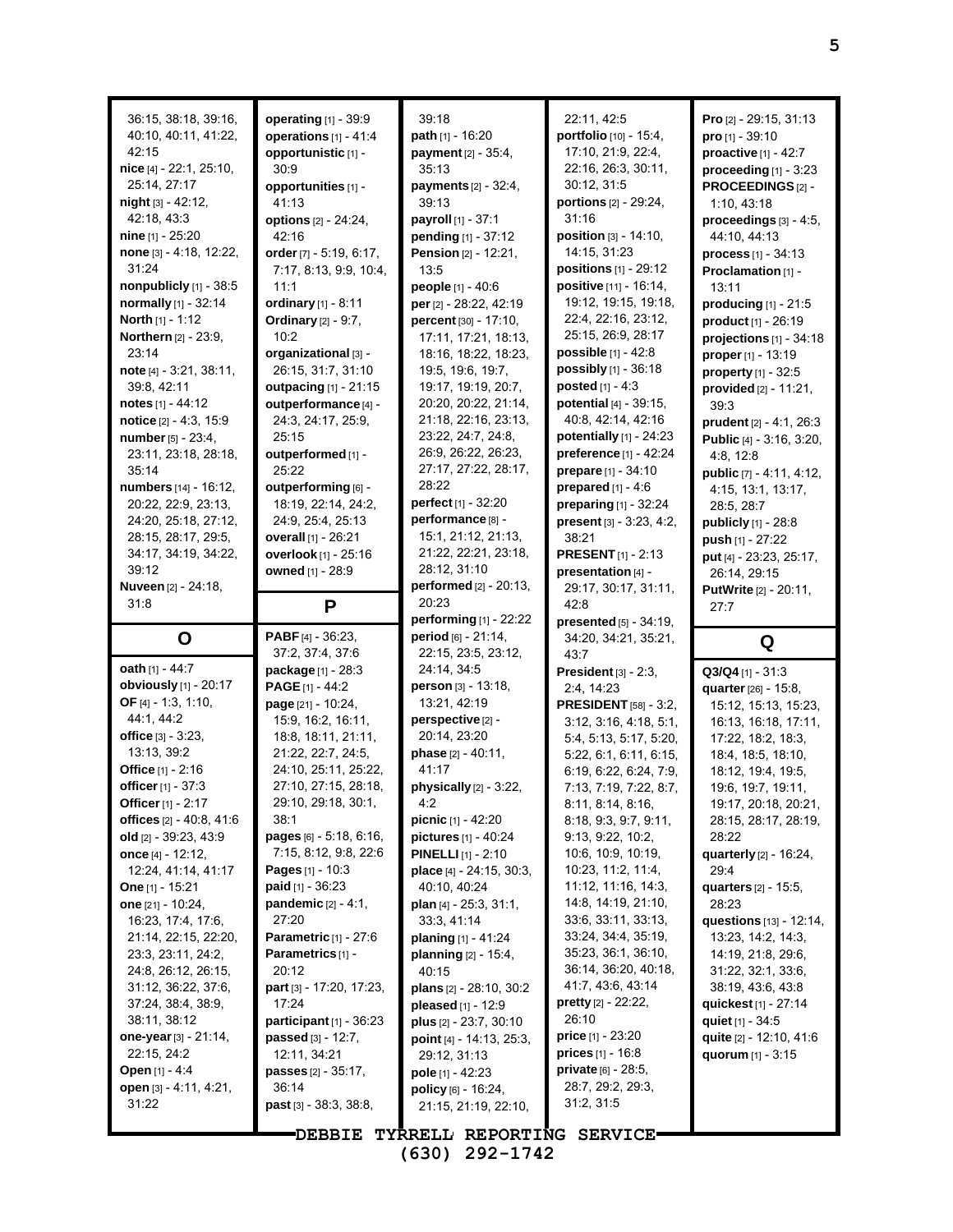| R                                           | 31:16, 31:19<br>remind [1] - 34:4 | road $[1] - 31.2$<br>roads $[2] - 28:9$                 | <b>selection</b> $[1] - 40.16$<br>Senate [2] - 12:5, 13:5 | 24:4, 24:12, 25:12,<br>41:2                        |
|---------------------------------------------|-----------------------------------|---------------------------------------------------------|-----------------------------------------------------------|----------------------------------------------------|
| raising [1] - 17:1                          | remote [1] - 13:15                | Robert [1] - 2:5                                        | sense [1] - 41:10                                         | Soni [16] - 2:4, 3:9,                              |
| ramp $[1] - 35.6$                           | rent [3] - 39:6, 39:7,            | robust [1] - 15:17                                      | sent [3] - 12:12, 12:22,                                  | 5:10, 6:8, 7:6, 8:4,                               |
| range [1] - 39:13                           | 39:8                              | Rock [2] - 20:8, 26:24                                  | 13:22                                                     | 8:24, 9:19, 10:10,                                 |
| rata [1] - 39:11                            | <b>reopening</b> $[1]$ - 15:18    | roll $[2] - 3.4, 3.18$                                  | separate [1] - 23:15                                      | 10:16, 11:9, 31:18,                                |
| rate [1] - 21:18                            | repeat $[2] - 19.5$ ,             | room $[1] - 41:1$                                       | September [2] - 39:17,                                    | 32.22, 33:1, 33:21,                                |
| rates [7] - 15:22, 16:3,                    | 19:11                             | rooms $[2] - 40.8$ ,                                    | 42.6                                                      | 36:7                                               |
| 16.8, 16:21, 17:2,                          | report [12] - 11:22,              | 40:13                                                   | service [1] - 37:10                                       | SONI [14] - 3:10, 5:11,                            |
| 23:5                                        | 11:23, 12:5, 12:9,                | routine [1] - 37:19                                     | services [2] - 12:6,                                      | 6:9, 7:7, 8:5, 9:1,                                |
| rather $[1] - 24:18$                        | 14:11, 27:15, 29:4,               | row [2] - 17:13, 19:14                                  | 39:17                                                     | 9:20, 10:8, 10:17,                                 |
| ratio [1] - 14:16                           | 34:20, 36:17, 36:19,              | <b>Ruffolo</b> [1] - 2:15                               | session [1] - 12:11                                       | 11:10, 32:2, 32:20,                                |
| reaching $[1] - 40:1$                       | 39.4, 43.4                        | run [3] - 17:5, 24:7,                                   | <b>set</b> [1] - 13:12                                    | 33:22, 36:8                                        |
| read [3] - 34:24, 35:1,                     | Report [3] - 14:22,               | 24:13                                                   | several [1] - 3:22                                        | sort [13] - 37:19, 38:1,                           |
| 35:3                                        | 36:15, 37:17                      |                                                         | share [3] - 34:11,                                        | 38:4, 38:5, 38:8,                                  |
| real [8] - 20:16, 20:17,                    | <b>REPORT</b> $[1] - 1:10$        | S                                                       | 39:5, 39:11                                               | 38:21, 39:10, 40:11,                               |
| 20:19, 20:23, 27:9,                         | <b>reported</b> $[1] - 44.9$      |                                                         | <b>SHELBY</b> [1] - 6:17                                  | 41:3, 41:24, 42:9,                                 |
| 27:12, 27:14, 27:18                         | <b>Reporter</b> [1] - 44:7        | SAMO [1] - 9:9                                          | Shelby [1] - 2:18                                         | 42:11, 42:20<br>$Sox$ [3] - 42:12, 42:16,          |
| really [14] - 18:16,                        | reporter [1] - 44:7               | <b>Sandra</b> $[1]$ - 2:18                              | Shields [1] - 22:18                                       | 43.3                                               |
| 20:2, 20:15, 21:6,                          | reports [1] - 23:10               | Sarah [1] - 30:14                                       | shift [3] - 18:1, 18:2,                                   |                                                    |
| 21:24, 23:8, 24:3,                          | represented [2] - 38:7,           | <b>SARAH[1] - 2:11</b>                                  | 18:3                                                      | space [7] - 4:2, 15:16,<br>25:18, 39:1, 40:6,      |
| 25:3, 25:8, 25:17,                          | 39:19                             | saw [2] - 18:1, 18:16                                   | short [1] - 26:4                                          | 40:19, 40:22                                       |
| 27:17, 28:1, 28:24,                         | represents $[1]$ - 34:10          | <b>Scott</b> $[1]$ - 25:6                               | short-term [1] - 26:4                                     | special [1] - 12:11                                |
| 37:24                                       | request $[1] - 4:12$              | screen [3] - 15:6,                                      | Shorthand $[1] - 44.6$                                    | specifically [1] - 35:11                           |
| Realty [1] - 27:21                          | requested [1] - 38:15             | 16:2, 34:15                                             | shorthand $[2] - 44:9$ ,                                  | spikes [1] - 13:16                                 |
| reasonable $[2] - 4.9$ ,                    | requesting $[2]$ - 30:5,          | search [1] - 17:19                                      | 44:12                                                     | $SS$ <sub>[1]</sub> - 44:1                         |
| 42:8                                        | 35:8                              | second [31] - 5:2,                                      | show $[4] - 24:21$ ,                                      | Stacey [1] - 2:15                                  |
| rebound [1] - 18:16                         | <b>requests</b> [5] - 4:15,       | 5:23, 5:24, 6:20,                                       | 29:16, 31:12, 31:15                                       | Staff [3] - 11:20, 37:6,                           |
| rebuilding $[1]$ - $31:4$                   | 4:17, 37:21, 37:24,<br>38:16      | 6.21, 7.20, 8.16,<br>9:11, 10:7, 10:8,                  | showing [1] - 30:2                                        | 37:7                                               |
| receive $[2] - 35:11$ ,<br>37:9             | required $[1] - 35:16$            | 10:9, 15:7, 15:13,                                      | shows [1] - 16:2                                          | staff [1] - 42:23                                  |
| received [2] - 37:23,                       | <b>requires</b> $[1] - 3:18$      | 16:13, 17:10, 17:22,                                    | side [4] - 24:1, 24:12,                                   | standard [2] - 30:22,                              |
| 38:12                                       | Reserve [1] - 17:1                | 18:2, 18:3, 18:4,                                       | 27:24, 32:19<br>signed [4] - 12:7,                        | 37:19                                              |
| receiving [1] - 37:22                       | Reshma [1] - 2:4                  | 18:10, 19:4, 19:7,                                      | 12:17, 12:23, 12:24                                       | start [8] - 11:22, 19:2,                           |
| recent $[1] - 26:13$                        | resistance [1] - 16:20            | 19:10, 19:14, 19:17,                                    | significant $[2] - 14:12$ ,                               | 22.8, 31.4, 32.14,                                 |
| record $[3] - 3.21, 35.1,$                  | Resolution [1] - 34:7             | 28:19, 33:11, 35:23,                                    | 14:17                                                     | 40:15, 41:3, 41:4                                  |
| 35:3                                        | resolution [7] - 34:9,            | 35:24, 43:13, 43:15                                     | signs $[1] - 24:22$                                       | started [1] - 24:21                                |
| <b>recorded</b> $[1] - 4:5$                 | 34:10, 34:12, 34:14,              | Second [4] - 7:21,                                      | similar $[1] - 26:10$                                     | starting [3] - 28:21,                              |
| Recording $[1] - 2.5$                       | 34:24, 35:18, 35:20               | 8:17, 9:12, 33:12                                       | simply [1] - 38:6                                         | 32.18, 39:14                                       |
| recovery [3] - 15:16,                       | respect [1] - 34:5                | seconded $[8]$ - 5:3,                                   | sit [1] - 40:11                                           | starts [2] - 17:5, 42:21                           |
| 24:15, 27:18                                | $respective$ [1] - 24:9           | 6:1, 6:22, 7:22, 8:18,                                  | situation [1] - 32:12                                     | <b>STATE</b> $[1]$ - 44:1                          |
| red [2] - 22:12, 29:11                      | <b>response</b> $[1]$ - 38:16     | 11:3, 33:14, 36:1                                       | situations $[1]$ - 30:13                                  | State [2] - 1:13, 44:8                             |
| redeem [2] - 29:22,                         | <b>return</b> [4] - 13:18,        | secondly [1] - 12:19                                    | $\sin$ [3] - 20.2, 23:12,                                 | static [2] - 35:5, 35:9                            |
| 31:15                                       | 21:18, 21:19, 23:8                | Secretary $[1]$ - 2:5                                   | 25:20                                                     | <b>status</b> $[1] - 37:13$<br>statute [2] - 35:9, |
| redemption $[1]$ -                          | returns $\overline{181}$ - 15:11, | <b>sector</b> $[1] - 30:10$<br>see [32] - 16:11, 16:13, | six-tenths [1] - 23:12                                    | 35:15                                              |
| 29:22                                       | 19:20, 21:4, 22:13,               | 17:9, 17:15, 17:20,                                     | <b>Slack</b> $[11] - 2.7, 3.13,$                          | stay [1] - 40:9                                    |
| reflected [1] - 18:18<br>Refunds [1] - 5:18 | 28.5, 29.6, 38.6,<br>38:10        | 18:8, 18:11, 18:12,                                     | 5:14, 6:12, 6:23,                                         | <b>STENOGRAPHIC [1] -</b>                          |
| regarding $[1] - 38.20$                     | Reversionary [1] -                | 18:21, 20:5, 22:12,                                     | 7:10, 8:8, 9:23,                                          | 1:10                                               |
| <b>regards</b> $[1] - 13:3$                 | 7:15                              | 23:7, 24:1, 24:5,                                       | 10:20, 11:13, 36:11<br><b>SLACK</b> [16] - 3:14,          | <b>Steve</b> [8] - 2:17, 14:9,                     |
| regular $[1] - 4:10$                        | review [1] - 30:21                | 24:15, 25:3, 25:7,                                      | 5:15, 5:24, 6:13,                                         | 14:21, 15:2, 17:18,                                |
| related [1] - 27:20                         | RFP $[7] - 30.6, 30.21,$          | 25:10, 25:14, 26:16,                                    | 6:21, 7:11, 8:9, 9.5,                                     | 29:7, 29:9, 33:2                                   |
| relation [1] - 36:22                        | 30:22, 31:24, 33:8,               | 27:2, 27:13, 28:1,                                      | 9:12, 9:24, 10:21,                                        | <b>still</b> [14] - 16:15,                         |
| relationship [1] -                          | 34:6, 39:16                       | 28:13, 28:21, 32:6,                                     | 11:14, 32:17, 34:2,                                       | 16:16, 16:19, 16:20,                               |
| 41:19                                       | <b>RIALS</b> [4] - 5:19, 7:17,    | 32:18, 34:14, 41:10,                                    | 36:12, 43:13                                              | 17:11, 18:19, 19:14,                               |
| <b>relative</b> $[1]$ - 26:21               | 10.4, 11.1                        | 41:16, 42:23                                            | <b>slack</b> $[3] - 6.2, 9.4,$                            | 24:16, 26:5, 26:8,                                 |
| releases $[1] - 12:13$                      | <b>rid</b> [1] - 40:9             | <b>seeing</b> [1] - 28:16                               | 34:1                                                      | 26:22, 27:4, 32:13                                 |
| relevant $[1] - 4:13$                       | right-hand [2] - 16:11,           | <b>seeking</b> [3] - 38:5,                              | slow [1] - 17:1                                           | <b>stimulus</b> $[1] - 15:19$                      |
| remainder [3] - 29:13,                      | 20:6                              | 38:8, 38:13                                             | small [8] - 18:14,                                        | <b>storm</b> $[1] - 30:13$                         |
|                                             | risk $[1]$ - 20:1                 | Segall [1] - 31:8                                       | 18:21, 18:22, 19:18,                                      | <b>story</b> [2] - 19:10,                          |
|                                             | <b>DEBBIE</b>                     | TYRRELL REPORTING SERVICE-                              |                                                           |                                                    |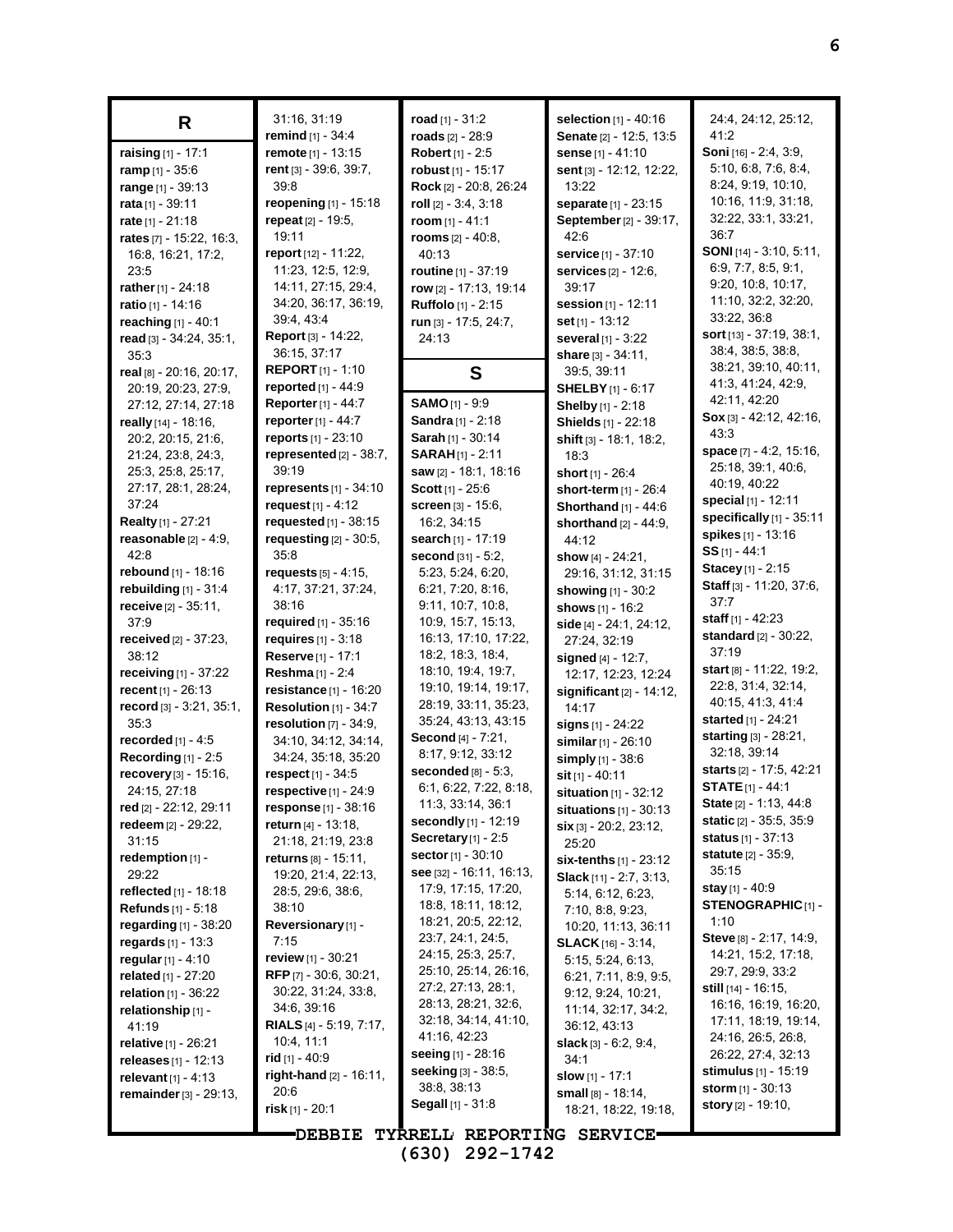| 19:23                                             | THE $[4] - 1.2, 2.9$ ,                                | 23:14                                               | uncertainty $[1]$ - 27:19                                | <b>vote</b> $[1] - 3:19$                                |
|---------------------------------------------------|-------------------------------------------------------|-----------------------------------------------------|----------------------------------------------------------|---------------------------------------------------------|
| straight [1] - 20:2<br>strategies $[4] - 19.24$ , | 43.18, 43.19<br>theme $[1] - 15:15$                   | Trustee [19] - 2:6, 3:5,<br>5:6, 6:4, 7:2, 7:24,    | underperformance <sup>[5]</sup><br>- 23:21, 24:11, 25:5, | W                                                       |
| 20:4, 20:13, 27:11                                | themes [2] - 19:1,                                    | 8:20, 9:15, 10:9,                                   | 26:20, 27:1                                              |                                                         |
| <b>Street</b> [1] - 1:12                          | 27:13                                                 | 10:12, 11:5, 31:18,                                 | underperformed [1] -                                     | walked [1] - 40:5                                       |
| strength $[1] - 28:13$                            | thinking [1] - 31:3                                   | 32:21, 33:1, 33:13,                                 | 27:2                                                     | walkthrough [2] -                                       |
| strong [15] - 15:11,                              | third $[1]$ - 13:3                                    | 33:14, 33:17, 36:3,                                 | underperforming [1] -                                    | 15:3, 15:14                                             |
| 15:18, 15:19, 17:22,                              | thirds [1] - 17:14                                    | 43:14<br><b>TRUSTEE</b> $[49] - 3.6$                | 26:8                                                     | <b>Walter</b> [1] - $25:6$<br><b>wants</b> $[1] - 13.5$ |
| 19.8, 21:14, 22:12,<br>24:7, 24:16, 25:2,         | <b>THIS</b> $[1]$ - 43:20                             | 3.8, 3.10, 4.24, 5.3,                               | underwood [1] - 37:12<br>universe [1] - 17:24            | watch [1] - 26:16                                       |
| 25:17, 28:1, 28:6,                                | <b>THOMPSON</b> [58] - 3:2,<br>3:12, 3:16, 4:18, 5:1, | 5:7, 5:9, 5:11, 5:21,                               | unusually [1] - 23:19                                    | watching [1] - 17:7                                     |
| 28:20, 28:23                                      | 5:4, 5:13, 5:17, 5:20,                                | 6.5, 6.7, 6.9, 6.18,                                | up [42] - 11:17, 13:8,                                   | watchlist [1] - 31:6                                    |
| strongly [6] - 18:20,                             | 5:22, 6:1, 6:11, 6:15,                                | 7:3, 7:5, 7:7, 7:18,                                | 14:15, 14:17, 15:6,                                      | ways [2] - 16:19,                                       |
| 19:11, 19:14, 22:14,                              | 6.19, 6.22, 6.24, 7.9,                                | 7:21, 8:1, 8:3, 8:5,                                | 16.9, 16.17, 16.20,                                      | 39:15                                                   |
| 24:8, 27:8                                        | 7:13, 7:19, 7:22, 8:7,                                | 8:15, 8:17, 8:21,                                   | 17:10, 17:21, 18:12,                                     | weak $[1]$ - 24:19                                      |
| <b>structure</b> [1] - 13:7                       | 8:11, 8:14, 8:16,                                     | 8:23, 9:1, 9:10, 9:16,                              | 18:15, 18:20, 18:22,                                     | weaker [3] - 23:2,                                      |
| struggled [2] - 15:12,                            | 8:18, 9:3, 9:7, 9:11,                                 | 9.18, 9.20, 10.5,                                   | 18:23, 19:5, 19:6,                                       | 23:4, 24:14                                             |
| 27:18                                             | 9:13, 9:22, 10:2,                                     | 10:8, 10:13, 10:15,                                 | 19:7, 19:16, 19:18,                                      | weakest $[1] - 18:22$                                   |
| <b>Study</b> [1] - 30:4                           | 10:6, 10:9, 10:19,                                    | 10:17, 11:6, 11:8,                                  | 19:22, 20:2, 20:4,                                       | weather [1] - 30:13                                     |
| style [2] - 18:24, 20:8                           | 10:23, 11:2, 11:4,                                    | 11:10, 33:10, 33:12,                                | 20:7, 20:20, 20:22,                                      | website [1] - 4:7                                       |
| sub [1] - 30:10                                   | 11:12, 11:16, 14:3,                                   | 33:18, 33:20, 33:22,                                | 21:20, 22:22, 23:5,                                      | week [4] - 29:19,                                       |
| subject [1] - 13:3                                | 14:8, 14:19, 21:10,                                   | 35:22, 35:24, 36:4,                                 | 23:16, 24:7, 24:8,                                       | 32:10, 32:11, 32:13                                     |
| submitted [2] - 35:18,                            | 33:6, 33:11, 33:13,                                   | 36:6, 36:8, 43:12                                   | 26:2, 26:22, 27:9,                                       | weeks [2] - 27:11,                                      |
| 37:2                                              | 33.24, 34.4, 35.19,                                   | trustee [34] - 3:7, 3:9,<br>3:11, 5:8, 5:10, 5:12,  | 27:10, 27:17, 27:21,                                     | 32:12                                                   |
| Suite [1] - 1:12                                  | 35:23, 36:1, 36:10,                                   | 6.6, 6.8, 6.10, 7.4,                                | 31:11, 31:22, 36:18,                                     | <b>WERE</b> [1] - 43:18                                 |
| <b>SULLIVAN</b> $[1]$ - 8:13                      | 36:14, 36:20, 40:18,<br>41.7, 43.6, 43.14             | 7.6, 7.8, 8.2, 8.4,                                 | 39:12                                                    | <b>WESNER</b> [2] - 14:23,                              |
| <b>Sullivan</b> [1] - 2:20                        | <b>Thompson</b> $[12] - 2:3$ ,                        | 8.6, 8.22, 8.24, 9.2,                               | up-to-date [2] - 23:16,<br>27:10                         | 21:11                                                   |
| summary [2] - 11:21,                              | 3:11, 5:12, 6:10, 7:8,                                | 9.17, 9.19, 9.21,                                   | <b>update</b> $[7] - 13:3$ ,                             | Wesner [1] - 2:22                                       |
| 38:21                                             | 8:6, 9:2, 9:21, 10:18,                                | 10:14, 10:16, 10:18,                                | 14:1, 15:1, 33:4,                                        | <b>WHICH</b> $[1] - 43:18$                              |
| <b>summer</b> [2] - 13:4,<br>13:8                 | 11:11, 33:23, 36:9                                    | 11:7, 11:9, 11:11,                                  | 37:5, 37:14, 37:18                                       | White [4] - 2:14,<br>42.12, 42.16, 43.3                 |
| surprised $[1]$ - 38:9                            | three $[2] - 22.15$ ,                                 | 13:6, 33:19, 33:21,                                 | Update [1] - 11:17                                       | <b>WHITE</b> $[7] - 11:19$ ,                            |
| surprising $[1]$ - 21:21                          | 24:20                                                 | 33:23, 36:5, 36:7,                                  | updated [1] - 26:18                                      | 14:7, 34:8, 36:17,                                      |
| swing [1] - 23:22                                 | three-tenths $[1]$ -                                  | 36:9                                                | updates [2] - 16:24,                                     | 37:16, 40:22, 41:8                                      |
| <b>sworn</b> $[1] - 37:3$                         | 22:15                                                 | trustees $[3] - 3:22$ ,                             | 33:5                                                     | whole [2] - 19:3, 22:4                                  |
| <b>Symphony</b> [4] - 22:19,                      | tickets [1] - 42:19                                   | 30:21, 34:8                                         | uploaded [1] - 30:22                                     | <b>Widowers [1] - 7:14</b>                              |
| 23:7, 23:16, 31:9                                 | tied [1] - 35:11                                      | Trustees [6] - 3:3.                                 | upper [2] - 16:10, 19:3                                  | Widows [1] - 7:14                                       |
| Symphony's [1] -                                  | TIME $[1] - 43:20$                                    | 4:10, 11:19, 37:17,                                 | utilized [2] - 41:1, 41:2                                | William [3] - 25:16,                                    |
| 23:11                                             | today [4] - 4:15, 14:24,                              | 42:13, 43:1                                         | utilizing $[2] - 40:7$ ,                                 | 25:17, 25:20                                            |
|                                                   | 16:4, 43:5                                            | trying [1] - 41:10<br>turn [3] - 11:23, 14:21,      | 41:5                                                     | wrap [2] - 19:22, 27:9                                  |
| т                                                 | today's [1] - 43:10                                   | 29:6                                                |                                                          | <b>wraps</b> $[1] - 31.11$                              |
|                                                   | together [1] - 29:16                                  | two [3] - 17:14, 32:12,                             |                                                          |                                                         |
| table $[8] - 16.10$ ,                             | toll [1] - 28:9                                       | 32:13                                               | value [8] - 14:14, 18:3,                                 | Υ                                                       |
| 17:13, 17:15, 19:4,                               | <b>tomorrow</b> $[1] - 42:1$                          | two-thirds [1] - 17:14                              | 18:12, 18:19, 18:22,                                     |                                                         |
| 19:10, 19:14, 20:6,<br>20:10                      | <b>tooth</b> $[1] - 42.3$<br>top [2] - 16:1, 17:12    | <b>type</b> [1] - 41:8                              | 23:6, 24:4, 24:12                                        | year [40] - 14:17, 15:2,<br>15:12, 15:13, 15:21,        |
| <b>tactical</b> $[1] - 30:12$                     | <b>touching</b> $[1] - 12:3$                          | <b>typically</b> $[2] - 27:14$ ,                    | <b>values</b> [1] - 23:15                                | 15:24, 16:15, 16:19,                                    |
| taxes [2] - 32.6, 39.10                           | towards [1] - 25:11                                   | 34:24                                               | <b>Verma</b> $[1] - 2:3$                                 | 17:11, 17:21, 18:18,                                    |
| team $[1] - 27.5$                                 | tracker $[1]$ - 15:7                                  | <b>TYRRELL</b> $[2] - 44:6$ ,                       | <b>versus</b> $[6] - 21:2$ ,                             | 19.7, 21:14, 21:17,                                     |
| technology $[1]$ - 41:5                           | tracking $[1] - 12.14$                                | 44:17                                               | 21:19, 22:10, 22:13,                                     | 21:19, 22:15, 24:2,                                     |
| <b>tenths</b> $[2] - 22:15$ ,                     | <b>traded</b> [1] - 38:5                              |                                                     | 24:23, 26:7                                              | 24.7, 24.8, 24.14,                                      |
| 23:12                                             | transcript $\lbrack 3\rbrack$ - 4:5,                  | U                                                   | Vice $[1] - 2.4$                                         | 24:20, 25:5, 26:9,                                      |
| <b>Terence</b> [1] - $2:20$                       | 4:22, 44:11                                           |                                                     | Vice-President [1] -                                     | 26:22, 26:23, 27:16,                                    |
| term $[5] - 23.24$ ,                              | <b>Transcripts</b> $[1] - 4:20$                       | $U.S$ [8] - 15:17, 19:3,                            | 2:4                                                      | 27:19, 28:18, 29:14,                                    |
| 24:16, 26:3, 26:4,                                | transferred $[1]$ - 37:8                              | 19:8, 19:13, 19:15,                                 | <b>video</b> [2] - 3:17, 3:24                            | 31:15, 31:17, 31:20,                                    |
| 27:3                                              | Treasurer $[1] - 2:7$                                 | 19:20, 21:23, 24:1<br><b>Ullico's</b> $[1]$ - 28:15 | <b>Vision</b> $[1]$ - 2:24                               | 34.16, 35.4, 35.5,                                      |
| <b>terms</b> $[7] - 18.1, 23.6,$                  | trickling $[1]$ - 32:14                               | ultimately $[2] - 4.6$ ,                            | vol [3] - 25:21, 25:22,                                  | 35:10, 35:13, 41:23,                                    |
| 26:12, 27:12, 28:12,                              | tried $[1]$ - 39:23                                   | 39:12                                               | 25:23                                                    | 42:15                                                   |
| 38:22, 39:24                                      | true [1] - 44:11                                      | <b>unable</b> $[1] - 37:3$                          | <b>volatility</b> $[4] - 20:1$ ,                         | year-end [1] - 14:17                                    |
| testifying $[1]$ - 16:22                          | Trust $[2] - 23:10$ ,                                 |                                                     | 26:2, 26:4, 26:6                                         | year-to-date [15] -                                     |
|                                                   | <b>DEBBIE</b>                                         | TYRRELL REPORTING SERVICE                           |                                                          |                                                         |